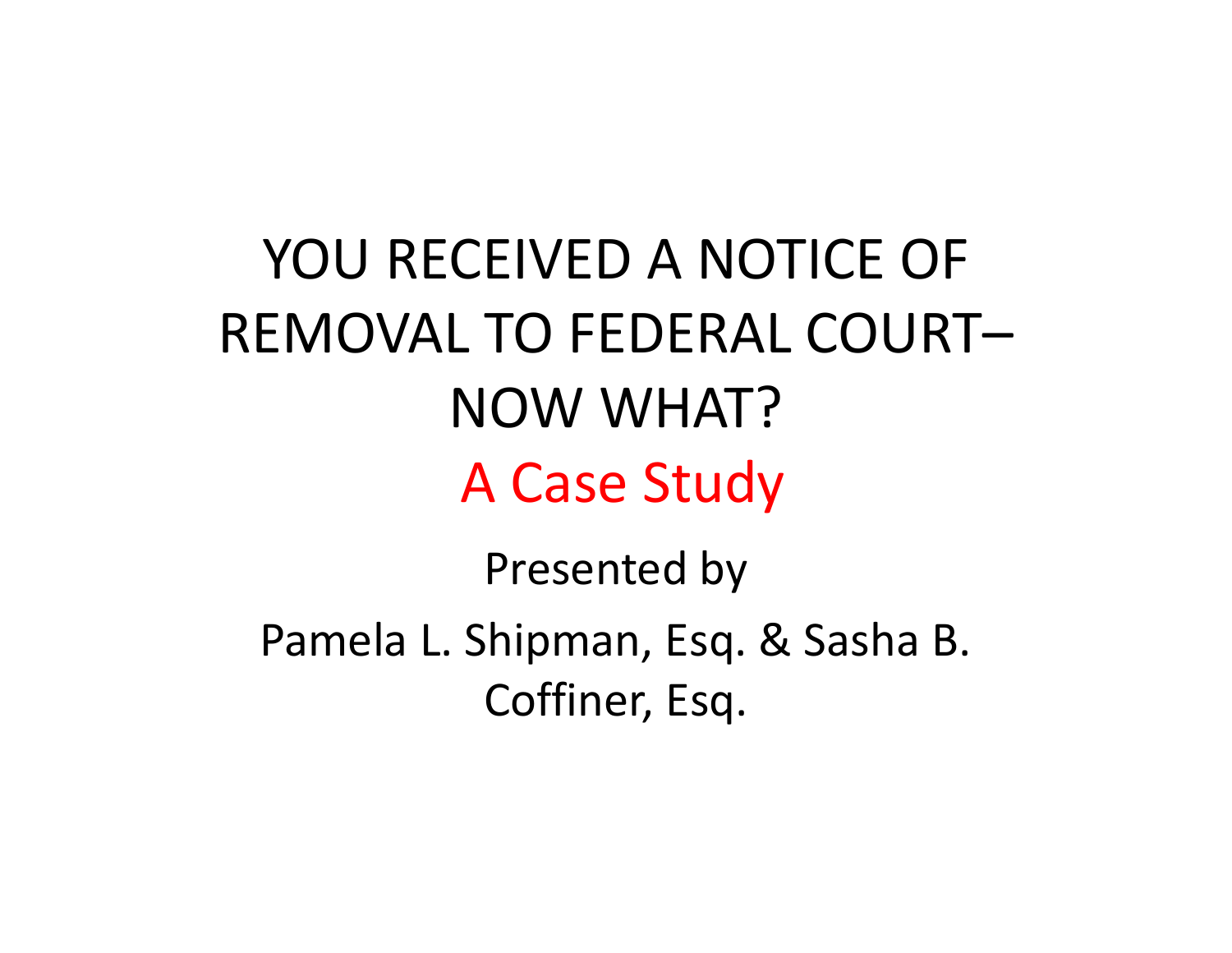#### Begin with the Basics

• Look at the statute!

#### 28 U.S. C. §1441, et seq.

**(a)** Generally. Except as otherwise expressly provided by Act of Congress, *any civil action* brought in a State court *of which the district courts of the United States have original jurisdiction,* may be removed by the defendant or the defendants, to the district court of the United States for the district and division embracing the place where such action is pending.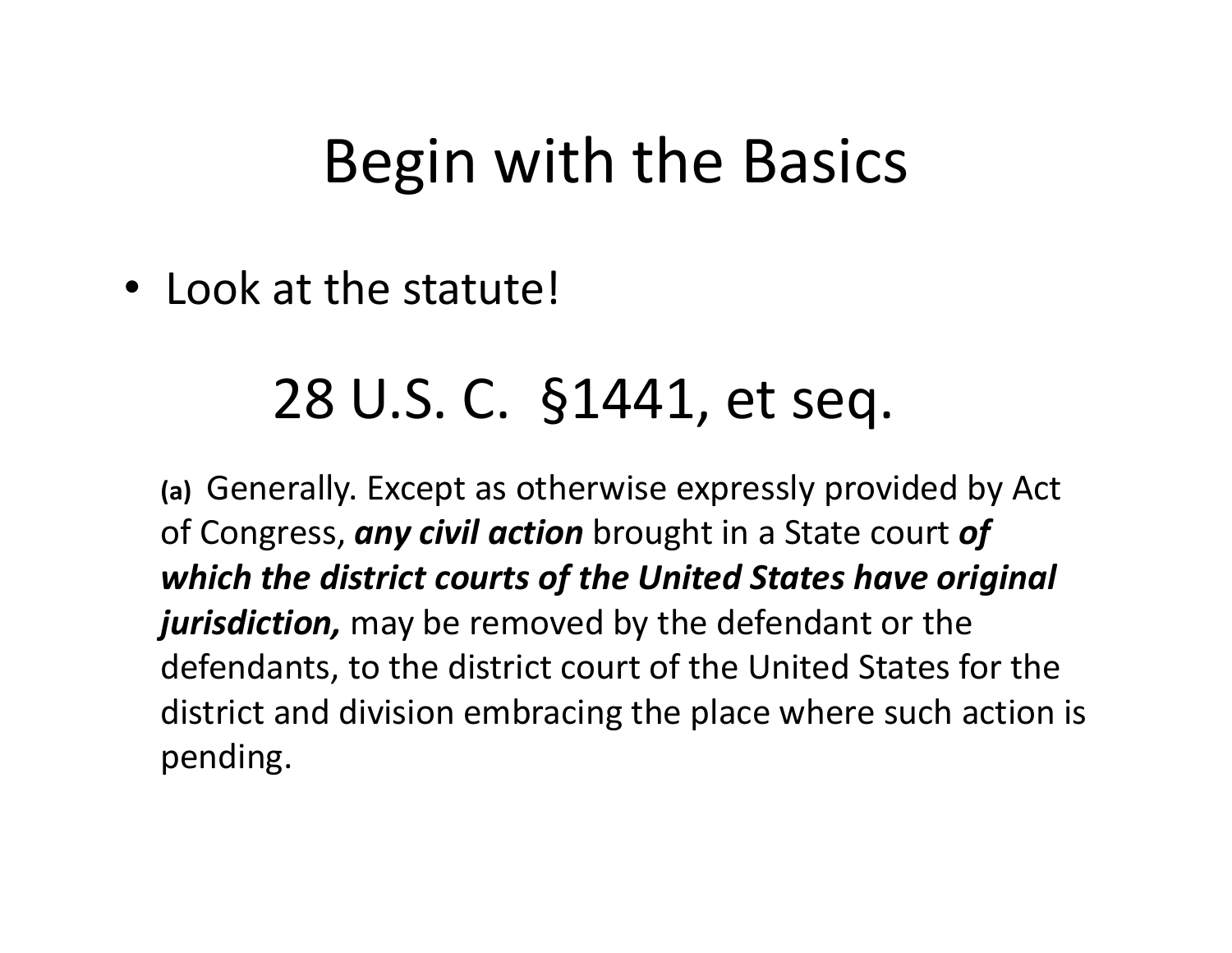• However, "[r]emoval statutes do not create jurisdiction. They are instead a mechanism to enable federal courts to hear the cases that are already within their original jurisdiction." *Lontz v. Tharp*, 413 F.3d 435, 444 (4th Cir. 2005).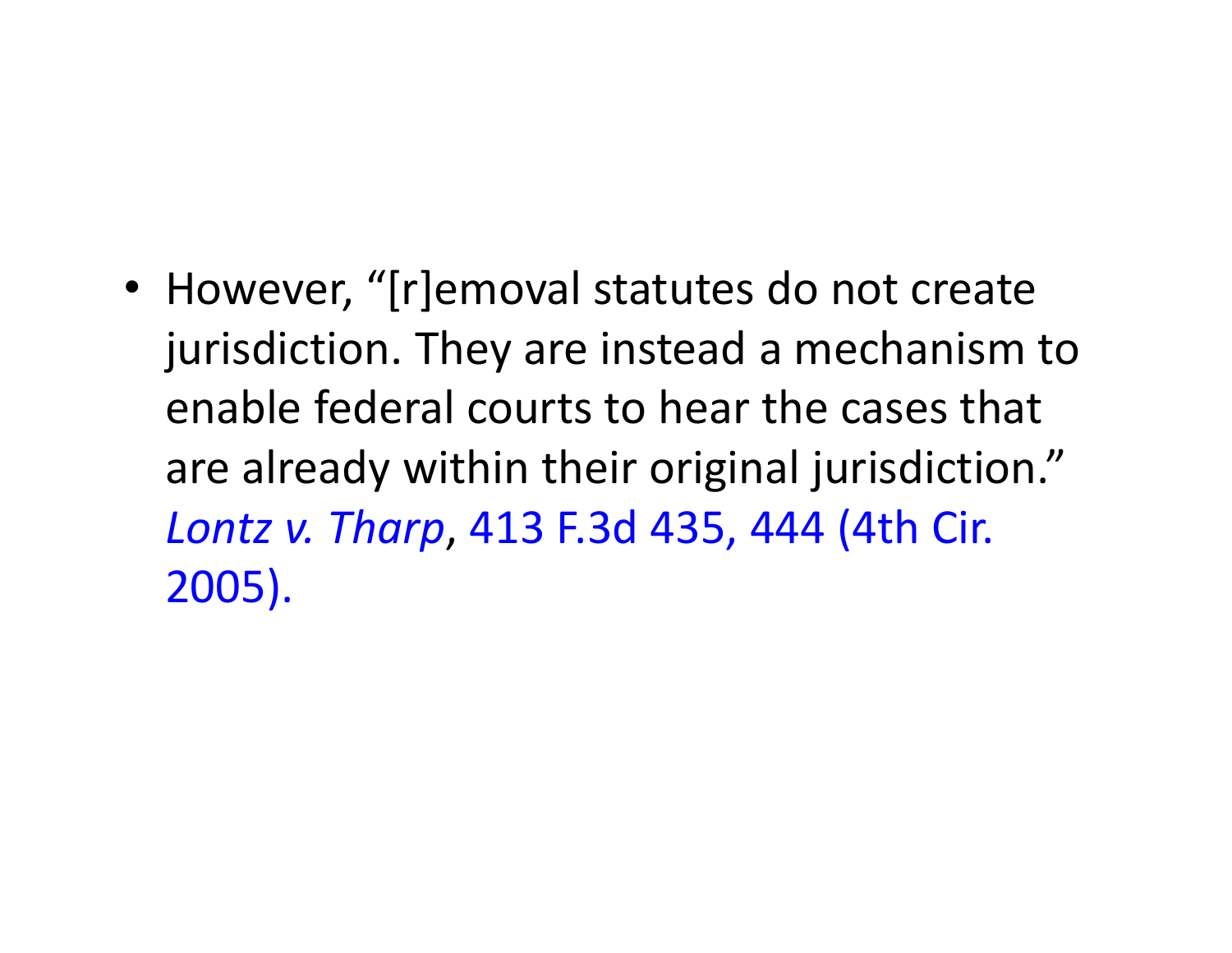# Is there original jurisdiction?

- • Jurisdiction in the federal system is controlled by federal statute.
- Pursuant to 28 U.S. C. §1331 "the district courts shall have original jurisdiction of all civil actions arising under the Constitution, laws, or treaties of the United States" 28 U.S.C. §1331. Federal District Courts have subject matter jurisdiction over cases that raise federal questions.
- District Courts also have jurisdiction over cases where there is diversity of citizenship and the amount in controversy exceeds \$75,000. 28 U.S.C. § 1332.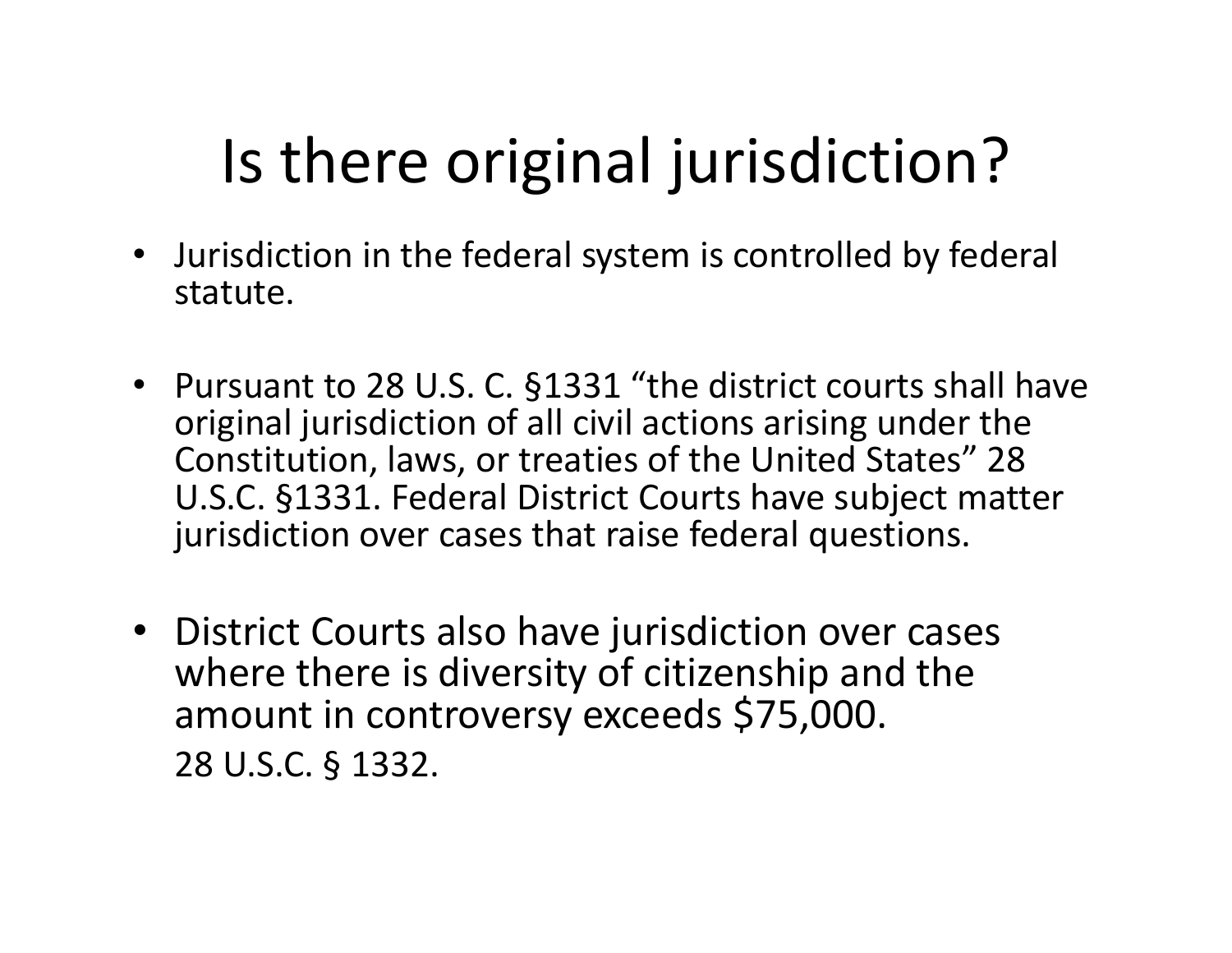#### More Basics

Do I want to be in federal or state court:

- Jury pool
- Potential verdict size
- Local prejudice (for or against)
- Logistics
- Complex versus straightforward case
- $\bullet$ Costs
- Special evidentiary considerations: Daubert v. Frye rule for expert witnesses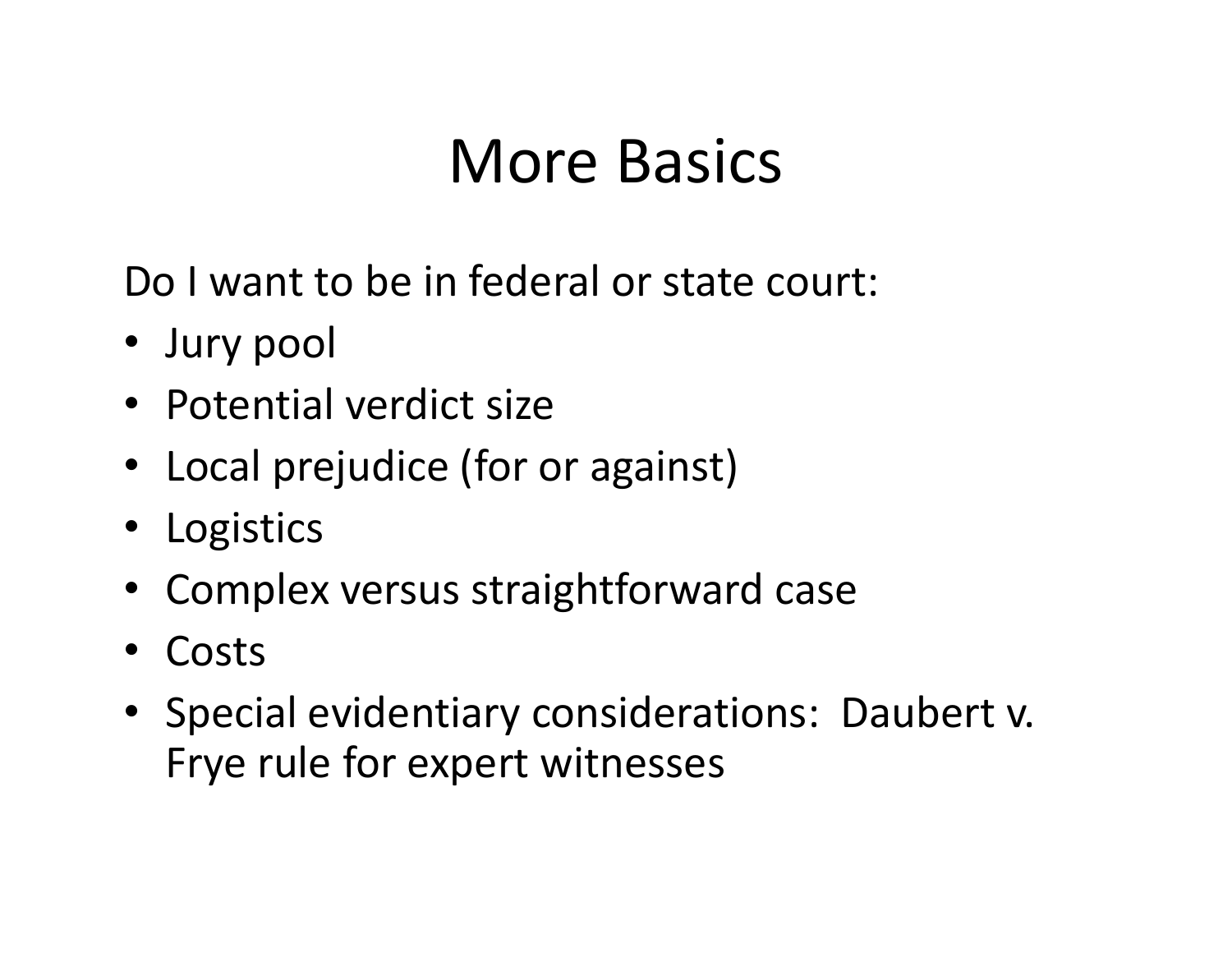#### Case Example

- Under 28 U.S. C. §1441, et seq., a case may be removed from state court to federal court where there is either a federal question or complete diversity of citizenship.
- If we amend the complaint to remove the "federal question" can we defeat removal and win a motion to remand?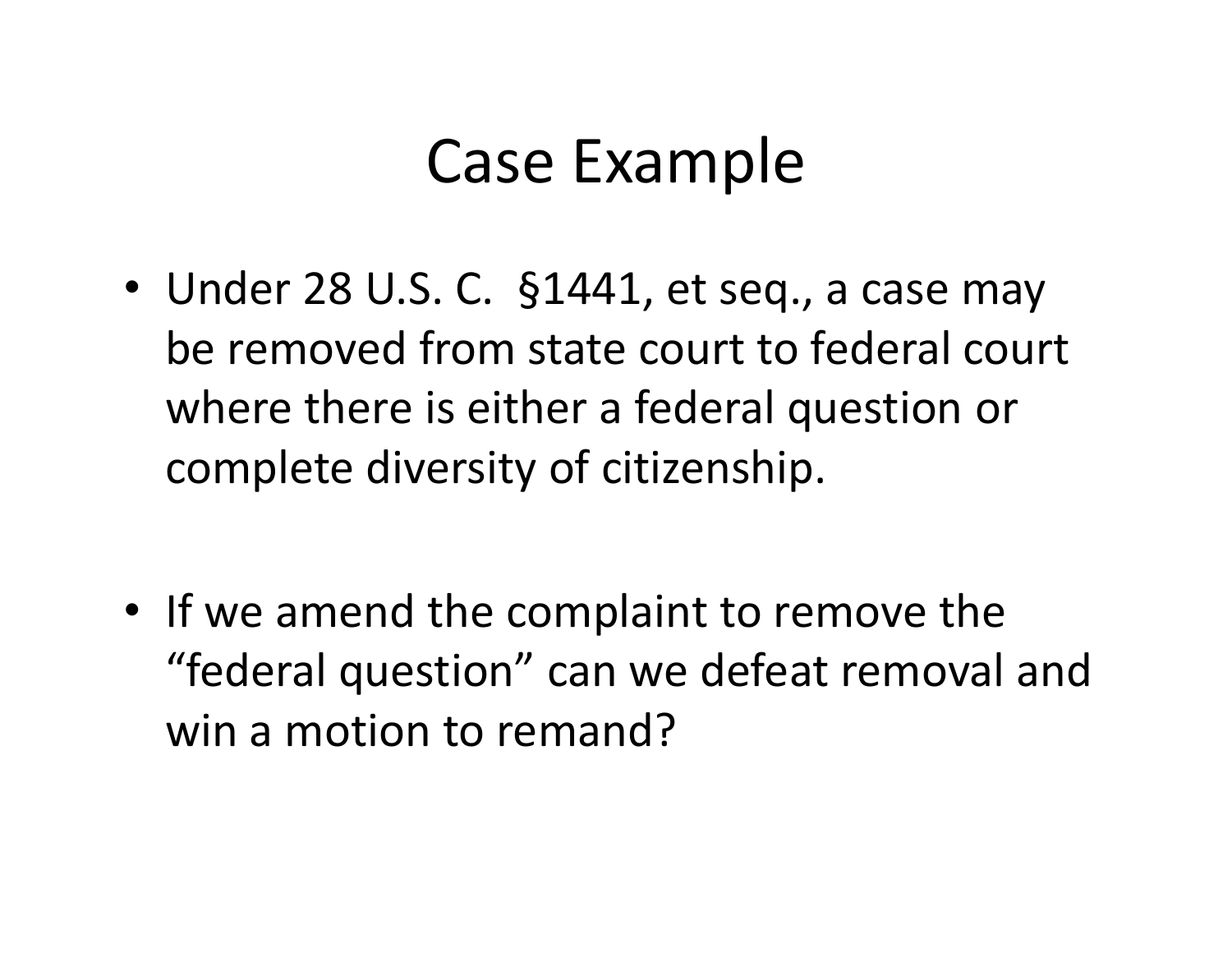#### Answer: No

- Jurisdiction is measured at the time of the notice of removal.
- The defendant's right to remove is to be determined according to the plaintiffs' pleading at the time of the petition for removal, and it is the defendant's burden to show the existence of federal jurisdiction.

*Abels v. State Farm Fire & Casualty Co.,* 770 F.2d 26, 29 (3d Cir. Pa. 1985)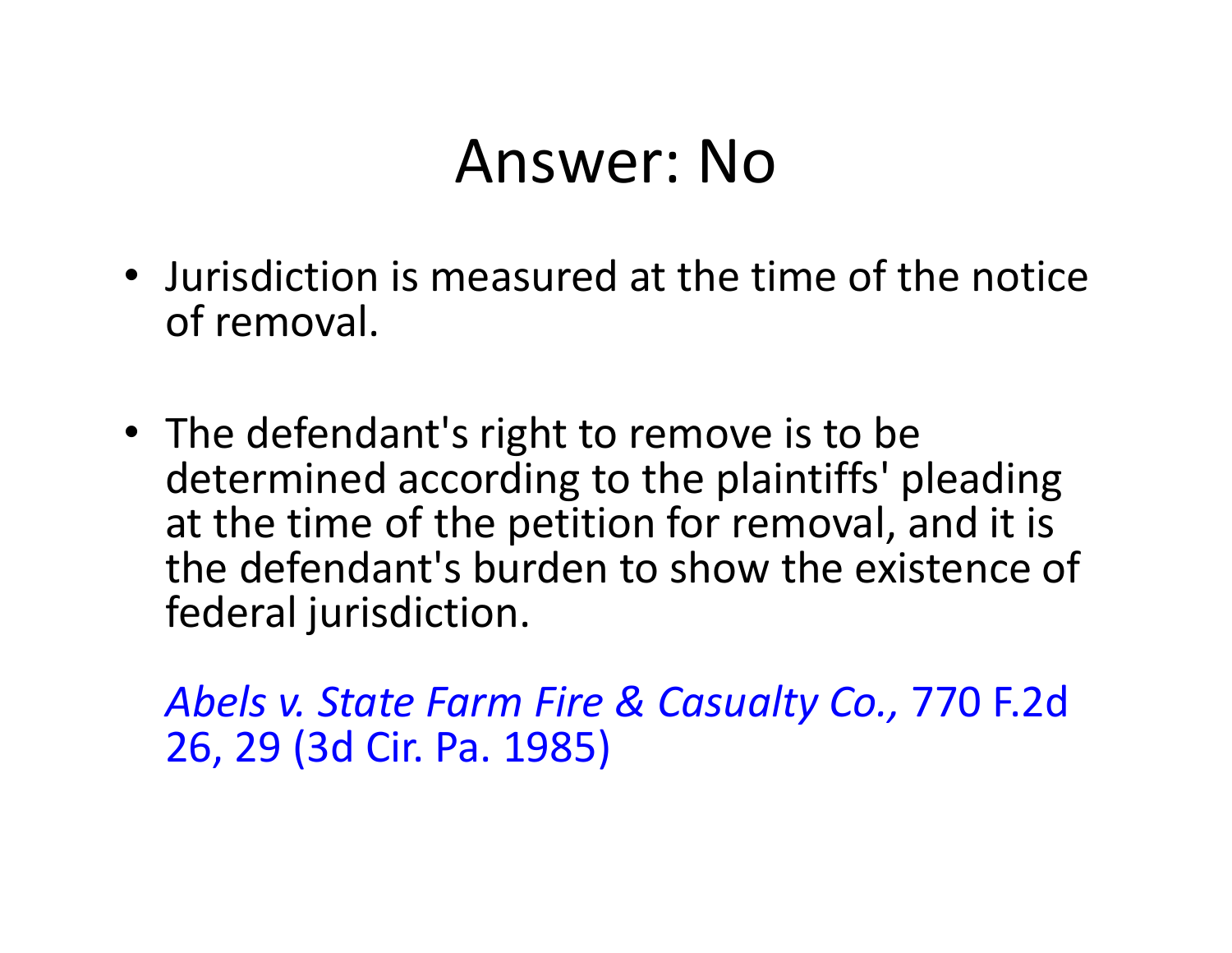- Federal Courts in the Third Circuit have followed the general rule that filing an amended complaint which does not include the previously ‐asserted federal law claims does not divest the federal court of subject matter jurisdiction over the action.
- Instead, "subject[-]matter jurisdiction is to be ... on the basis of the record in the state court, at the time the petition for removal is presented." *Westmoreland Hosp. Ass'n,* 605 F.2d 119, 124 (3d Cir. 1979).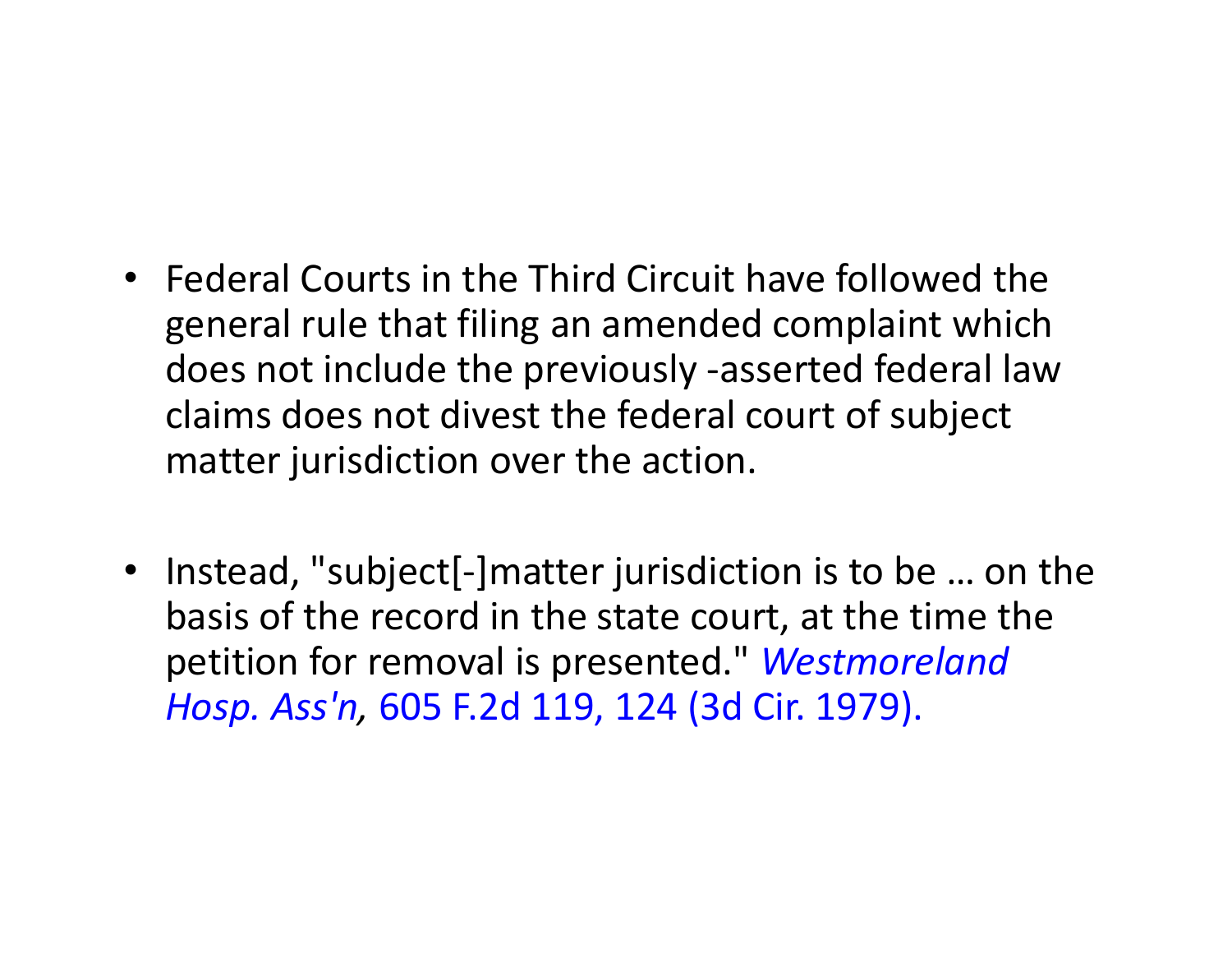• However, a federal court retains discretion to remand a removed case if the federal law claims are no longer in the case and only the supplemental state law claims remain. *Hartman v. Cadmus‐Cenveo Co,* Civ. No. 13‐7494, 2014 U.S. Dist. LEXIS 131517 (E.D. Pa. Sept. 19, 2014)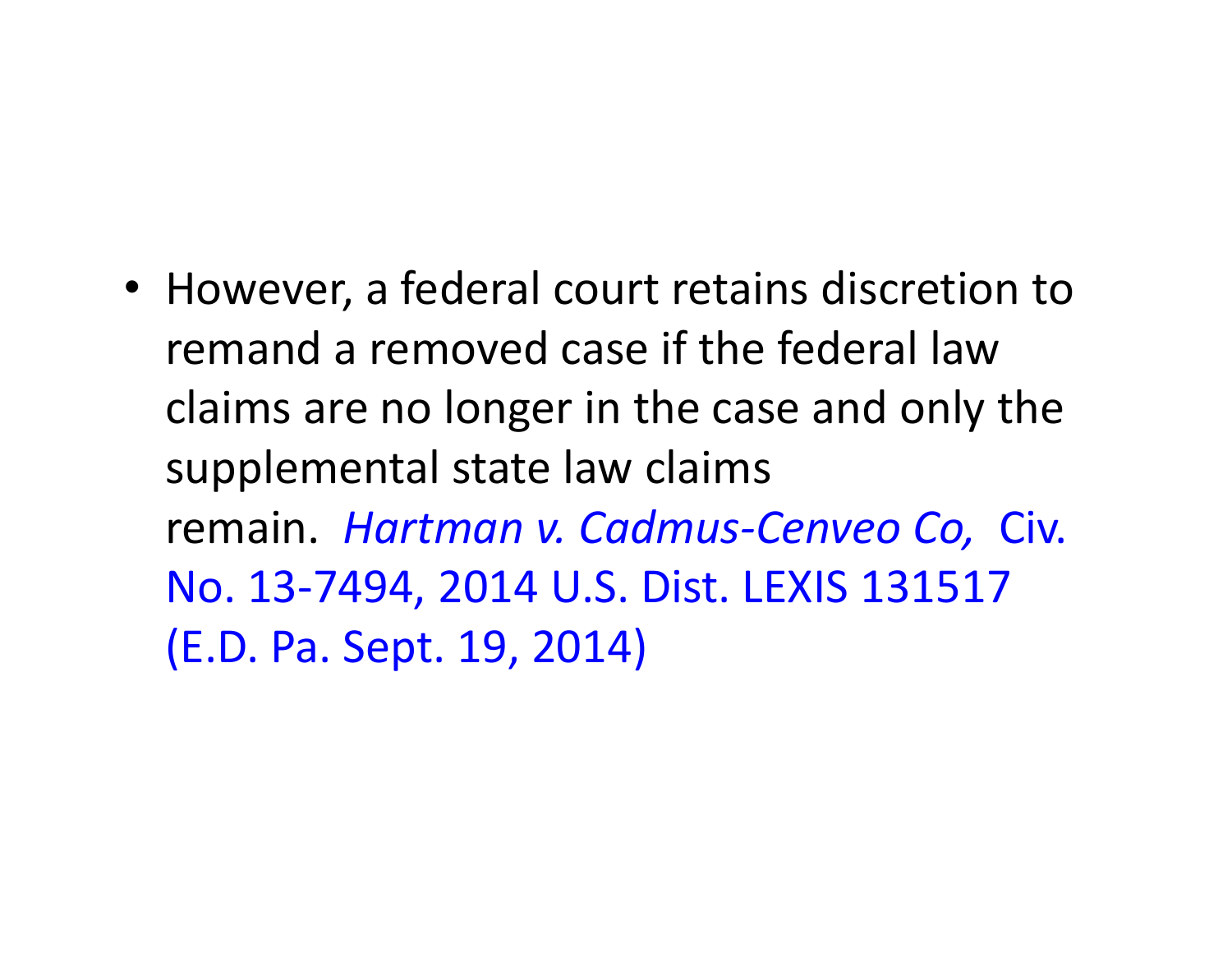# Factors for Exercise of Discretion

- When exercising this discretion a federal court should consider and weigh the values of:
	- ‐judicial economy;
	- ‐ convenience;
	- ‐ fairness; and
	- ‐comity;
- in deciding whether to exercise jurisdiction over a case brought in that court involving pendent state‐law claims.
- When the balance of these factors indicates that a case properly belongs in state court, as when the federal‐law claims have dropped out of the lawsuit in its early stages and only state‐law claims remain, the federal court should decline the exercise of jurisdiction.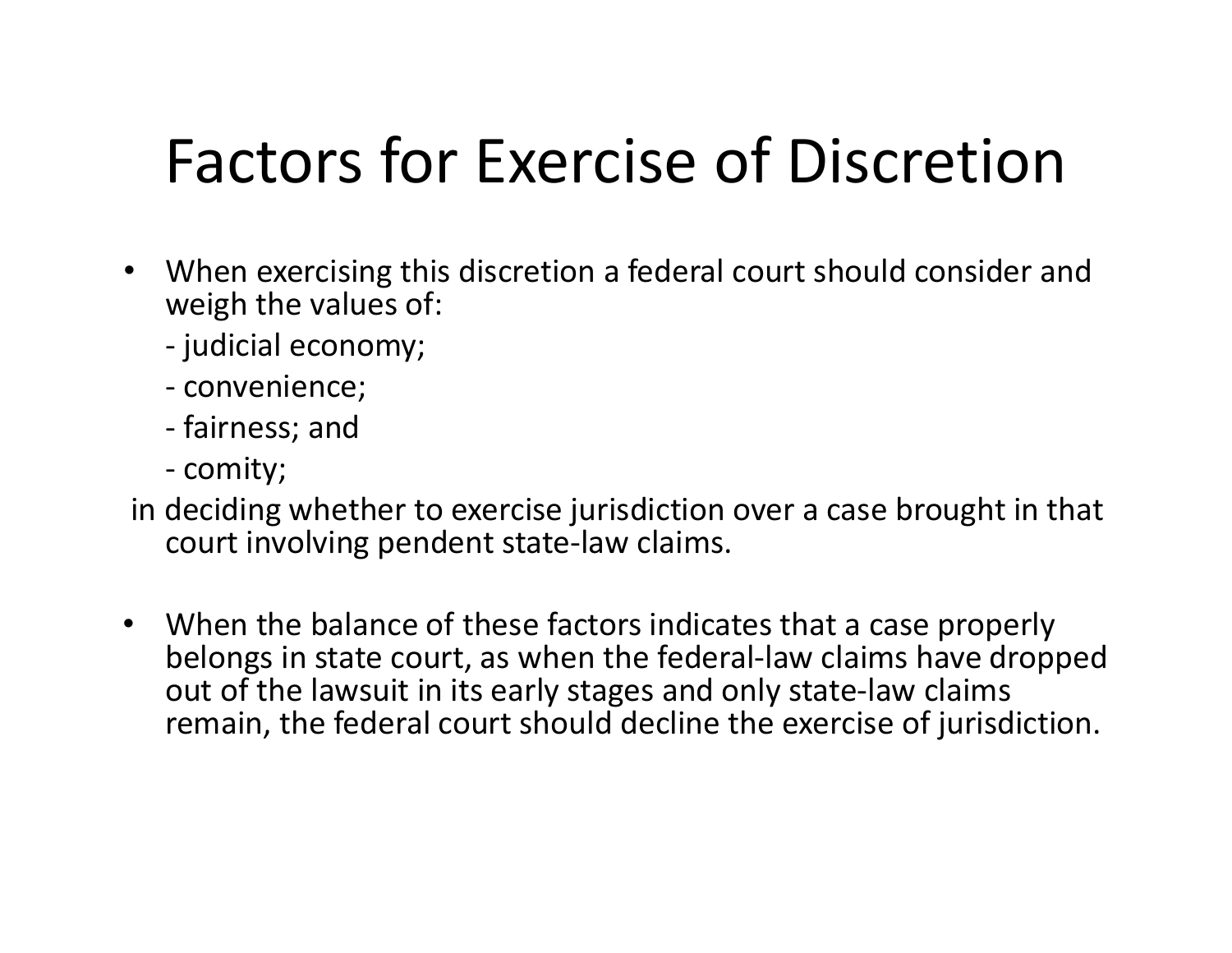#### Examples of the Court's Exercise of Discretion in Declining Federal Jurisdiction

- *Hartman v. Cadmus‐Cenveo Co,* Civ. No. 13‐7494, 2014 U.S. Dist. LEXIS 131517 (E.D. Pa. Sept. 19, 2014) Remand motion filed 14 days after motion to dismiss.
- • Nevertheless, the Court concluded that the amended complaint was not merely a manipulative tactic to secure a state forum.
- • Not an instance where the amendment was filed in response to an unfavorable ruling.
- $\bullet$  It was more likely that the Plaintiff dropped the federal claims in response to the motion to dismiss rather than to forum shop.
- The court reached this decision because it "does not find that the plaintiff has attempted to manipulate the forum and considerations of judicial economy, convenience, fairness, and comity all weigh in favor of remand."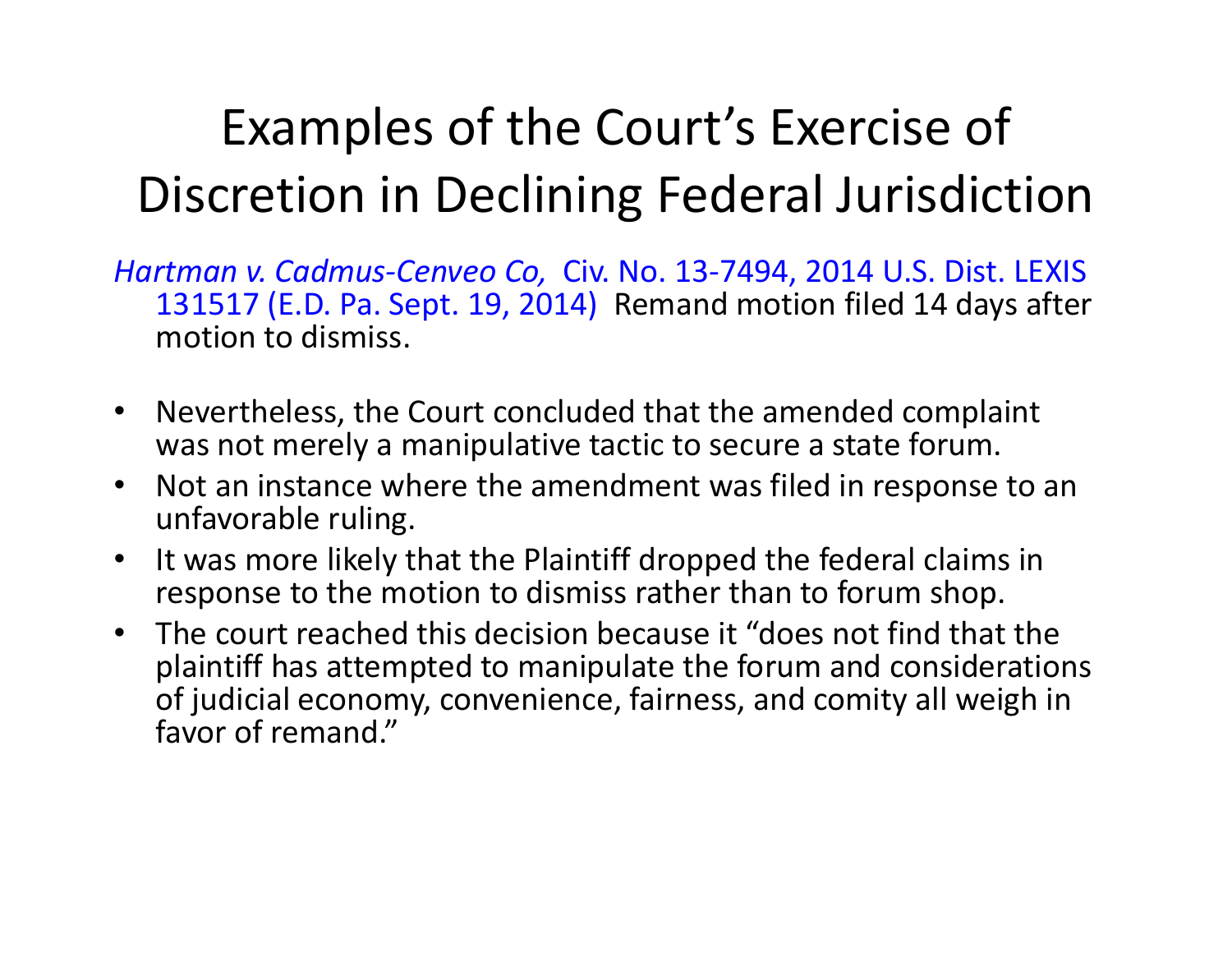#### Procedure**DO SWEAT THE SMALL STUFF**

The requirements of the removal statute are jurisdictional:

*Beard v. Lehman Bros. Holdings, Inc*., 458 F. Supp. 2d 1314, 1317 (M.D. Ala. 2006) ("[a] court must strictly construe the requirements of the removal statute, as removal constitutes an infringement on state sovereignty.")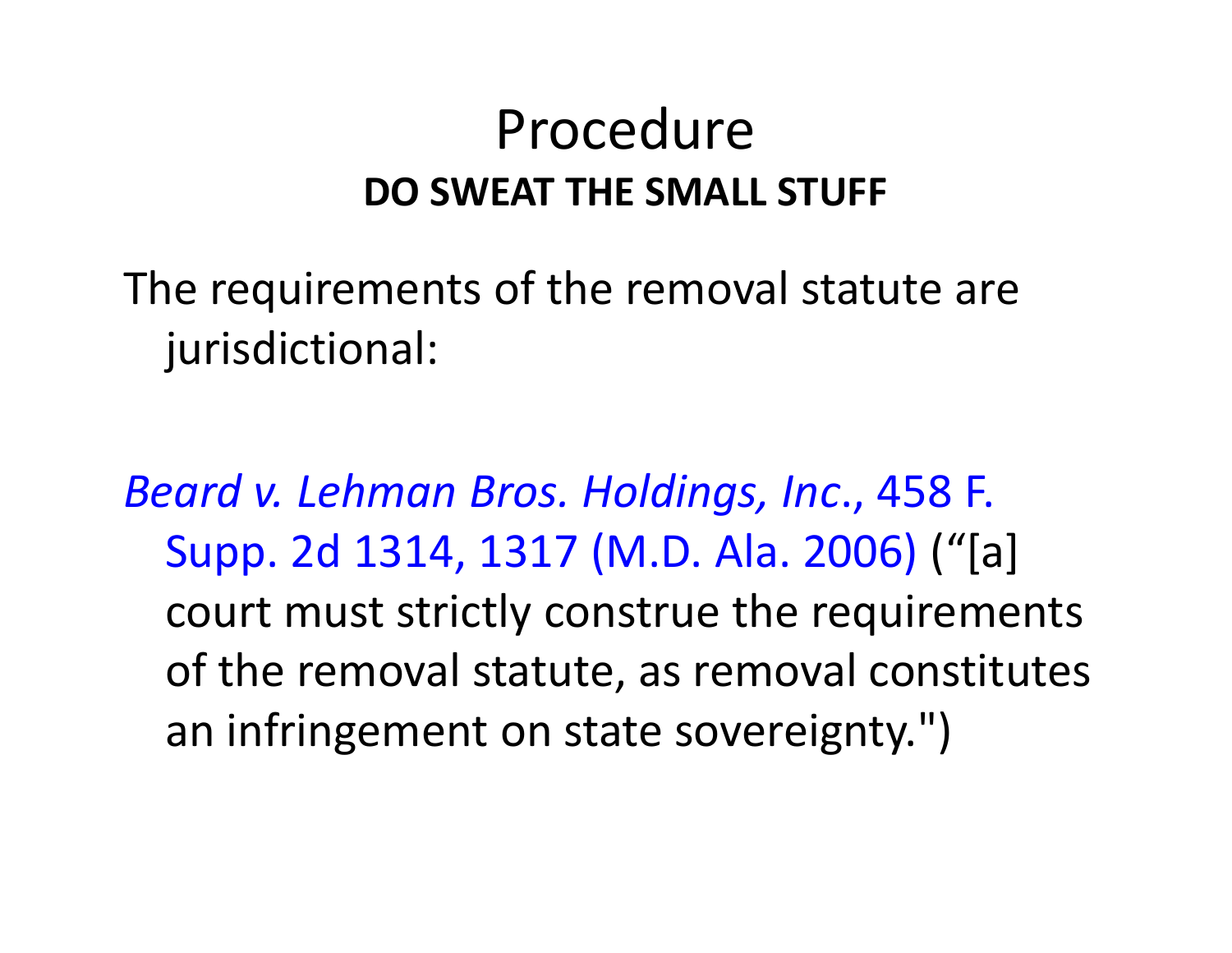#### Procedure

#### $\bullet$ **HOW?**

"(a) Generally. A defendant or defendants desiring to remove any civil action from a State court shall file in the district court of the United States for the district and division within which such action is pending *<sup>a</sup> notice of removal signed* pursuant to Rule 11 of the Federal Rules of Civil Procedure and *containing a short and plain statement of the grounds for removal,* together with *a copy of all process, pleadings, and orders served upon such defendant or defendants in such action."*

**28 U.S. C. §1446(a)**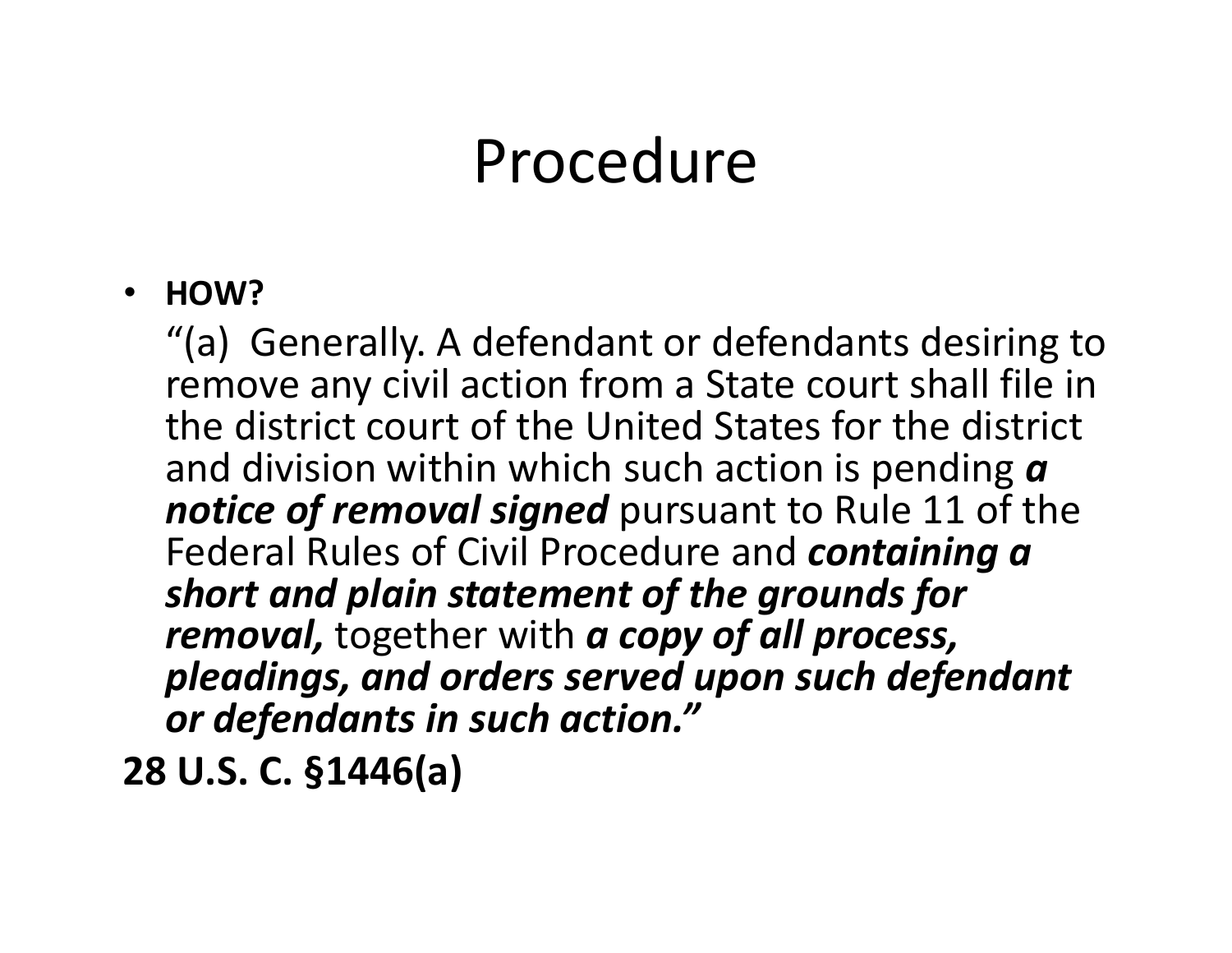#### Case example

The Notice of Removal that we received stated that the action was commenced by the filing of a Complaint, which was incorrect. The case was commenced by the filing of a Writ. The Notice attached the Complaint as an Exhibit and says nothing about the writ.

Is the Notice defective because it does not have attached to it "all of the process, pleadings and orders…" from the state court?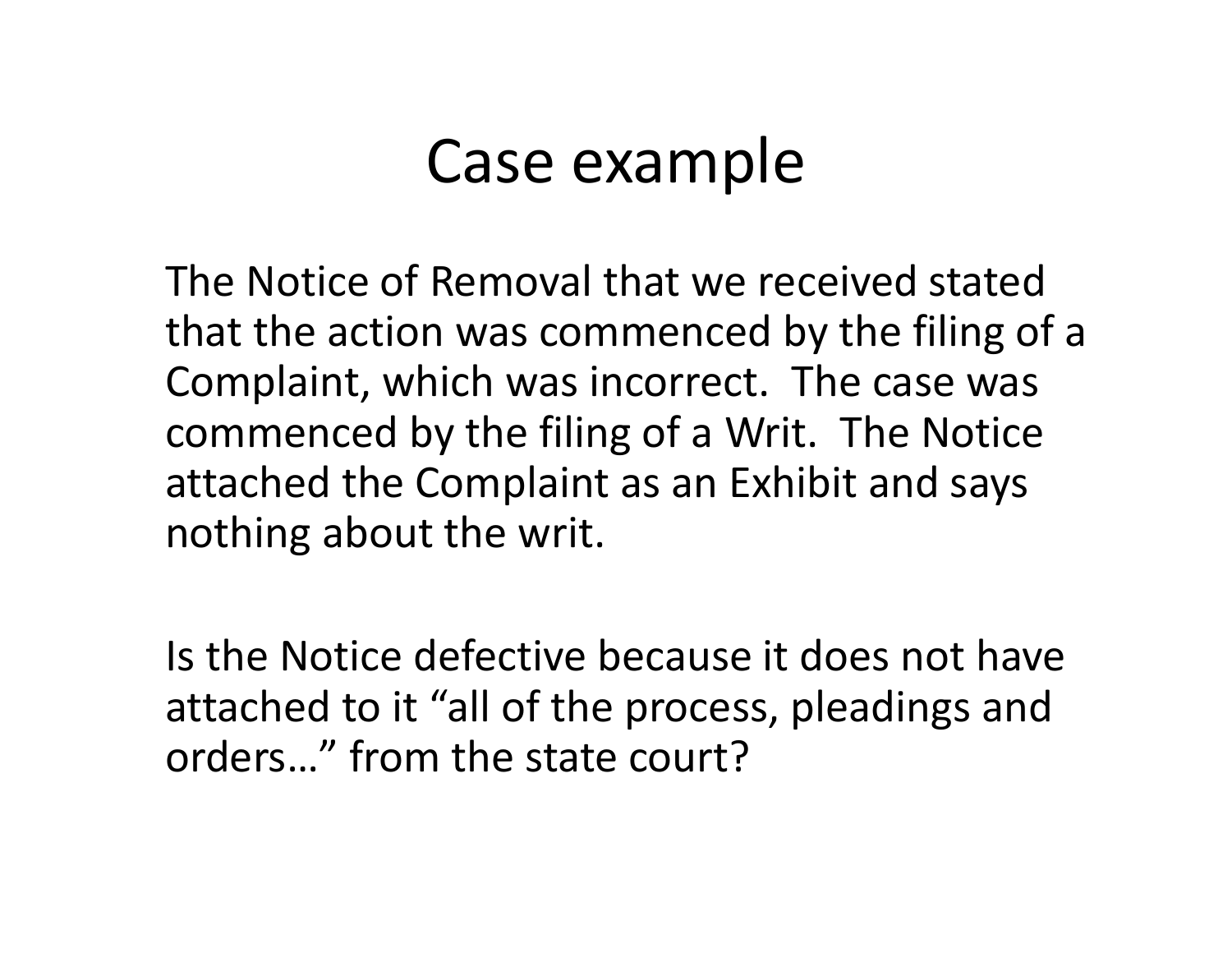Some courts have interpreted Section 1446(a) to require that the removing party attach *all* (not just part) of the process, pleadings and orders that have been served in the state court action *at the time* the notice of removal is filed, and have remanded the case as improperly removed based upon a defective removal notice.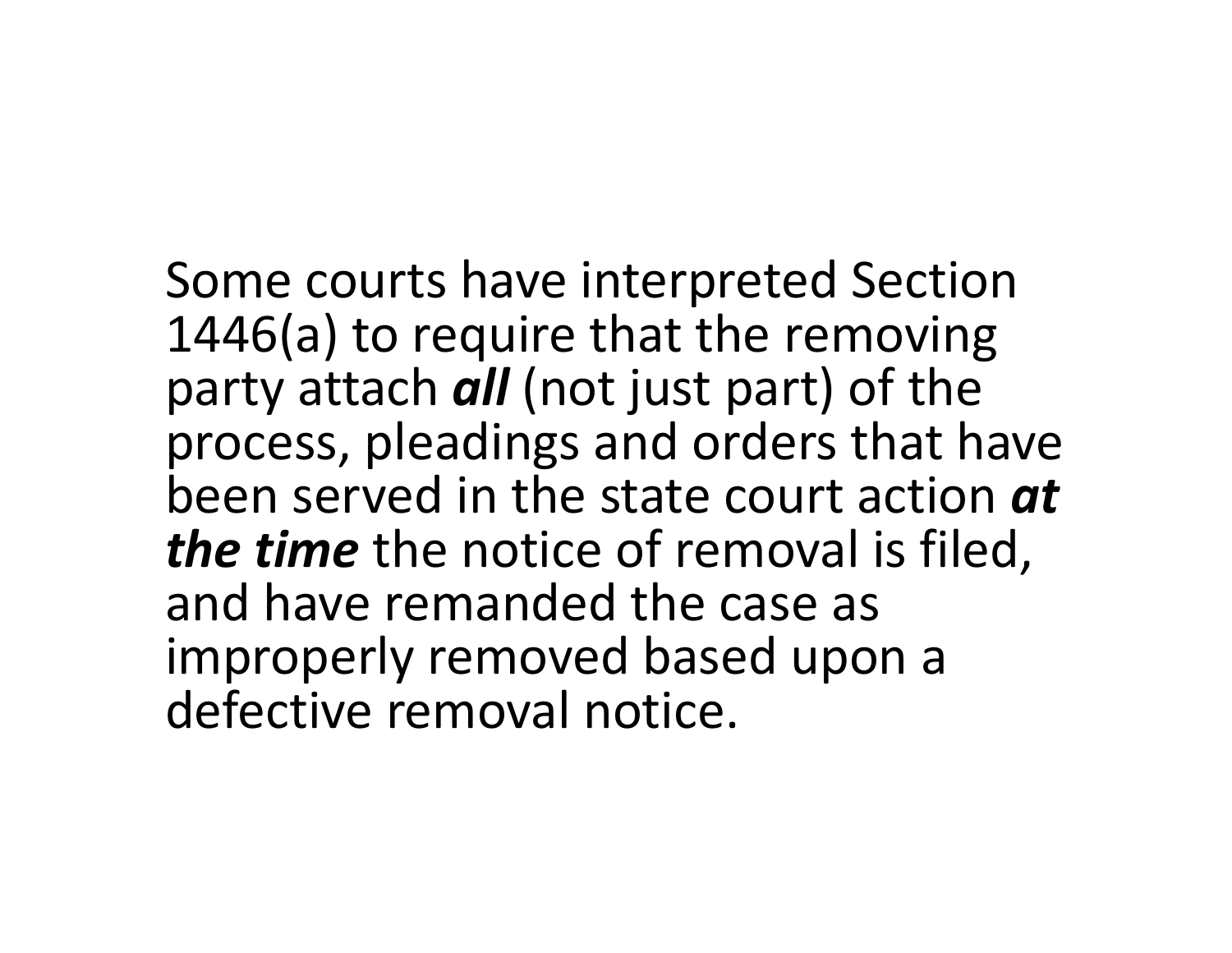#### Rationale:

• The purpose of filing copies of the state court process is to give the federal court sufficient information on which it may determine whether the removal was proper and timely.

*See, e.g*., *Cook v. Robinson*, 612 F. Supp. 187, 190 (E.D. Va. 1985) ("The failure to submit the process served … is significant because the process could have served as an independent means of determining whether the petition for removal was timely filed.")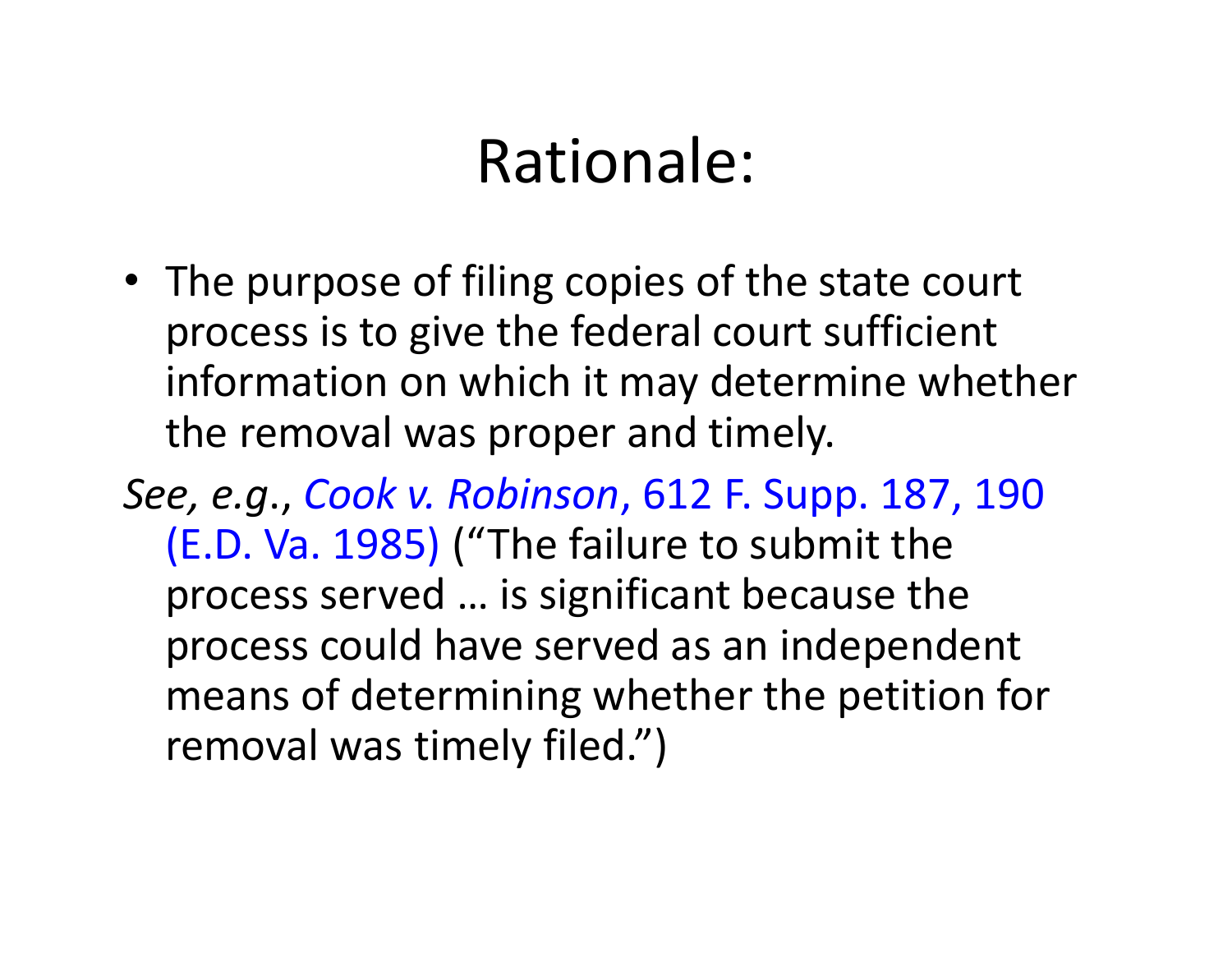#### Examples of Strict Construction

- $\bullet$  *Andalusia Enterprises, Inc. v. Evanston Ins. Co.*, 487 F. Supp. 2d 1290, 1300 (N.D. 2007)(remanding action because, among other reasons, the removing party failed to include in the notice of removal copies of the summonses served on the defendants).
- $\bullet$  *Emp'rs‐Shopmens Local 516 Pension Trust v. Travelers Cas. & Sur. Co. of Am.*, No. 05‐444, 2005 U.S. Dist. LEXIS 38971, 2005 WL 1653629, \*4 (D. Or. July 6, 2005)(remand is required due to defendant's failure to attach exhibits from the state court complaint within the thirty-day removal period);
- $\bullet$  *Comtrade Ltd. v. United States*, No. 05‐80729‐CIV, 2005 U.S. Dist. LEXIS 40150, 2005 WL 5643875, \*1 (S.D. Fla. 2005) (removal was defective due to absence of state court papers);
- $\bullet$  *Kisor v. Collins*, 338 F. Supp. 2d 1279, 1280‐81 (N.D. Ala. 2004) (remanding when defendant failed to attach a copy of the summons and returns of service to the notice of removal; attempts to correct too late).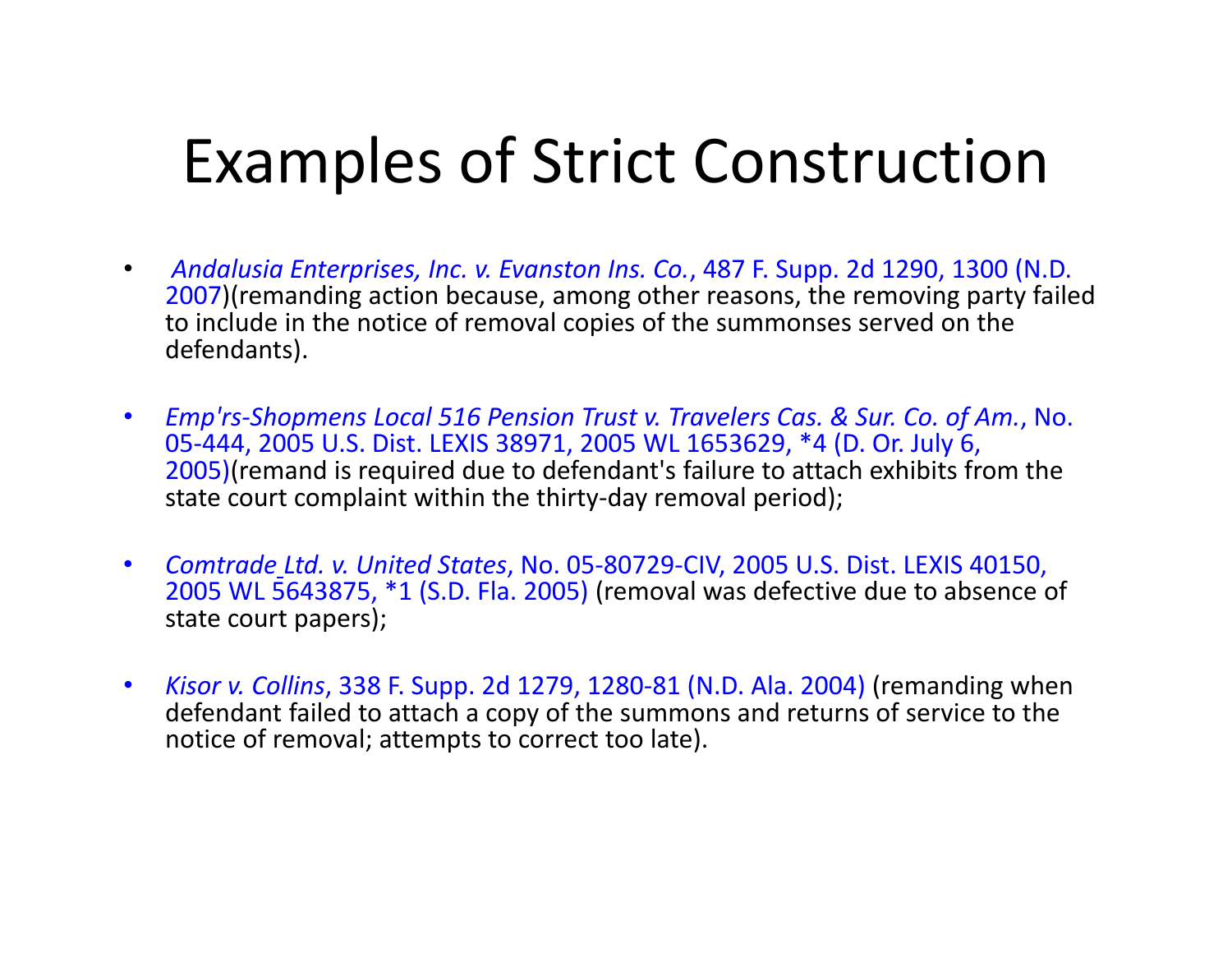# De minimus rule

- However, there are a substantial number of jurisdictions that hold that the failure to attach the state court documents is a technical defect which may be remedied.
- Rationale: Some of these cases base their holdings on the fact that the Section 1447(b) grants the district court the authority to "require the removing party to file with its clerk copies of all records and proceedings in such State court, and the lack of prejudice to the opposing party. *Christenson Media Group, Inc. v. Lang Indus.,* 782 F. Supp. 2d 1213, 1219, 2011 U.S. Dist. LEXIS 28833, \*14 (D. Kan. 2011 *)*
- The grant of a motion to amend the Notice of removal is viewed as the appropriate remedy. *Id.*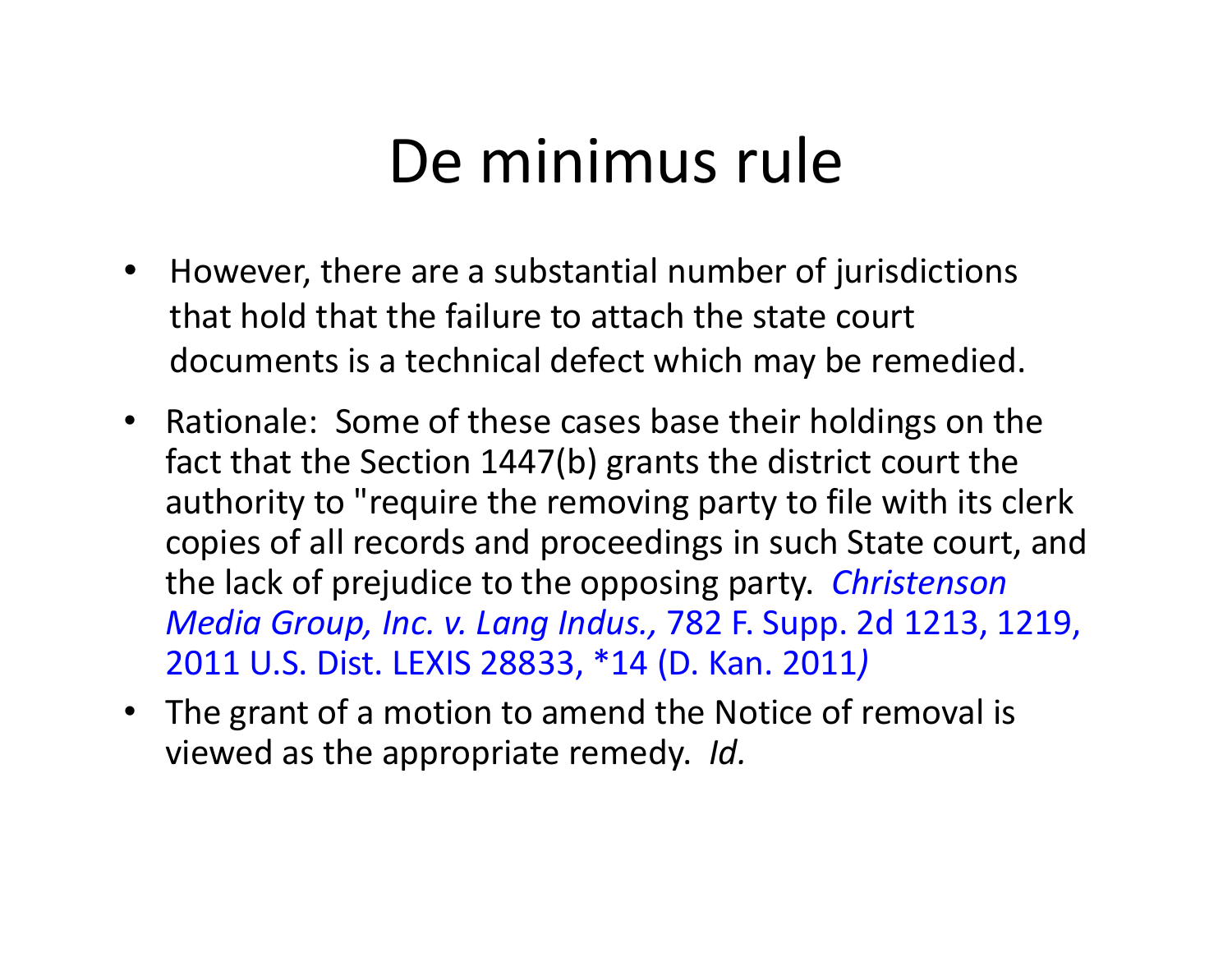- • *See, e.g., Walton v. Bayer Corp.*, 643 F.3d 994, 999 (7th Cir. 2011) (failure to include summonses was "totally inconsequential defect" that did not deprive district court of jurisdiction);
- $\bullet$  *Countryman v. Farmers Ins. Exch.*, 639 F.3d 1270, 1272 (10th Cir. 2011) (failure to attach summons constituted *de minimis* procedural defect that did not necessitate remand, and that defect was curable, either [6] before or after expiration of the thirty-day removal period);
- $\bullet$  *Cook v. Randolph Cnty., Ga.*, 573 F.3d 1143, 1150 (11th Cir. 2009) ("[T]he failure to include all state court pleadings and process with the notice of removal is procedurally incorrect but is not a jurisdictional defect.");
- $\bullet$  *Covington v. Indem. Ins. Co.*, 251 F.2d 930, 932‐33 (5th Cir. 1958) (failure to include "a copy of all process, pleadings and orders" was a mere procedural defect, not a jurisdictional defect necessitating remand, and missing state court papers could be supplied later);
- • *Presnell v. Cottrell, Inc.,* No. 09‐CV‐656, 2009 U.S. Dist. LEXIS 116288, 2009 WL 4923808, at \*5 (S.D. Ill. Dec. 14, 2009) ("The omission of documents required to be filed with the notice of removal does not require remand if the Court is able to determine its jurisdiction from the documents filed and the plaintiff is not prejudiced by the omission.");
- • *Wood v. City of Lanett*, 564 F. Supp. 2d 1317, 1320‐21 (M.D. Ala. 2008) (failure to attach various state court filings was not jurisdictional defect and did not require remand);
- • *Agee v. Huggins*, 888 F.Supp. 1573, 1577 (N.D. Ga. 1995) ("Defendant's failure to file the documents complained of by Plaintiff is not grounds for remand. Rather, the subsequent filing of these documents is the proper remedy.")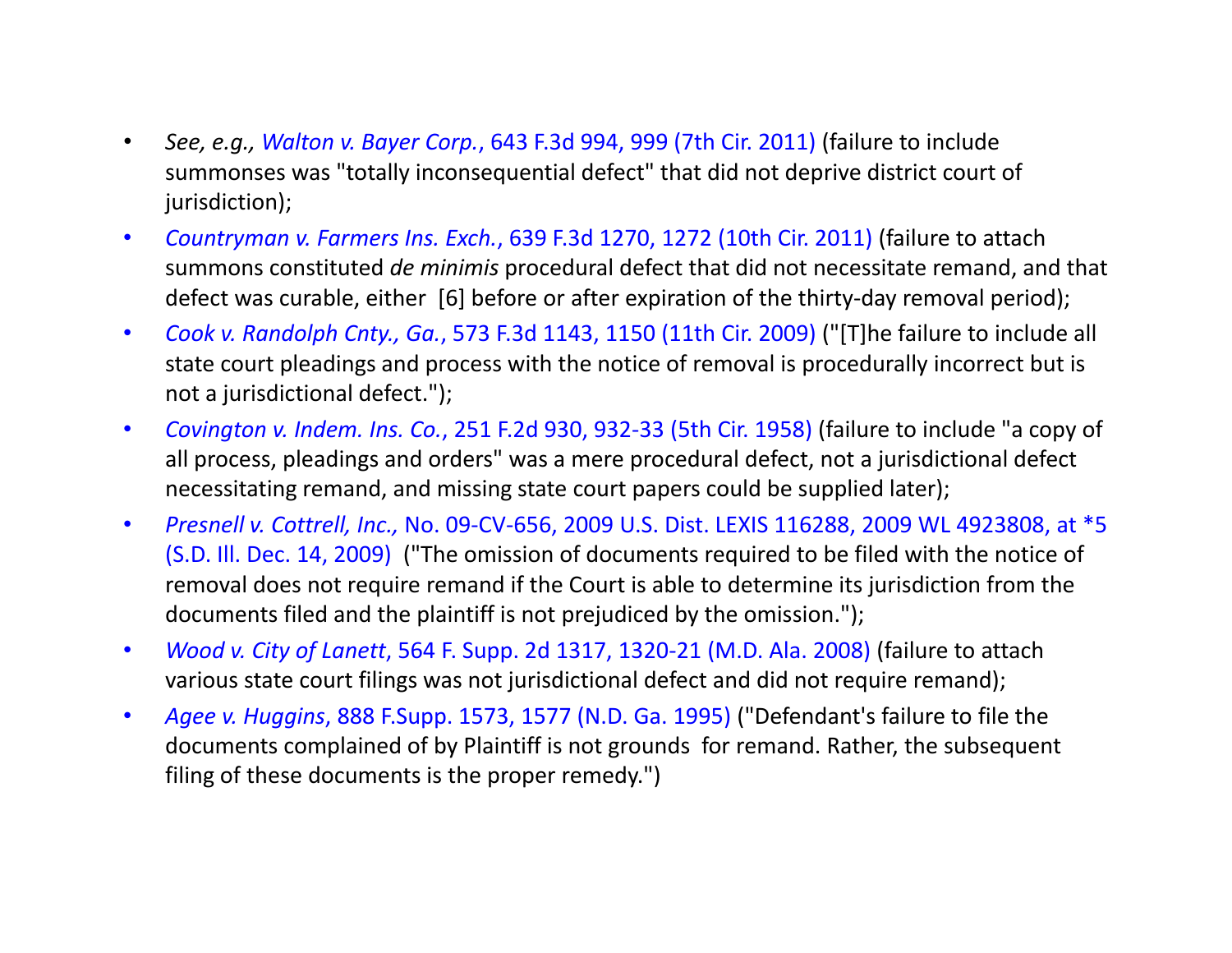#### Whither the Third Circuit?

- No definitive case on the issue in the Third Circuit, but see *Boyce v. Saint Paul Fire & Marine Ins. Co*., 1993 U.S. Dist. LEXIS 728 (E.D. Pa. Jan. 28, 1993), which followed the "de minimus" view. The court reasoned that "[o]missions which are merely formal or modal do not affect the right to remove and may be subsequently remedied. " *Id.* at \*8.
- Distinguishable? *Boyce* involved the failure to file with the petition for removal an *exhibit* to the state court pleading, and not a failure to include the state court process altogether.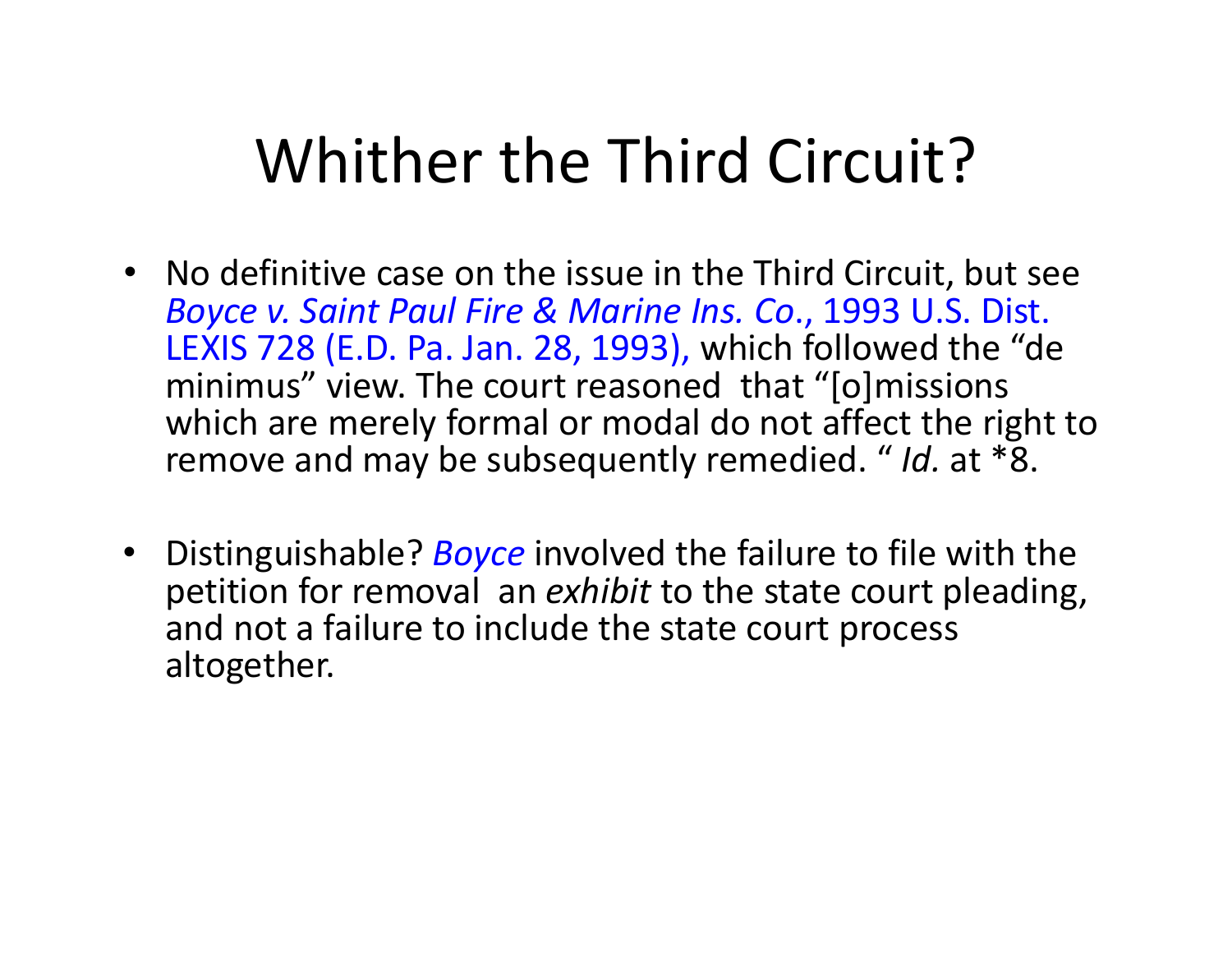#### Procedure: More How

• "Rule of Unanimity" With consent of other served defendants.

"When a civil action is removed solely under section 1441(a), all defendants who have been properly joined and served must join in or consent to the removal of the action."

28 U.S.C. § 1446 (b)(2)(A).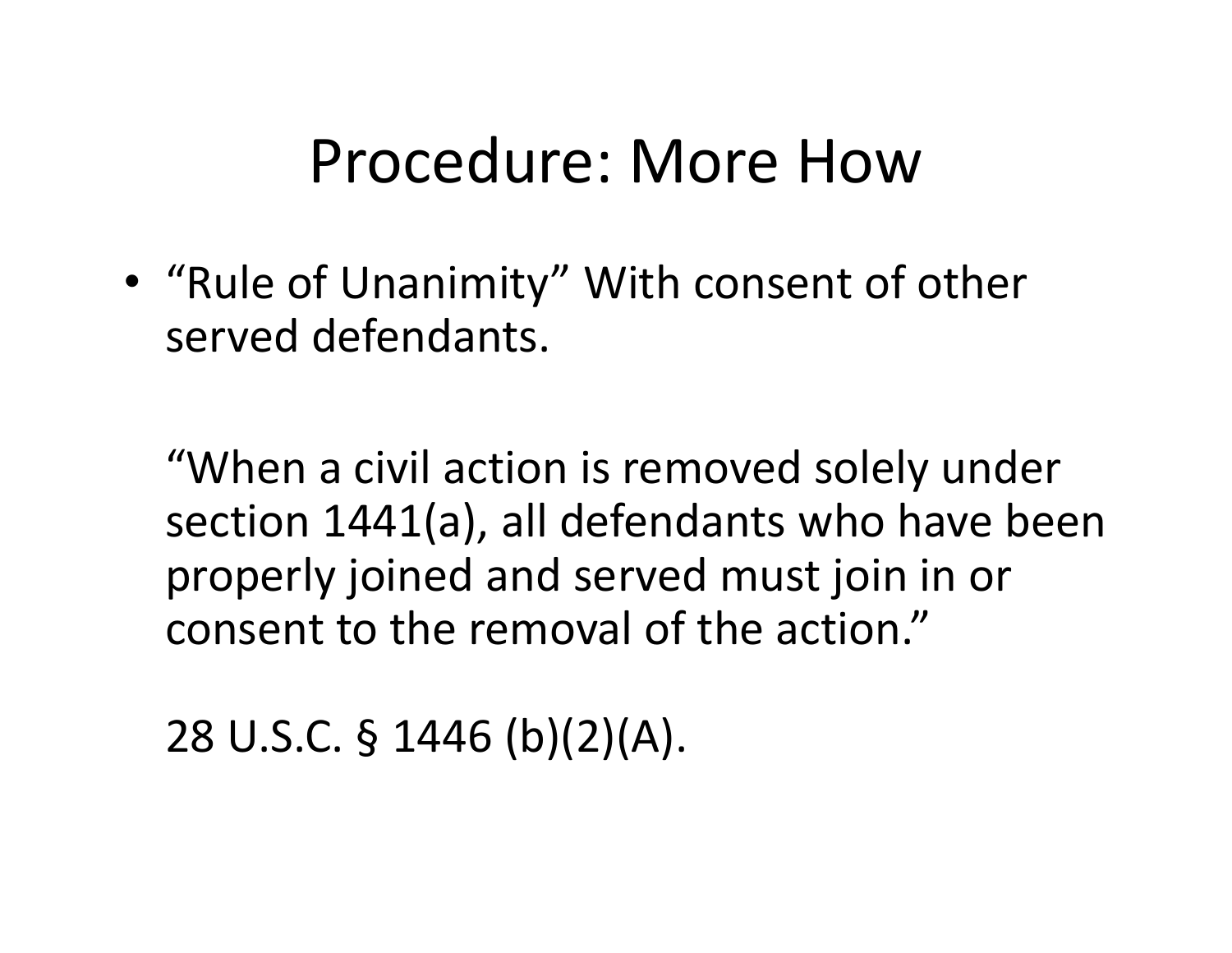#### Case example

• The Notice of Removal referred to an "Affidavit of Consent" but that exhibit was not attached. Is the notice defective?

• If that Affidavit is simply the removing party's counsel stating that he obtained the consent of the other parties, or a verified Notice containing an averment of consent, it is not sufficient. It must be signed by the other defendants' counsel.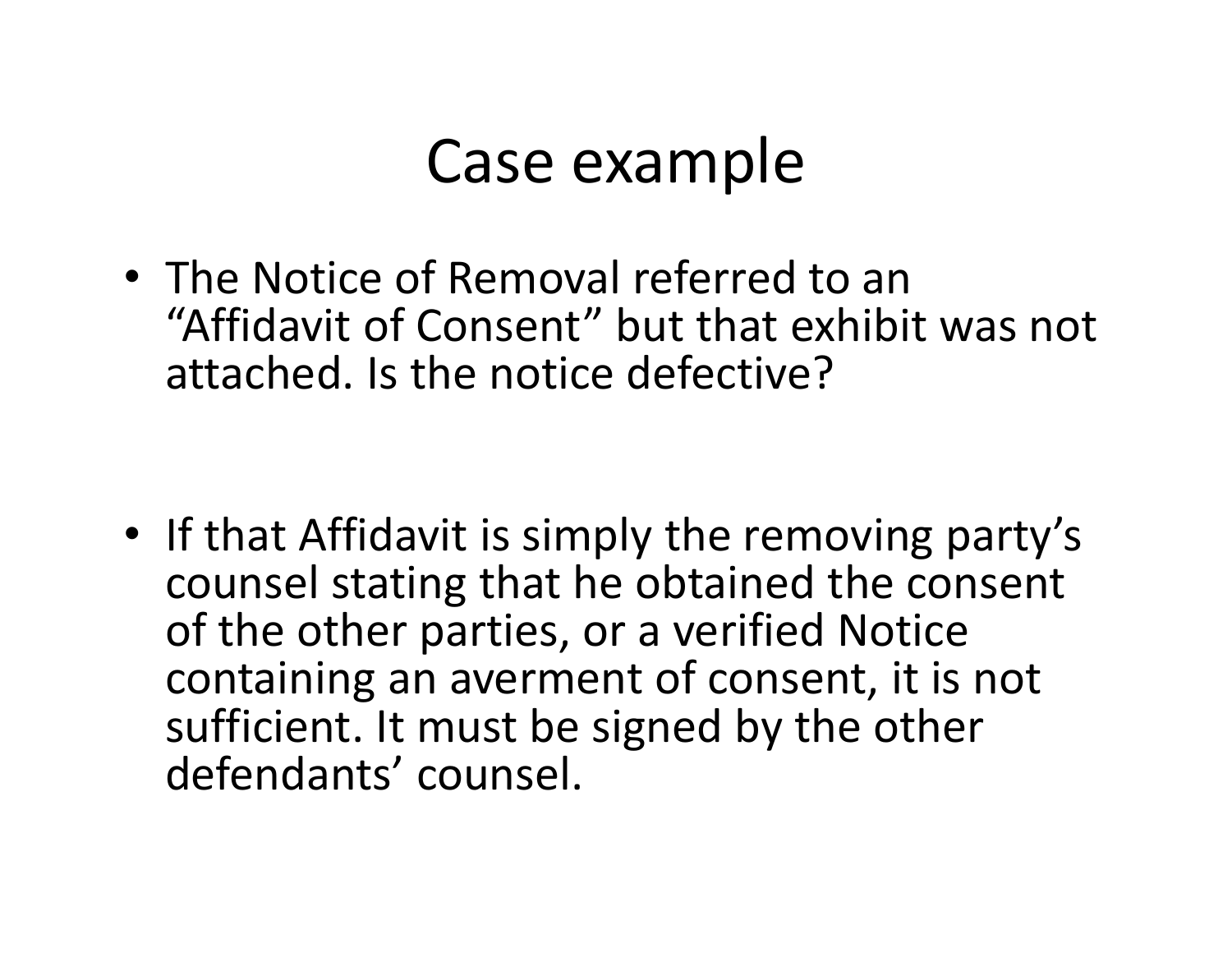# Consent in the Third Circuit

• The prevailing view of the district courts within the Third Circuit is that "it is not enough for the removing party to simply state that the codefendants consent or do not oppose removal because this verification cannot legally bind the allegedly consenting codefendant." *Baldy v. First Niagara Pavilion, C.C.R.L., LLC*, 2015 U.S. Dist. LEXIS 162123, \*20, 2015 WL 7864187 (W.D. Pa. Dec. 3, 2015).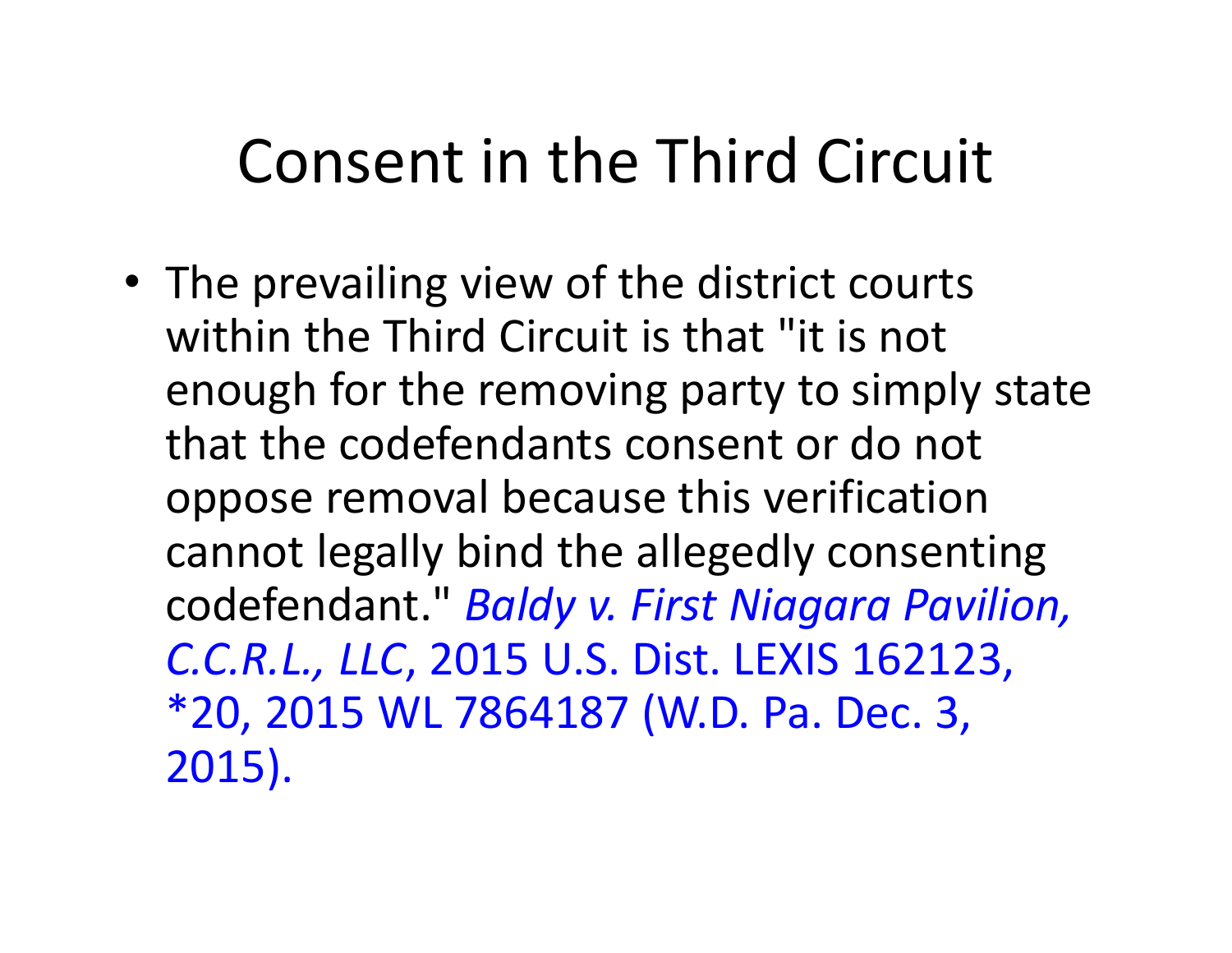#### Consent in the Third Circuit

• A split exists among the circuits, but courts in the Third Circuit follows the view that "although counsel for the nonfiling defendant [is] not required to sign the removal notice," the nonfiling defendant "must nonetheless join in or consent to the removal by way of 'an official filing or voicing of consent." *Baldy v. First Niagara Pavilion, C.C.R.L., LLC*, 2015 U.S. Dist. LEXIS 162123, \*26, 2015 WL 7864187 (W.D. Pa. Dec. 3, 2015)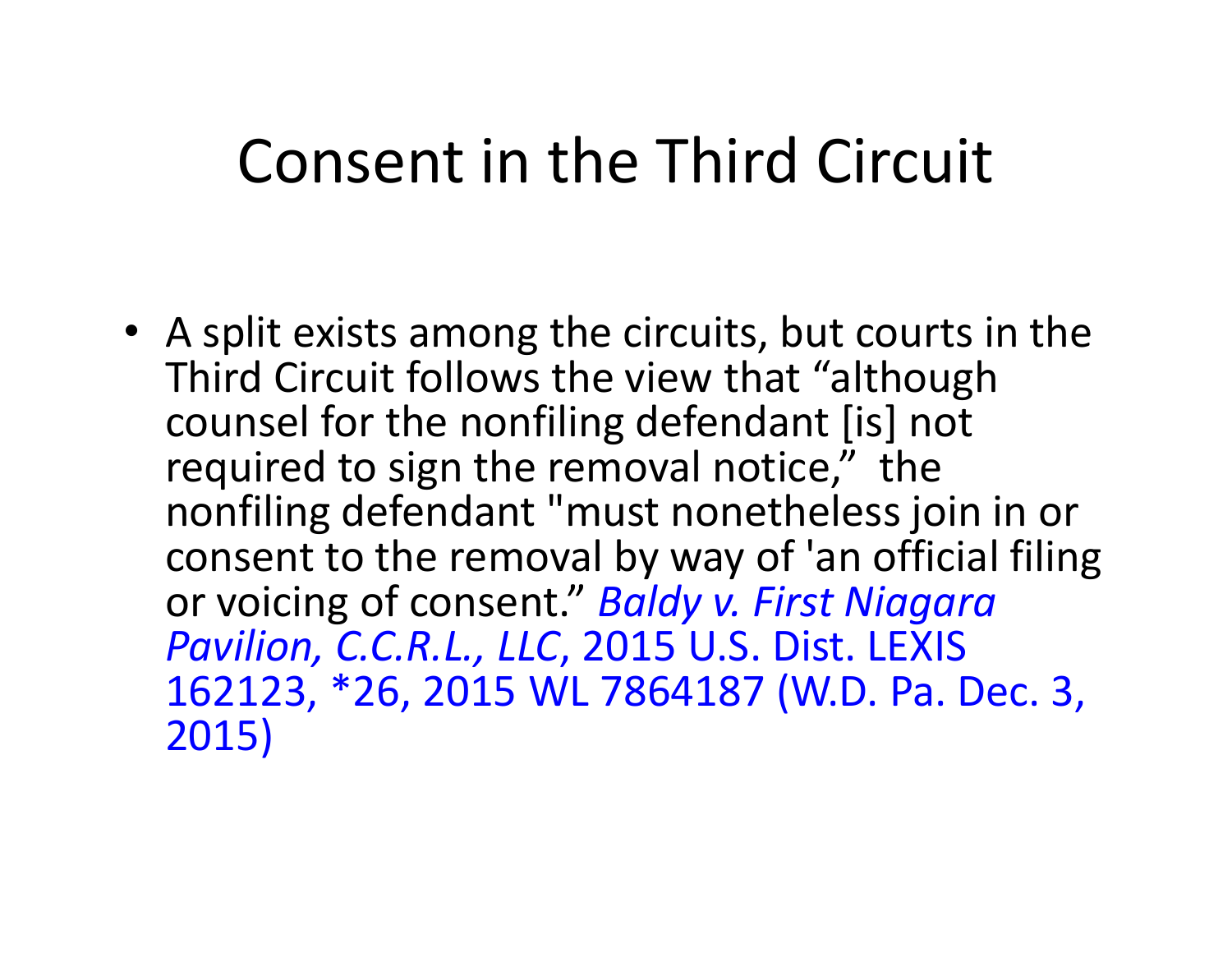#### Second, Fifth and Seventh Circuits have found that a defendant may not verify consent to removal on another codefendant's behalf

- • *Pietrangelo v. Alvas Corp.,* 686 F.3d 62, 66 (2d Cir. 2012) (finding that codefendants satisfied the unanimity requirement of independently expressing consent to removal by submitting letters to the district court within removal period)
- $\bullet$  *Roe v. O'Donohue*, 38 F.3d 298, 301 (7th Cir. 1994), abrogated on other grounds by *Murphy Bros. v. Michetti PipeStringing, Inc.,* 526 U.S. 344, 119 S. Ct. 1322, 143 L. Ed. 2d 448 (1999) (explaining that the removal statute's directive that "all defendants who have been properly joined and served must join in or consent to the removal of the action" means that each codefendant must submit their consent in writing)
- $\bullet$  *Getty Oil Corp. v. Ins.Co. of N. Am*., 841 F.2d 1254, 1262 n.11 (5th Cir. 1988) (noting unanimity requires "some timely filed written indication from each served defendant or from some person or entity purporting to formally act on its behalf in this respect and to have the authority to do so, that it has actually consented to such action").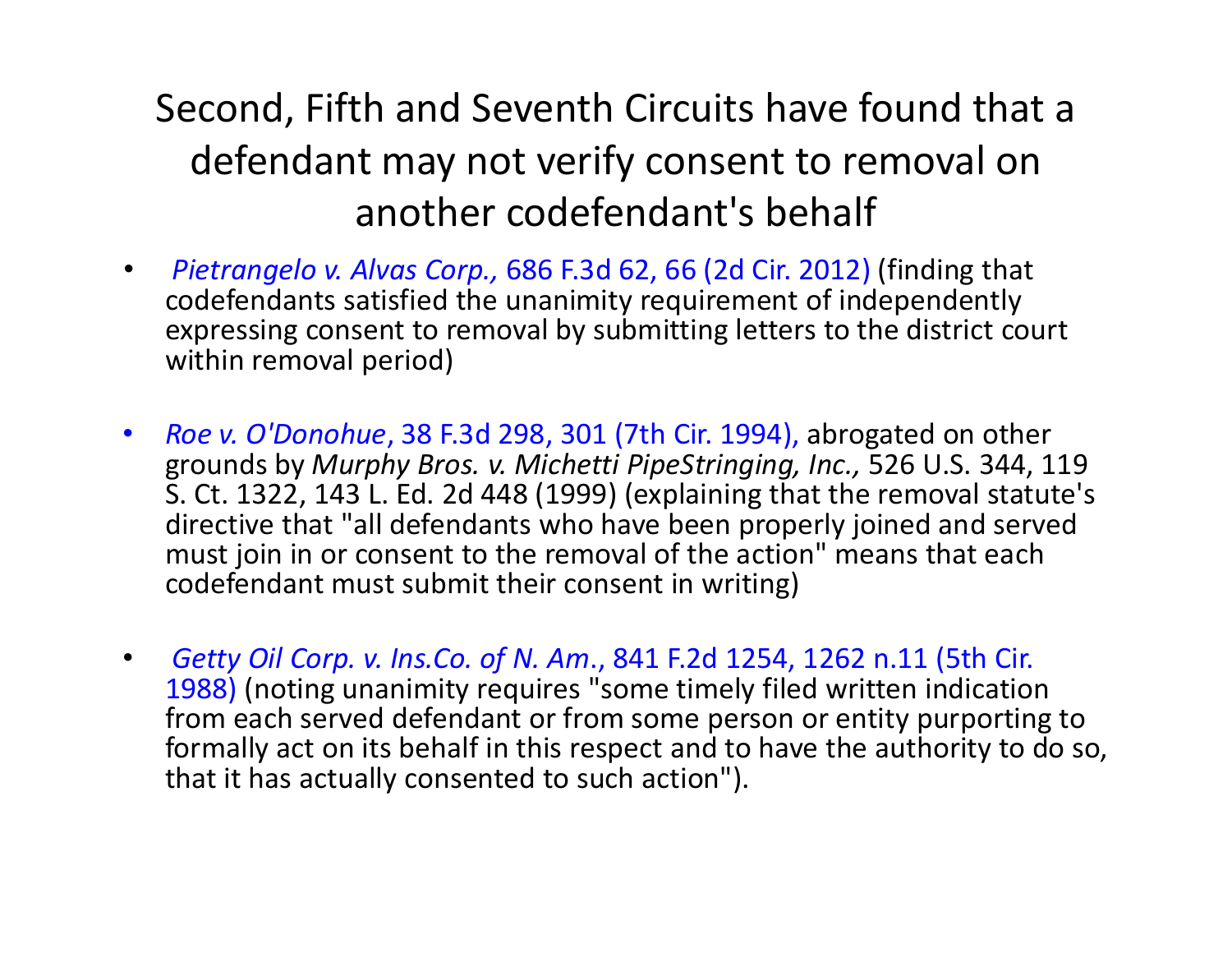# Contra Fourth, Sixth, Eighth and Ninth **Circuits**

- A statement in one defendant's timely notice of removal that its codefendants consent to removal is sufficient.
- *Griffioen v. Cedar Rapids & Iowa City Ry. Co.,* 785 F.3d 1182, 1188 (8th Cir. 2015) (notice of removal signed and filed by attorney for one defendant and representing unambiguously that other defendants consented to removal satisfies the removal statute's unanimous consent requirement); *Mayo v. Bd. of Educ.,* 713 F.3d 735, 742 (4th Cir. 2013) (same); *Proctor v. Vishay Intertechnology Inc.,* 584 F.3d 1208, 1225 (9th Cir. 2009) (same); *Harper v. AutoAlliance Int'l, Inc.,* 392 F.3d 195, 201‐02 (6th Cir. 2004) (same).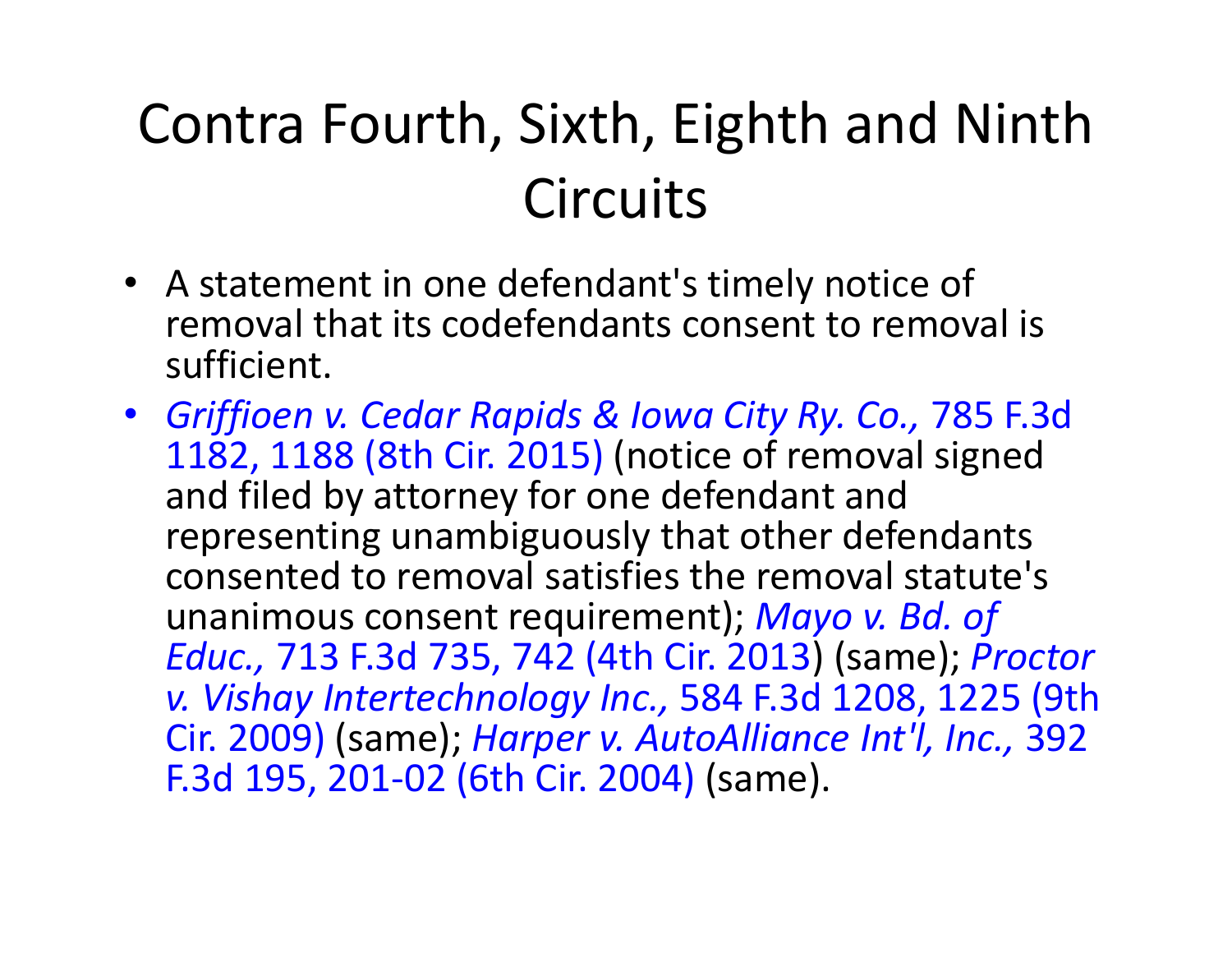• Rule 11 sanctions and a codefendant's opportunity to "alert the court to any falsities in the removing defendant's notice serve as safeguards to prevent removing defendants from making false representations of unanimous consent and forcing codefendants into a federal forum against their will." *Griffioen*, *supra*.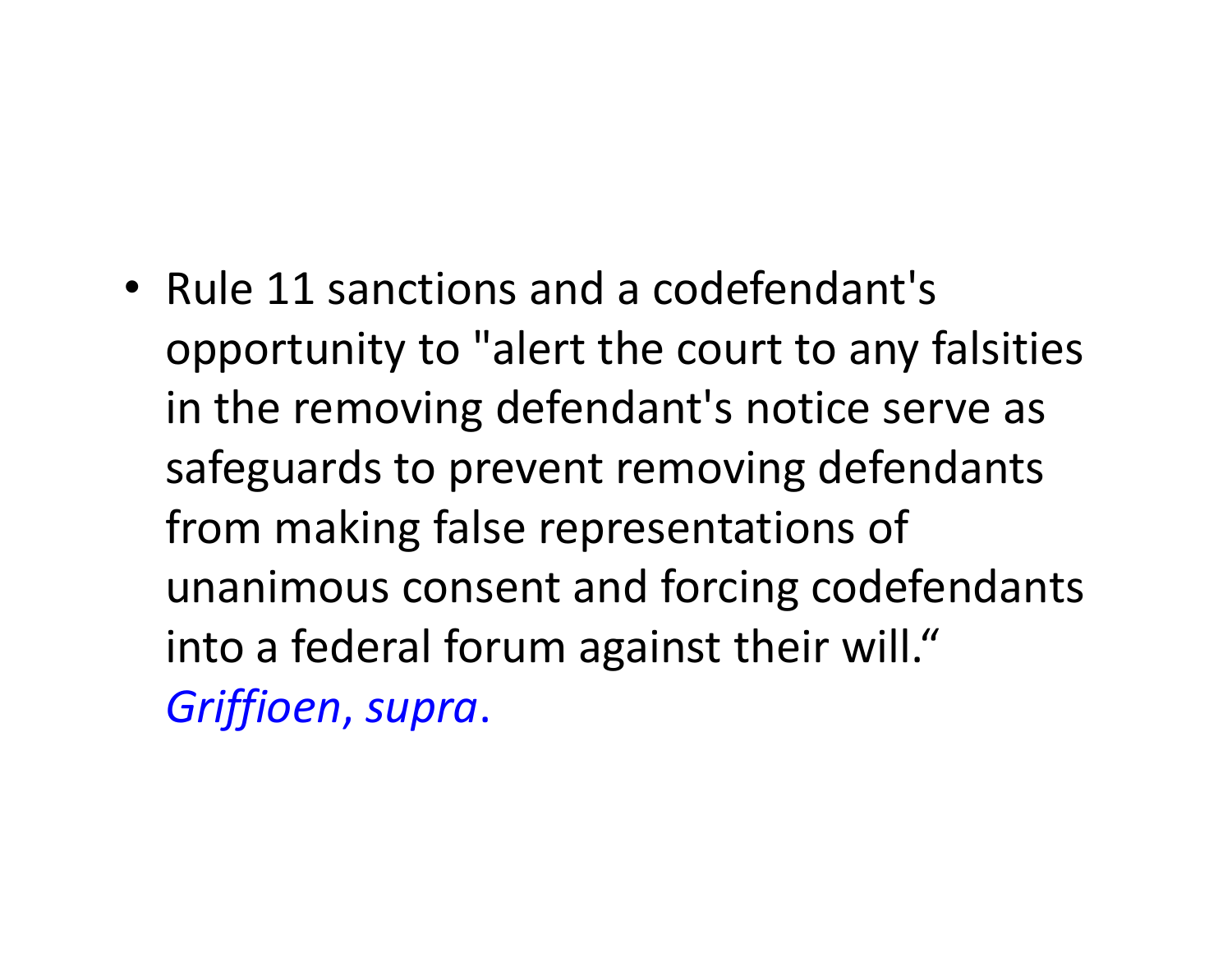#### More How: Notice to Parties

• (d) Notice to adverse parties and State court. Promptly after the filing of such notice of removal of a civil action the defendant or defendants shall give written notice thereof to all adverse parties …. 28 USC § 1446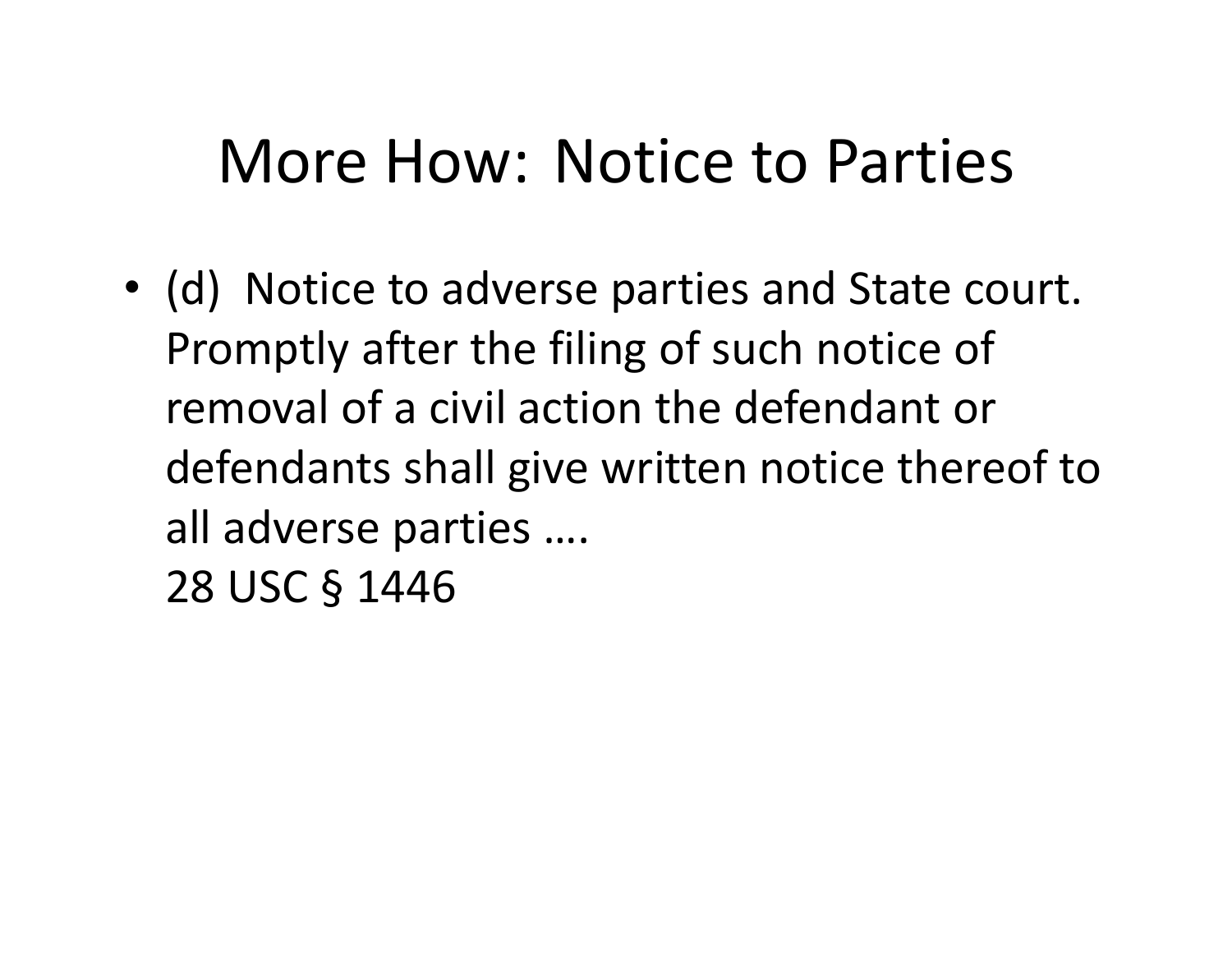#### Procedure: **WHEN?**

- "….within 30 days after the receipt by the defendant, *through service or otherwise*, of a copy of the initial pleading setting forth the claim for relief upon which such action or proceeding is based, or within 30 days after the service of summons upon the defendant if such initial pleading has then been filed in court and is not required to be served on the defendant, whichever period is shorter."
- **28 U.S.C. §1446(b)**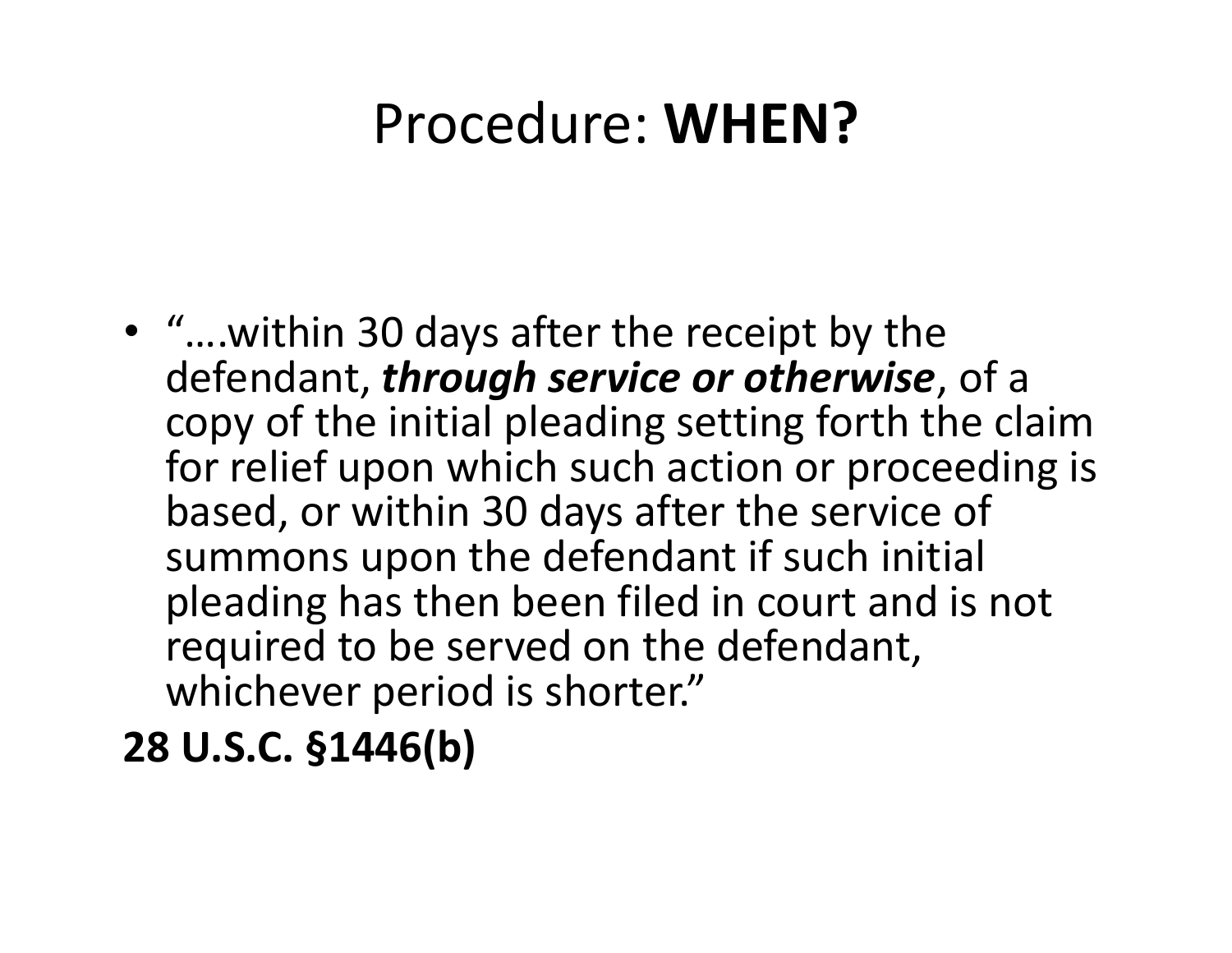#### What triggers the thirty days?

The United States Supreme Court clarified what triggers the thirty days in *Murphy Brothers v. Michetti Pipe Stringing Inc*., 526 U.S. 344 (1999).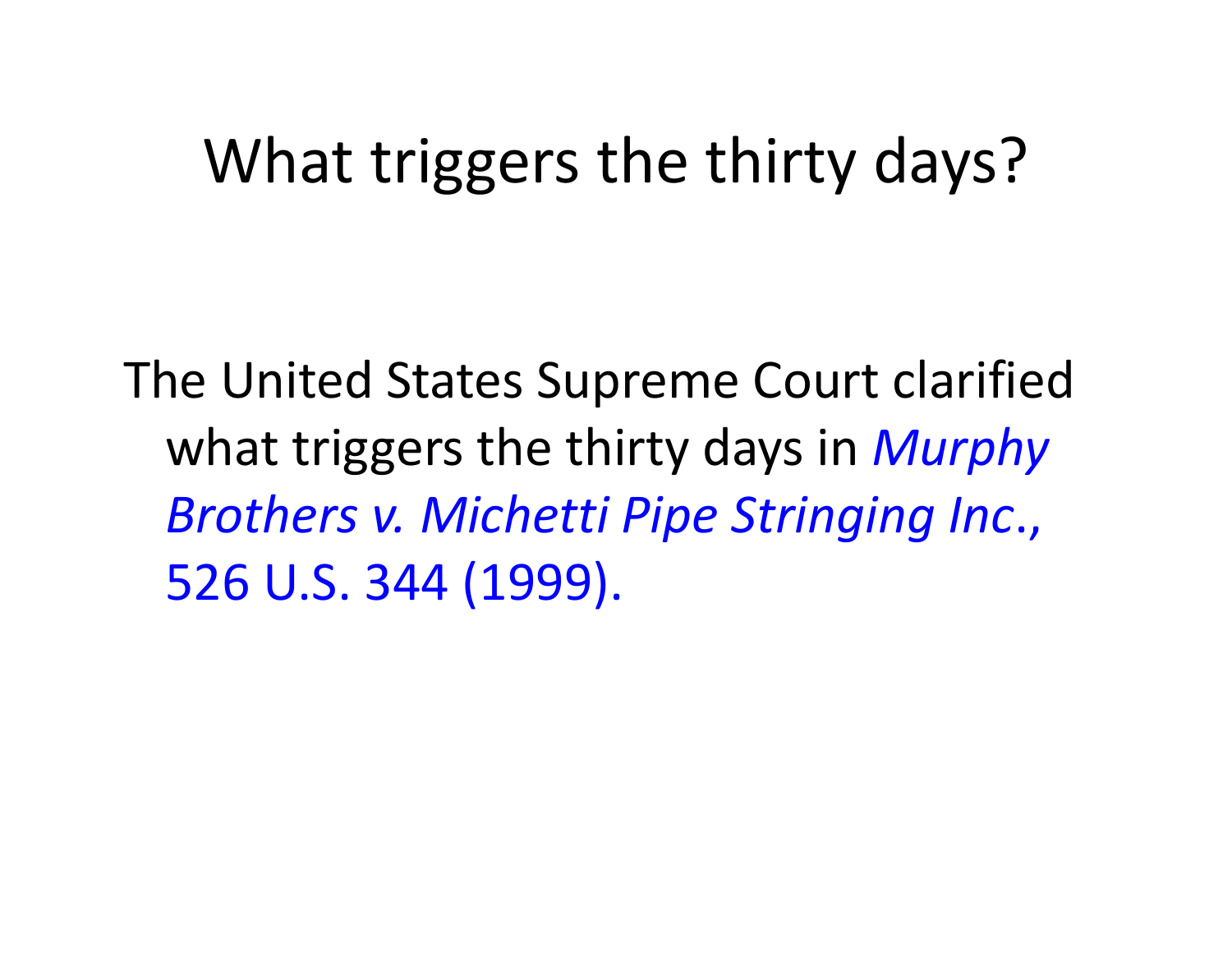# What triggers the thirty days?

- First, if the summons and complaint are served together, the 30 day period for removal runs at once.
- Second, if the defendant is served with the summons but is furnished with the complaint sometime after, the removal period runs from the receipt of the complaint.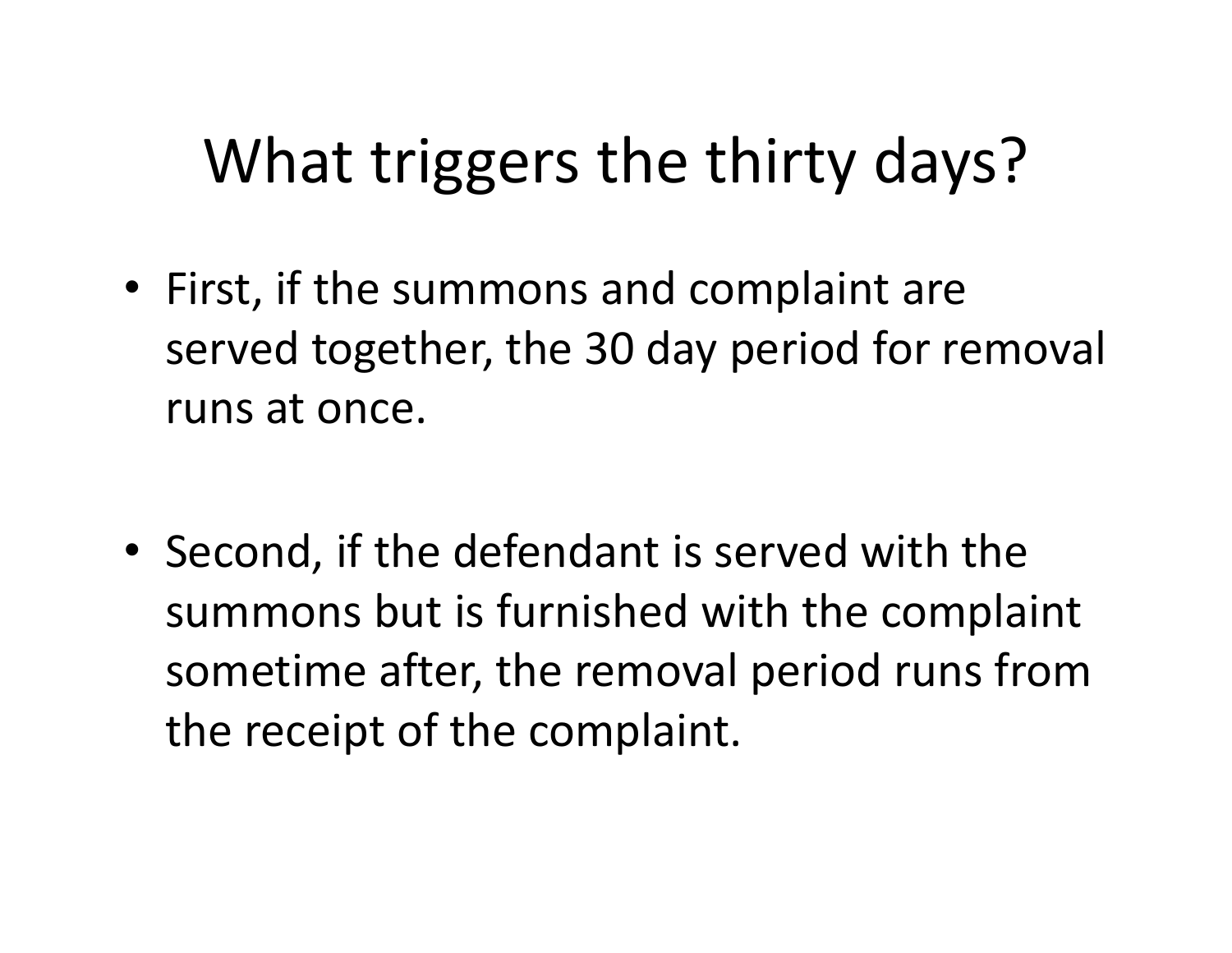- Third, if the defendant is served with the summons and the complaint is filed in federal court, but under local rules, service of the complaint is not required, the removal period runs from the date the complaint is made available through filing.
- Finally, if the complaint is filed in court prior to any service, the removal period runs from service of the summons.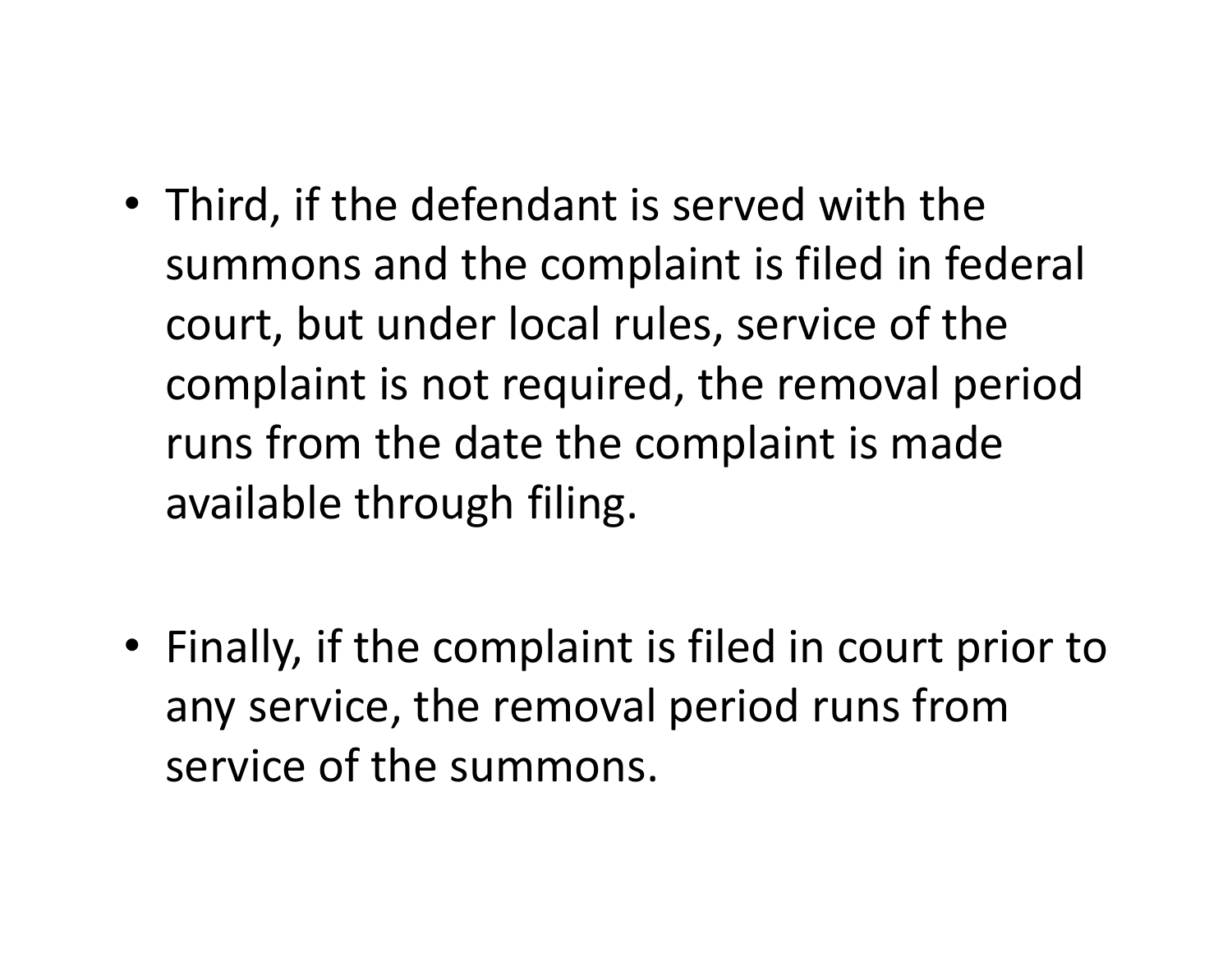# What triggers the thirty days?

• "service or otherwise" -- The thirty days does not begin running upon receipt of a faxed courtesy copy of a complaint, unaccompanied by formal service. *Murphy Brothers, supra.*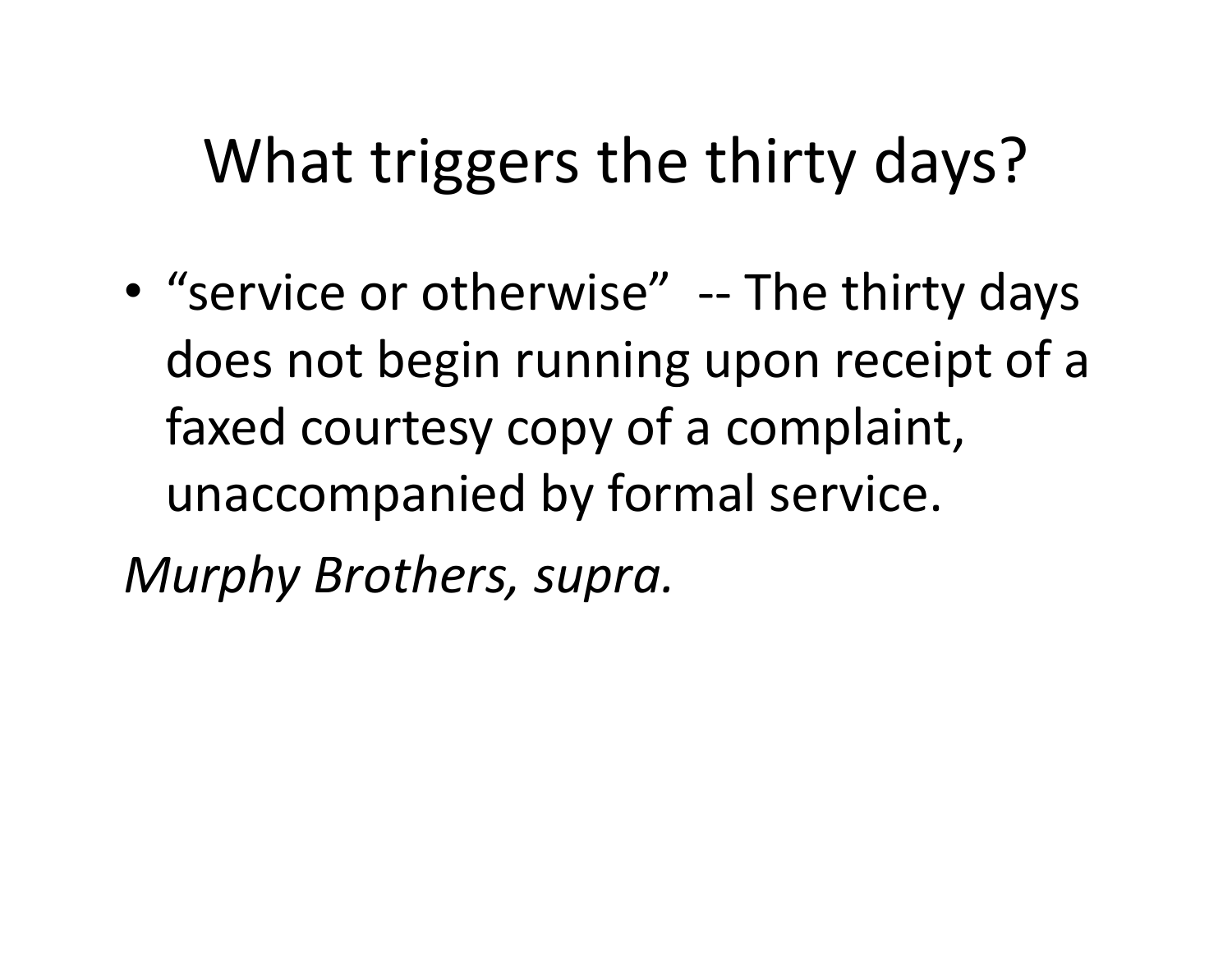# Removal after initial pleading

• ……if the case stated by the initial pleading is not removable, a notice of removal may be filed within 30 days after receipt by the defendant, through service or otherwise, of a copy of an amended pleading, motion, order *or other paper* from which it may first be ascertained that the case is one which is or has become removable.

28 USCS § 1446 (b)(3)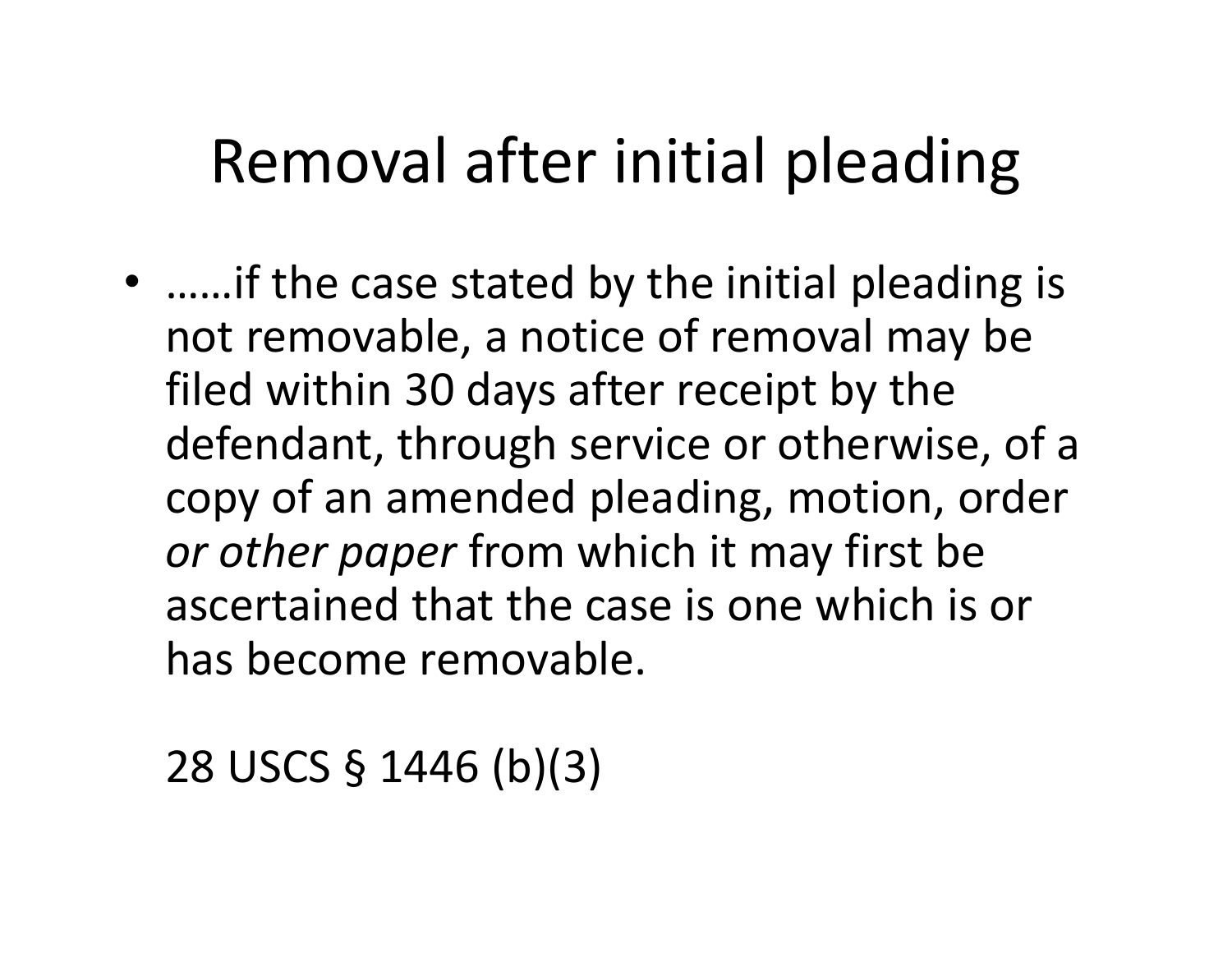# Discovery as "other paper"

- Answers to interrogatories may trigger 30 day removal period.
- (A) If the case stated by the initial pleading is not removable solely because the amount in controversy does not exceed the amount specified in section 1332(a) [28 USCS § 1332(a)], *information relating to the amount in controversy* in the record of the State proceeding, or *in responses to discovery*, *shall be treated as an "other paper"* under subsection (b)(3).

28 USCS § 1446 (c)(3)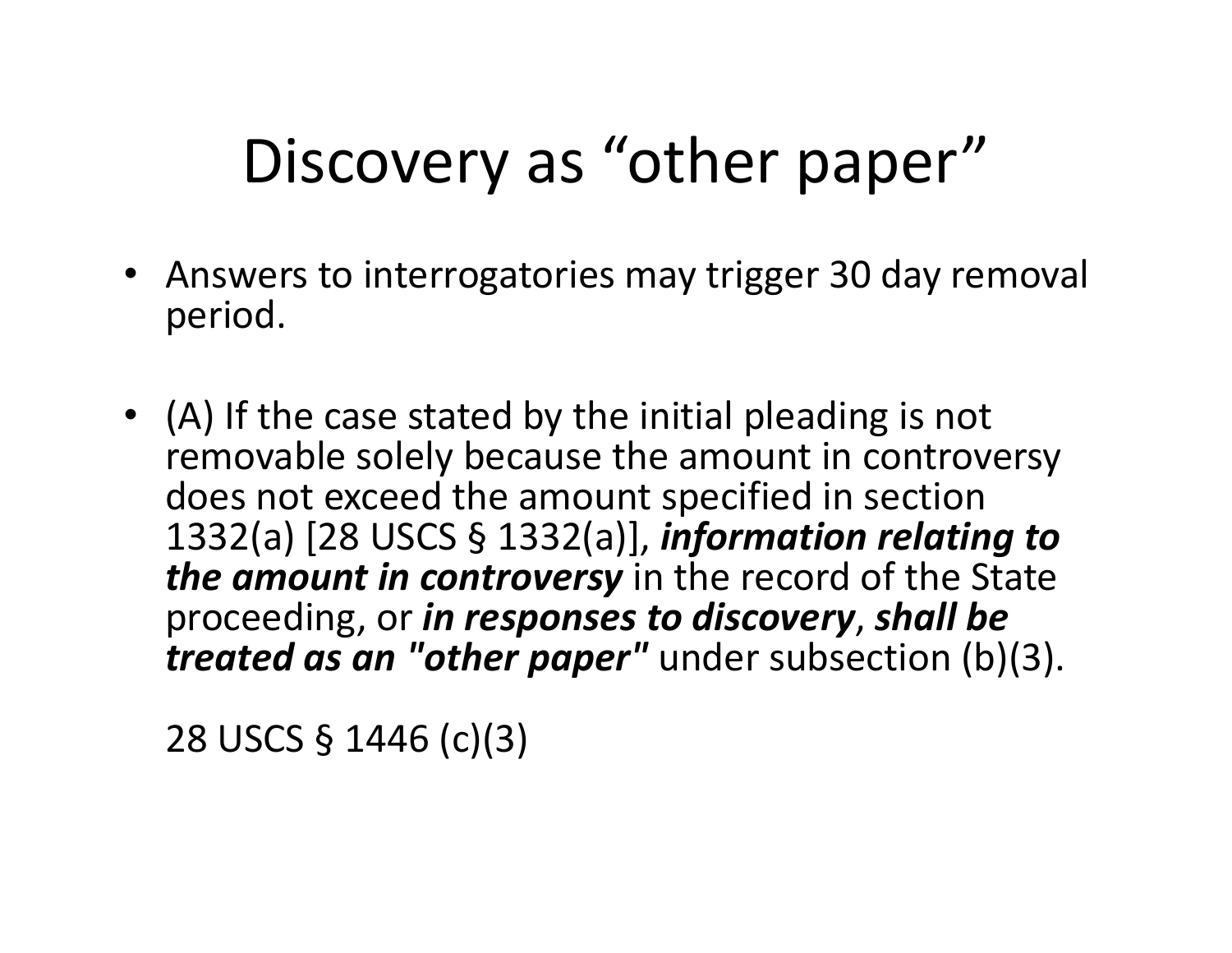# More When—Multiple Defendants

- 1446(b)(2) (A) When a civil action is removed solely under section 1441(a), all defendants who have been properly joined and served must join in or consent to the removal of the action.
- (b)(2)(B) Each defendant shall have 30 days after receipt by or service on that defendant of the initial pleading or summons described in paragraph (1) to file the notice of removal.
- (b)(2)(C) If defendants are served at different times, and a later‐served defendant files a notice of removal, any earlier-served defendant may consent to the removal even though that earlier‐served defendant did not previously initiate or consent to removal.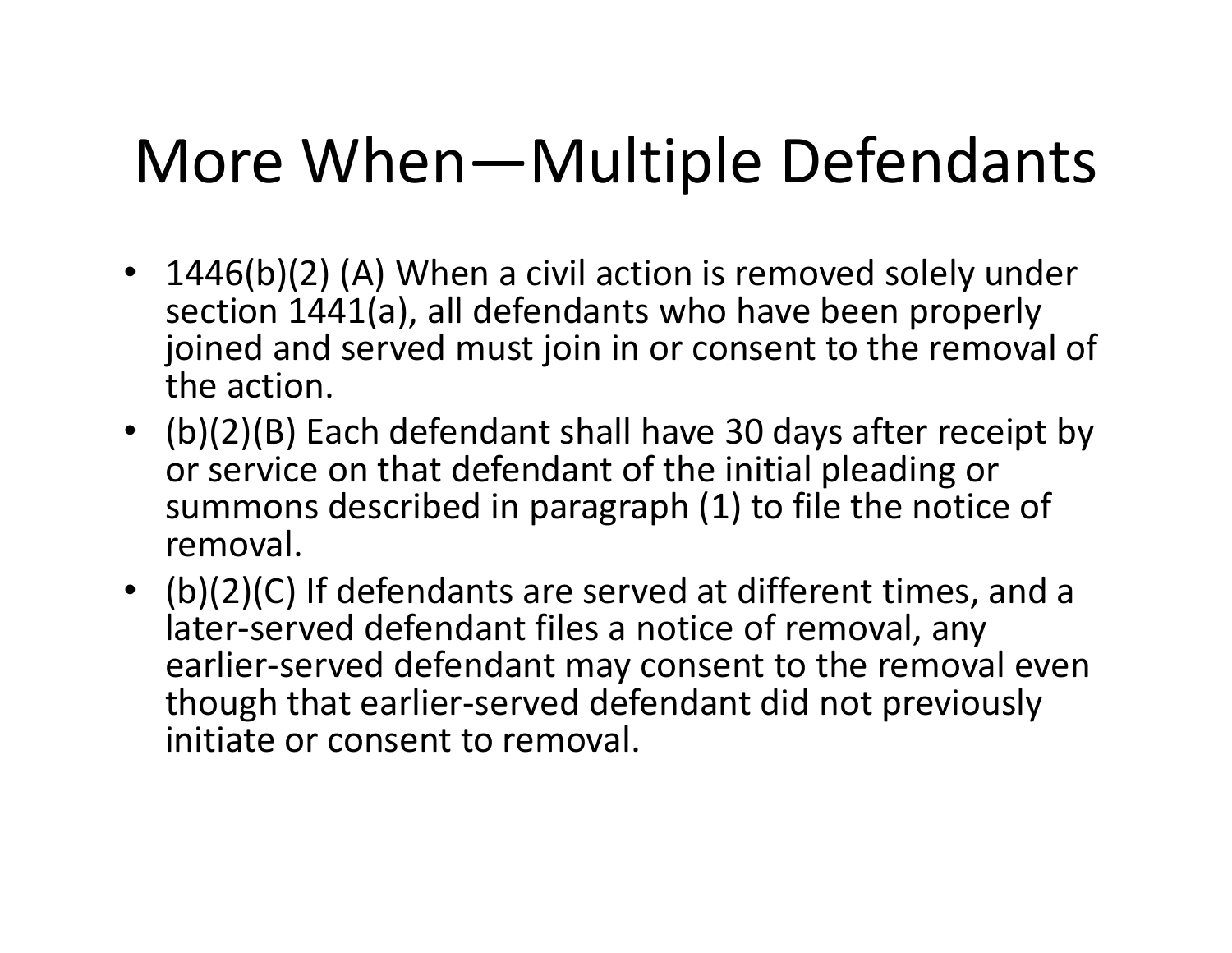#### State Court Divested of Jurisdiction

• (d) Notice to adverse parties and State court. Promptly *after the filing of such notice of removal* of a civil action the defendant or defendants shall *give written notice thereof to all adverse parties and shall file a copy of the notice with the clerk of such State court*, which shall effect removal and *the State court shall proceed no further* unless and until the case is remanded.

28 USCS § 1446 (emphasis added).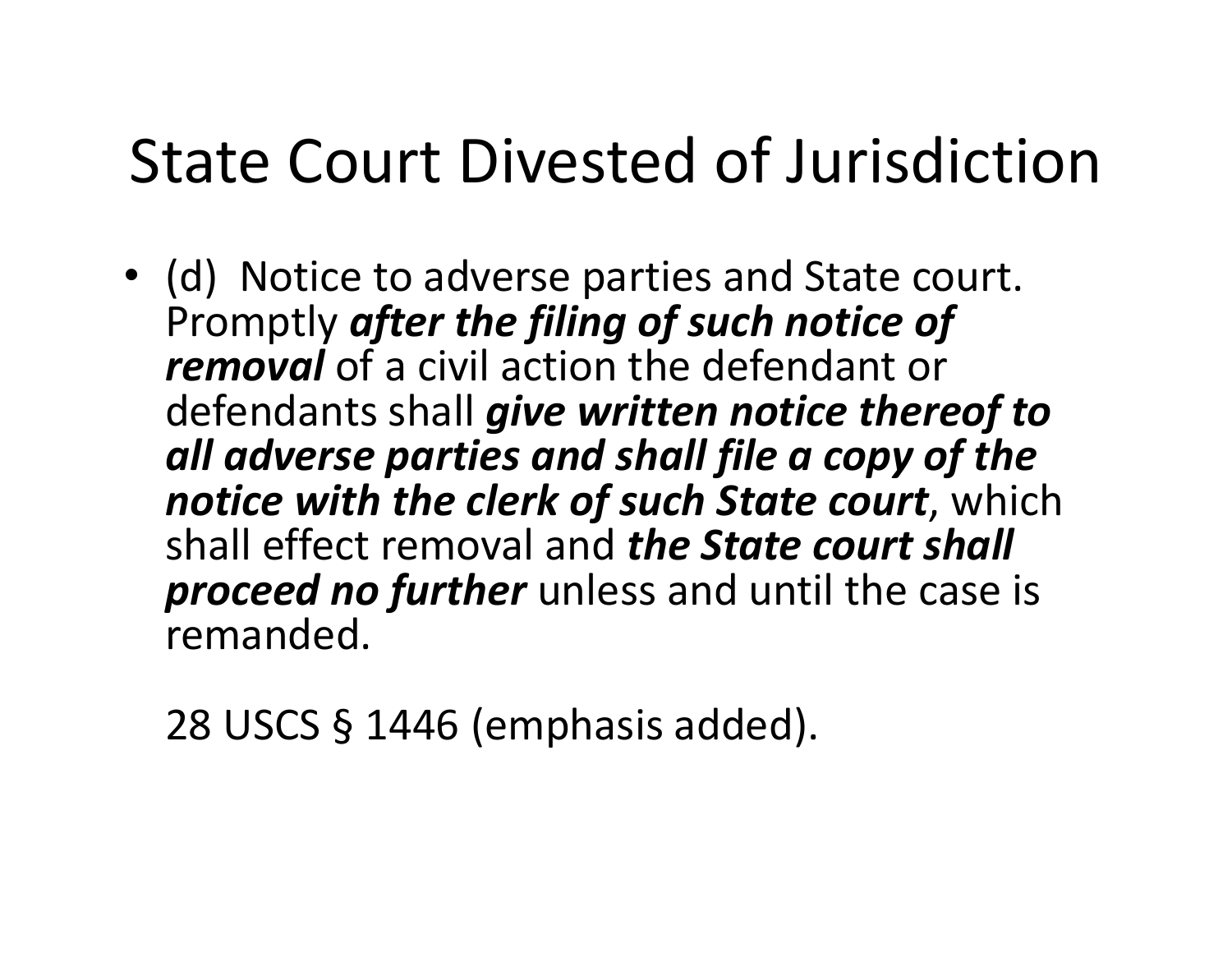#### REMAND

- When?
- For procedural defects, within 30 days after filing of notice of removal

**(c)** A motion to remand the case *on the basis of any defect other than lack of subject matter jurisdiction* must be made within 30 days after the filing of the notice of removal under section 1446(a). If at any time before final judgment it appears that the district court lacks subject matter jurisdiction, the case shall be remanded…..

```
28 U.S. C. §1447( c ) (emphasis added).
```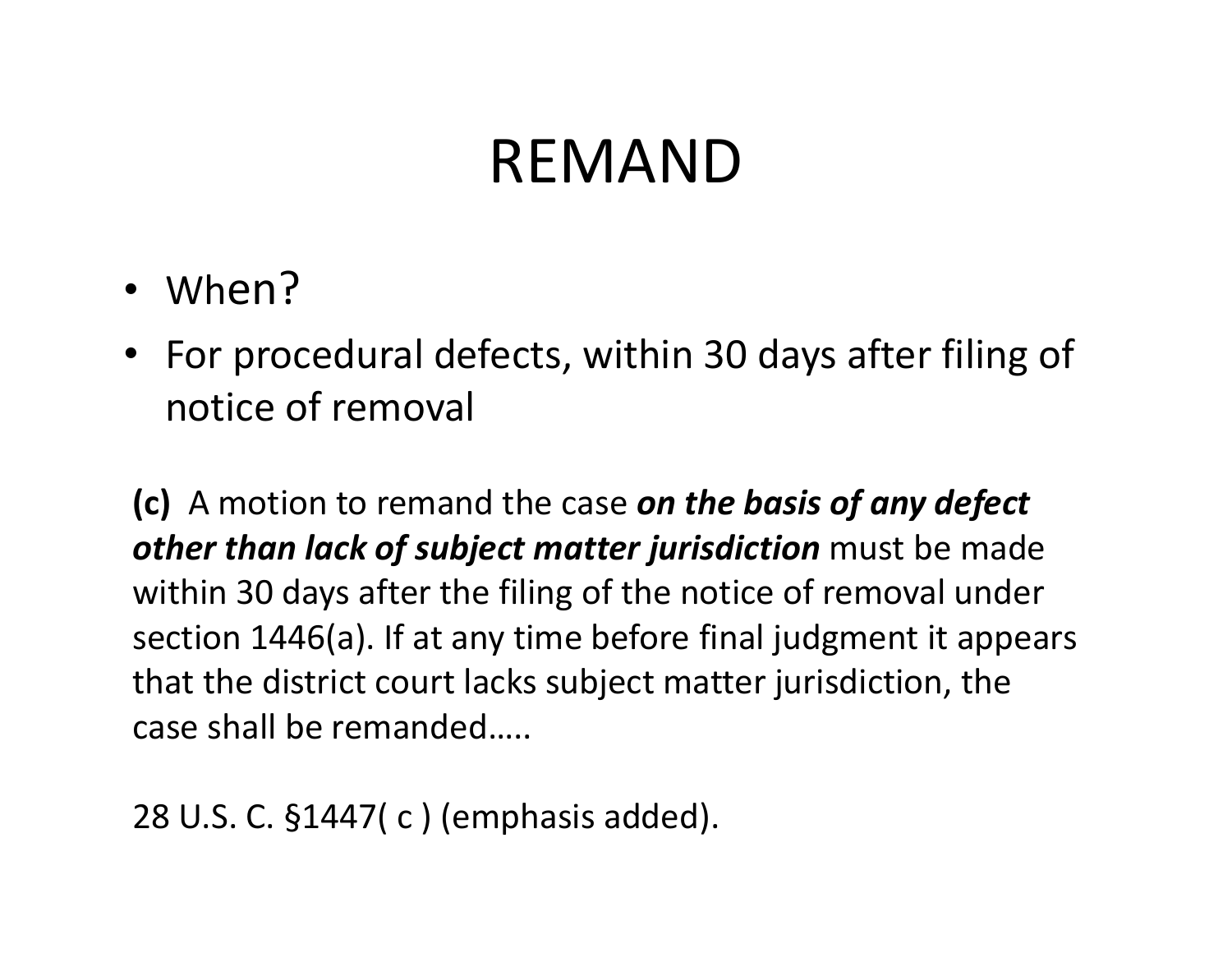### REMAND – Lack of Subject Matter Jurisdiction

- (c) A motion to remand the case on the basis of any defect other than lack of subject matter jurisdiction must be made within 30 days after the filing of the notice of removal under section 1446(a). *If at any time before final judgment* it appears that the district court lacks subject matter jurisdiction, the case shall be remanded.
- 28 U.S. C. §1447(c) (emphasis added).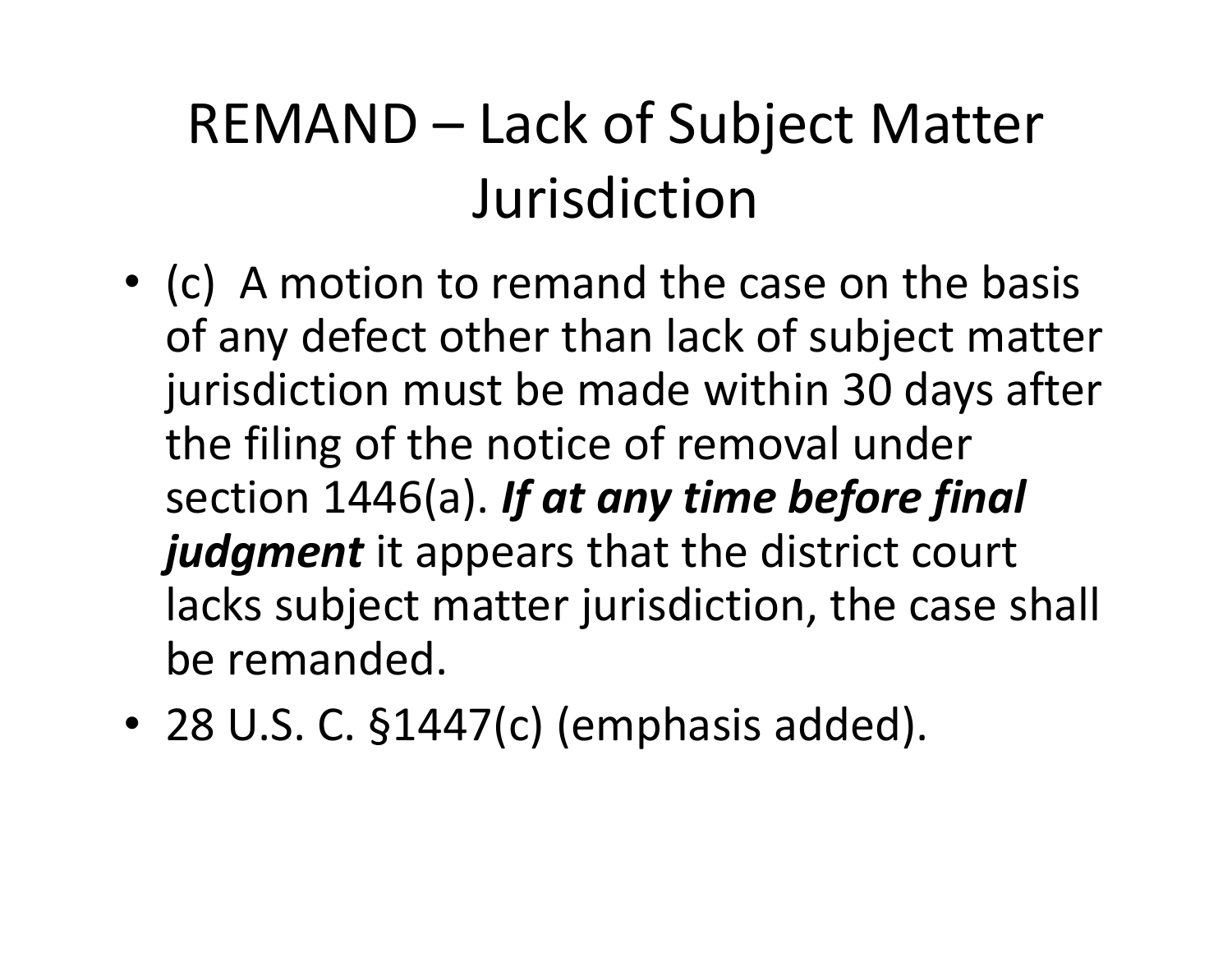# Waiver

- Lack of subject matter jurisdiction cannot be waived.
- Federal Courts have an ever present obligation to satisfy themselves of their subject matter jurisdiction and to decide the issue *sua sponte*  (without any initiation by the Plaintiffs) *Liberty Mut. Ins. Co. v. Ward Trucking Corp*., 48 F.3d 742, 750 (3d. Cir. 1995).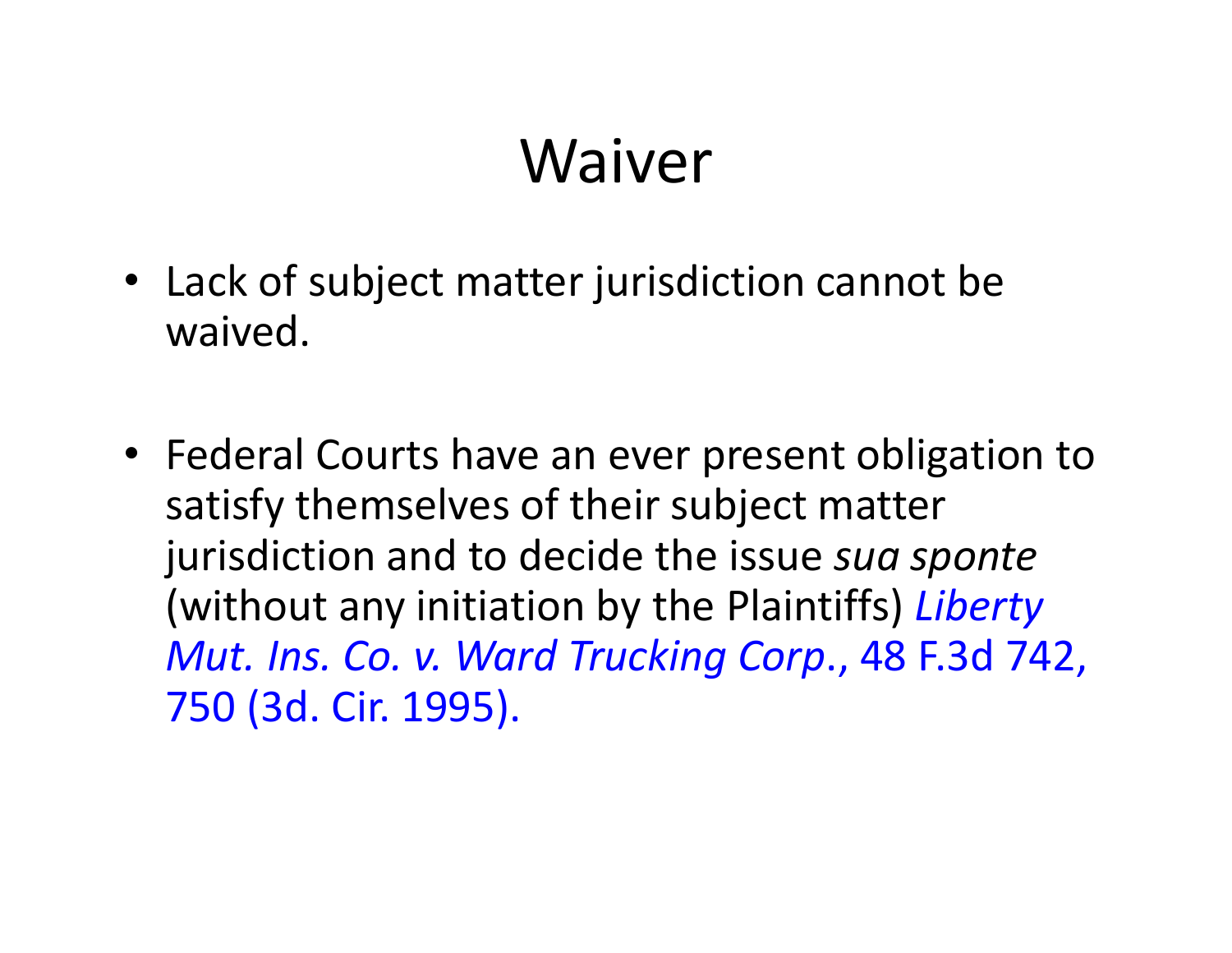# Waiver by Litigation Conduct

- Subject matter jurisdiction: No; parties' conduct is irrelevant
- "Subject‐matter jurisdiction…is an Art. III as well as a statutory requirement…, no action of the parties can confer subject‐matter jurisdiction upon a federal court. Thus, the consent of the parties is irrelevant…principles of estoppel do not apply, *Am. Fire & Casualty Co. v. Finn*, 341 U. S. 6, 17‐18 (1951), and a party does not waive the requirement by failing to challenge jurisdiction early in the proceedings.

*Insurance Corp. of Ireland v. Compagnie des Bauxites de Guinee,* 456 U.S. 694, 702 (1982)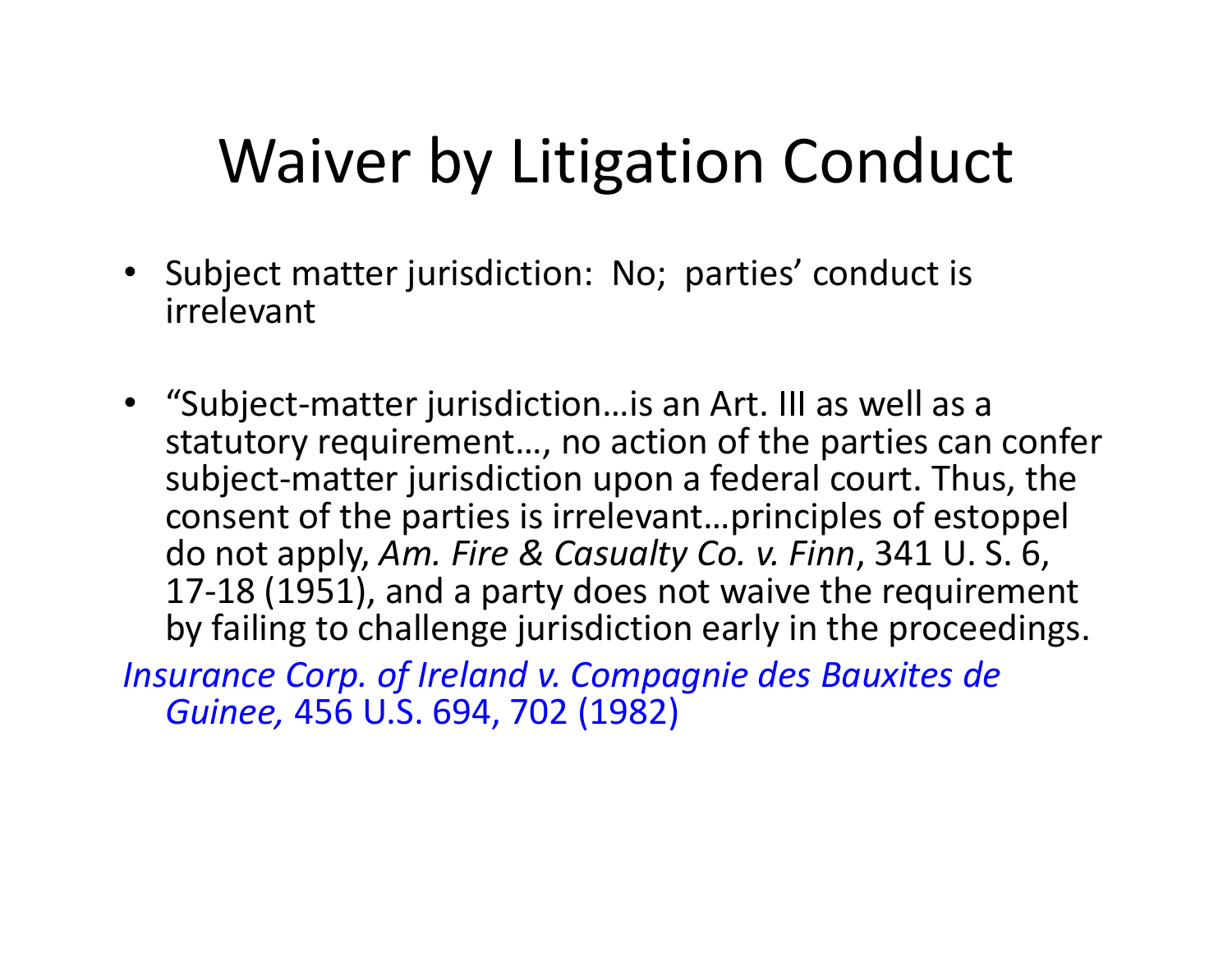#### Waiver by Litigation Conduct

#### Procedural defect: Maybe

- $\bullet$  "Although a party may waive objections to procedural defects in removal, a waiver will be found only when there is *'affirmative conduct or unequivocal assen*t of a sort which would render it offensive to fundamental principles of fairness to remand.'" *Godman v. Sears, Roebuck & Co*., 588 F. Supp. 121, 124 (E.D. Mich. 1984)
- •"*Examples* of such conduct include unsuccessfully *litigating a substantial issue,* such as the right to a jury trial, or filing an amended complaint seeking further or different relief." *Id*.
- $\bullet$  See also *Lanier v. Am. Bd. of Endodontics,* 843 F.2d 901, 905 (6th Cir. 1988) (finding waiver of objections to removal where, before filing motion to remand, *plaintiff entered into stipulations, filed requests for discovery, sought to amend her complaint,* filed a new lawsuit against the defendant in the federal court, demanded trial by jury, and proceeded with discovery).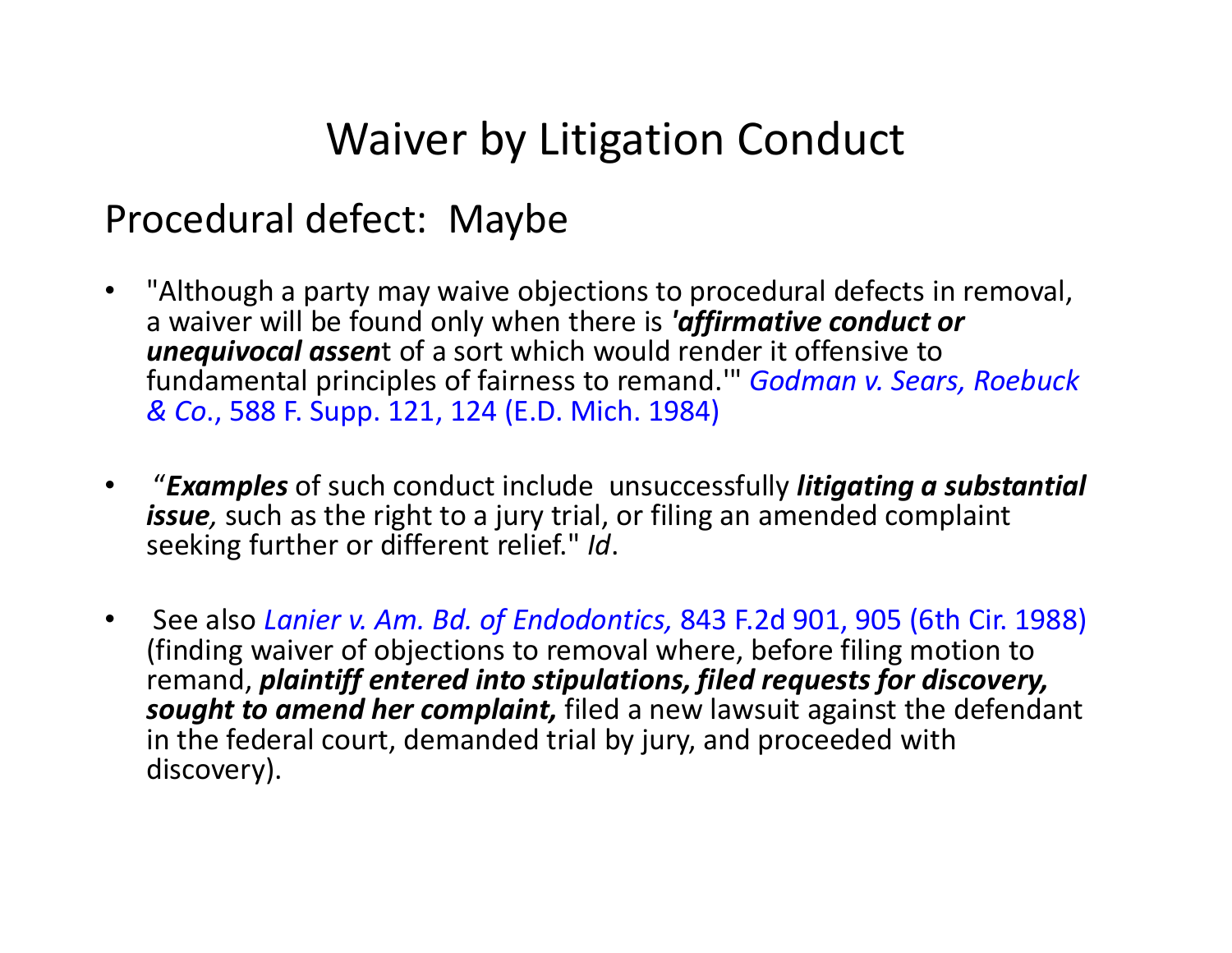- $\bullet$ CASE EXAMPLE: What about filing amended complaint?
- $\bullet$  In *Newport v. Dell, Inc.,* No. CIV.A.08‐96, 2008 U.S. Dist. LEXIS 111754, 2008 WL 2705364, at \*4 (D. Ariz. Jul. 2, 2008), the district court distinguished cases where a plaintiff affirmatively sought the jurisdiction of the federal court by filing motions for leave to amend the complaint *prior to seeking remand*.
	- – $-$  "Plaintiff's First Amended Complaint was an amendment as of right, filed in lieu of a response to Defendants' Motions to Dismiss. . . Because Plaintiff's First Amended Complaint was filed after her Motion to Remand as a defensive maneuver responsive to the filing of Defendants' Motions to Dismiss, the Court sees no reason why it offends the fundamental principles of fairness to consider the Motion for Remand."
- Id. Cited with approval in *The Knit With v. Aurora Yarns,* 2010 U.S. Dist. LEXIS 22592, \*24, 2010 WL 844739 (E.D. Pa. Mar. 11, 2010)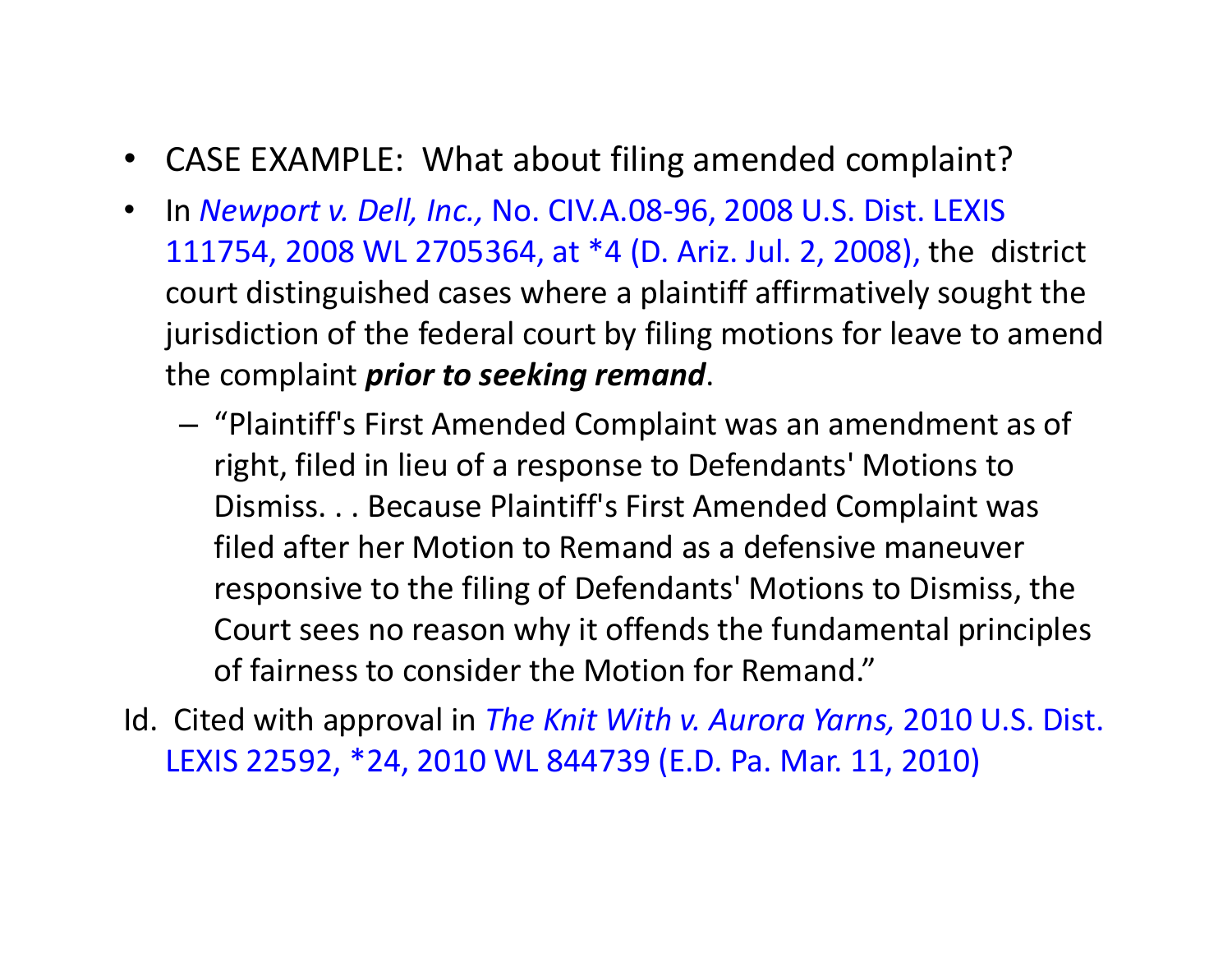# Federal Question Jurisdiction: The Well-Pleaded Complaint Rule

- Under the "well-pleaded complaint" rule, the plaintiff's complaint controls and there can be no removal on the basis of federal question unless the federal law under which the claim arises is a direct and essential element of the plaintiff's case.
- *In re Community Bank of Northern Virginia*, 418 F. 3d 277, 293‐94 (3d Cir. 2005).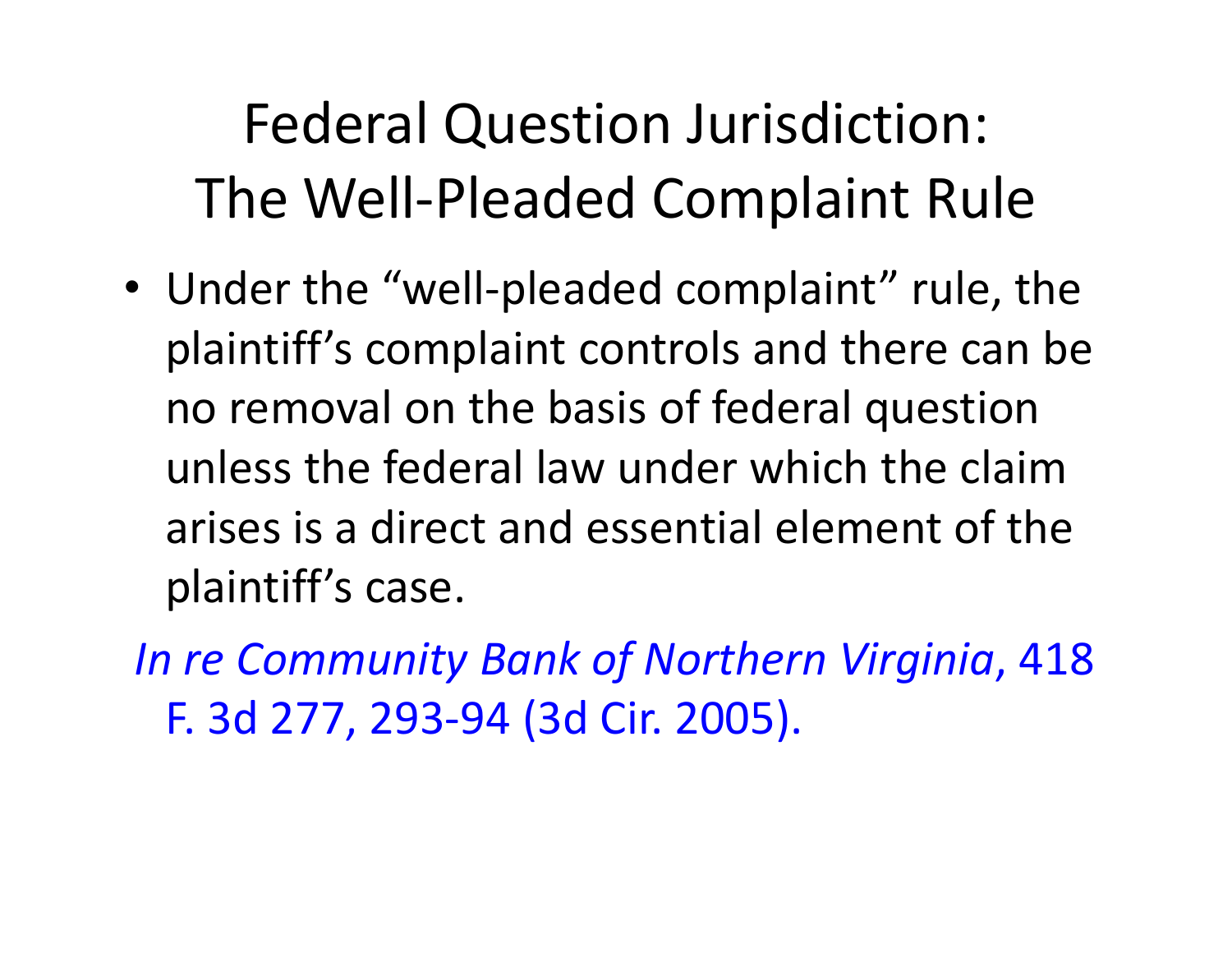#### Case Example

- The Complaint contained a claim under Section 402A of the Restatement of Torts (Second) regarding a Class III medical device.
- Under *Riegel v. Medtronic,* 552 U.S. 312 (2008) federal law expressly preempts state‐ law tort claims challenging the design, manufacture, or labeling of a medical device approved by the FDA via the Pre‐market Approval Process for Class III devices.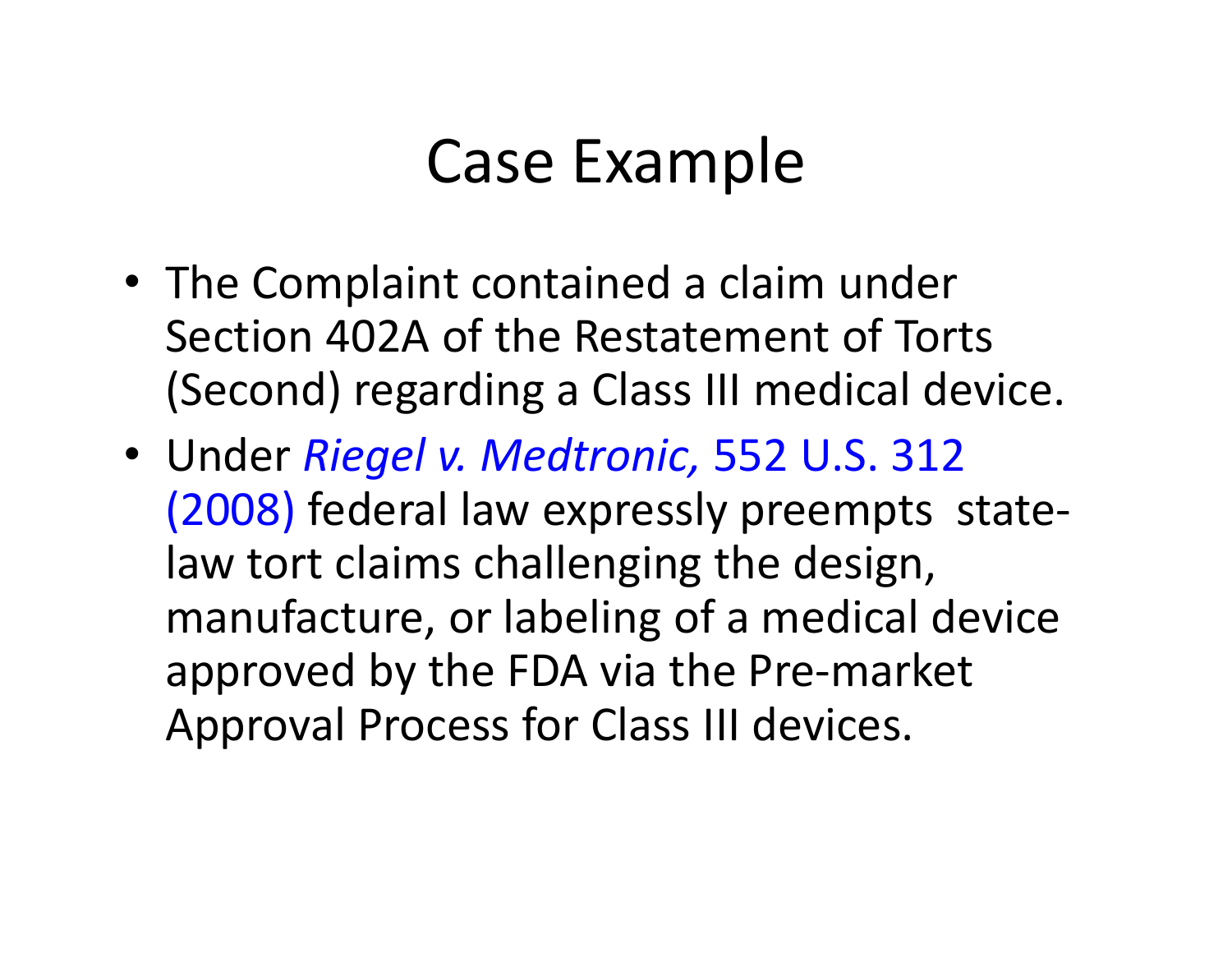#### A Federal *Defense* Does Not Suffice to Create a Federal Question for Removal

The Supreme Court has held that merely asserting a defense that injects a federal question, such as preemption, does not transform what is plainly a state law claim, such as negligence and/or malpractice, into an action arising under federal law for purposes of removal jurisdiction. *Caterpillar v. Williams*, 482 U.S. 386 (1987)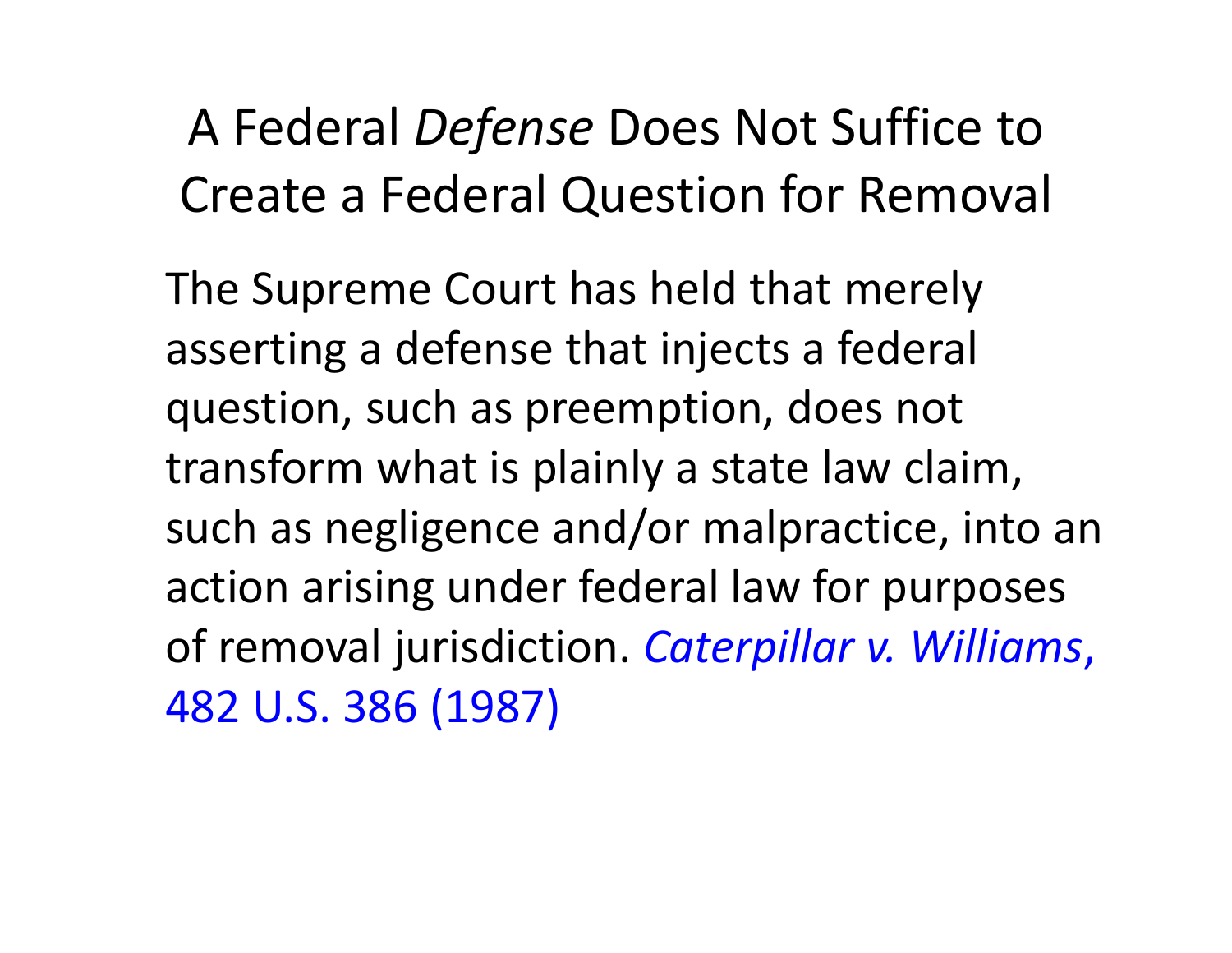#### Rationale

• "The presence of a federal question . . . in a defensive argument does not overcome the paramount policies embodied in the well‐ pleaded complaint rule ‐‐ that the plaintiff is the master of the complaint, that a federal question must appear on the face of the complaint, and that *the plaintiff may, by eschewing claims based on federal law, choose to have the cause heard in state court.* When a plaintiff invokes a right . . . the plaintiff has *chosen* to plead what we have held must be regarded as a federal claim, and removal is at the defendant's option. But *a defendant cannot, merely by injecting a federal question into an action that asserts what is plainly a state‐law claim, transform the action into one arising under federal law,* thereby selecting the forum in which the claim shall be litigated. *If a defendant could do so, the plaintiff would be master of nothing.*  Congress has long since decided that federal defenses do not provide a basis for removal."

*Caterpillar v. Williams*, 482 U.S. 386 (1987)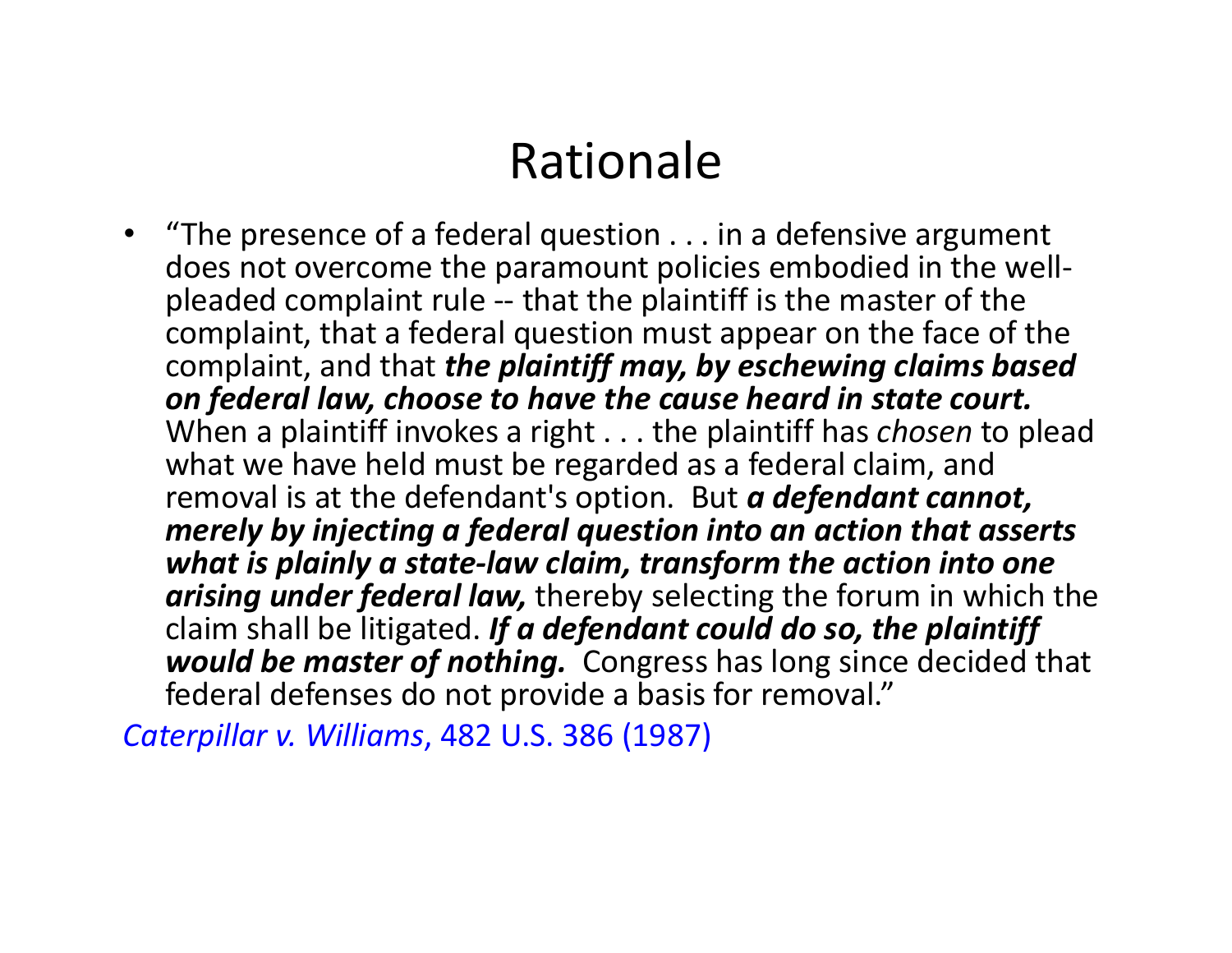Preemption, Asserted as a Defense, Does Not Create Federal Jurisdiction

• "In tort suits, ordinary preemption operates as a defense to override the state laws in conflict with federal laws, *but it cannot create federal jurisdiction on its own.* " *Greenawalt v. Philip Rosenar Co., Inc*., 471 F. Supp. 2d 531, 532 (E.D. Pa. 2007)(emphasis added)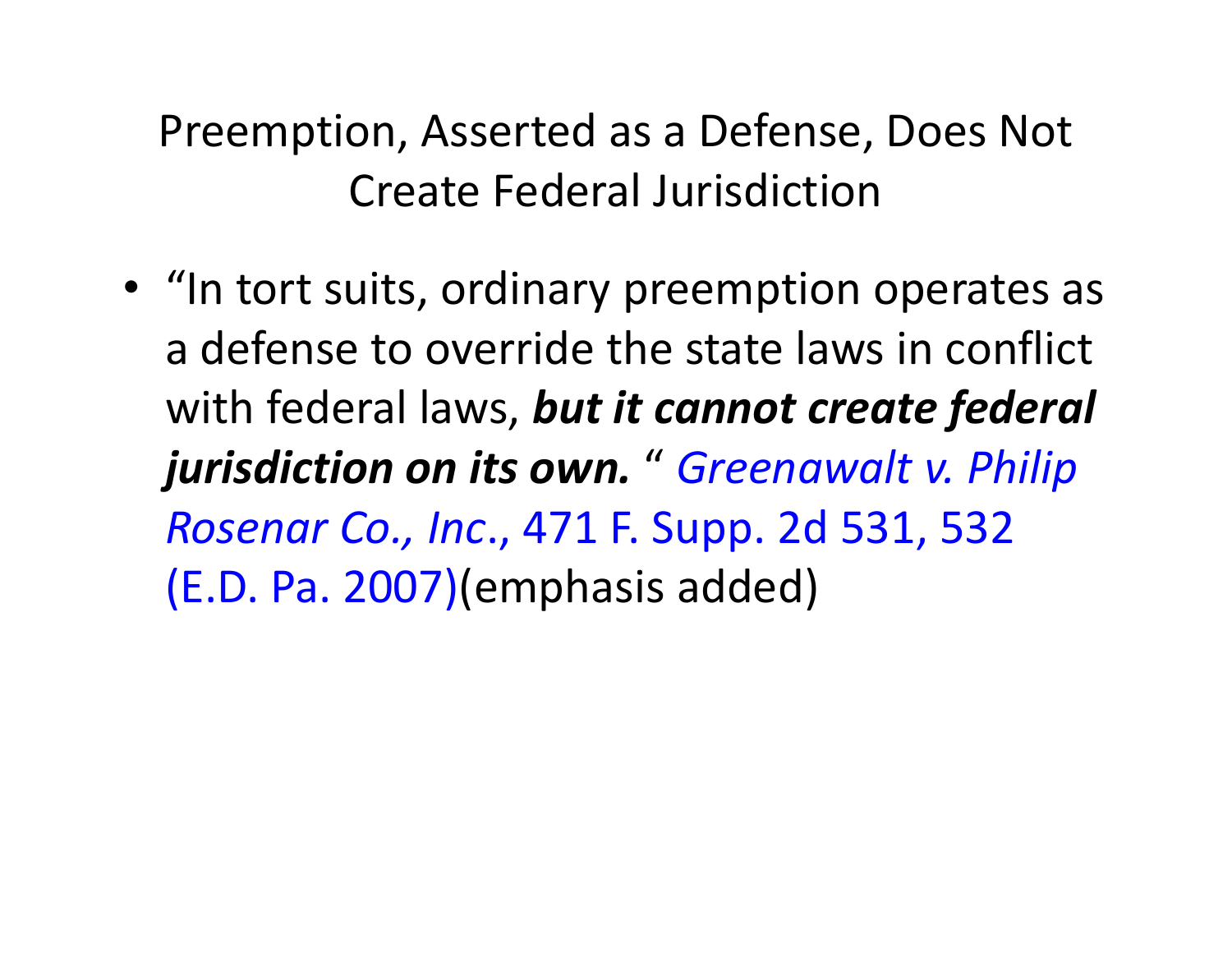### Third Circuit

Courts within the Third Circuit have concurred.

- $\bullet$  *Mack v. Ventacor, Ltd,* 2011 U.S. Dist. LEXIS 24567 (E.D. Pa. Mar. 9, 2011): where " neither party asserts that a federal cause of action exists on the face of plaintiff's complaint" and plaintiff's causes of action did not raise significant federal issues because no federal cause of action for enforcement and no preemption of state remedies existed under the federal regulations. Id. at \*38‐39.
- $\bullet$  In *Lane v.CBS Broad*, 612 F. Supp. 2d 623 (E.D. Pa. 2009), the defendants had argued that the case should be heard in a federal forum because federal law would have to be referenced and applied when interpreting Plaintiff's claims, because the state statutes were modeled on federal statutes. The Court concluded that only substantial federal questions in the Complaint should open the door to federal court, and further, permitting peripheral federal elements, which at best, serve as alternative theories of liability would violate the removal statute itself.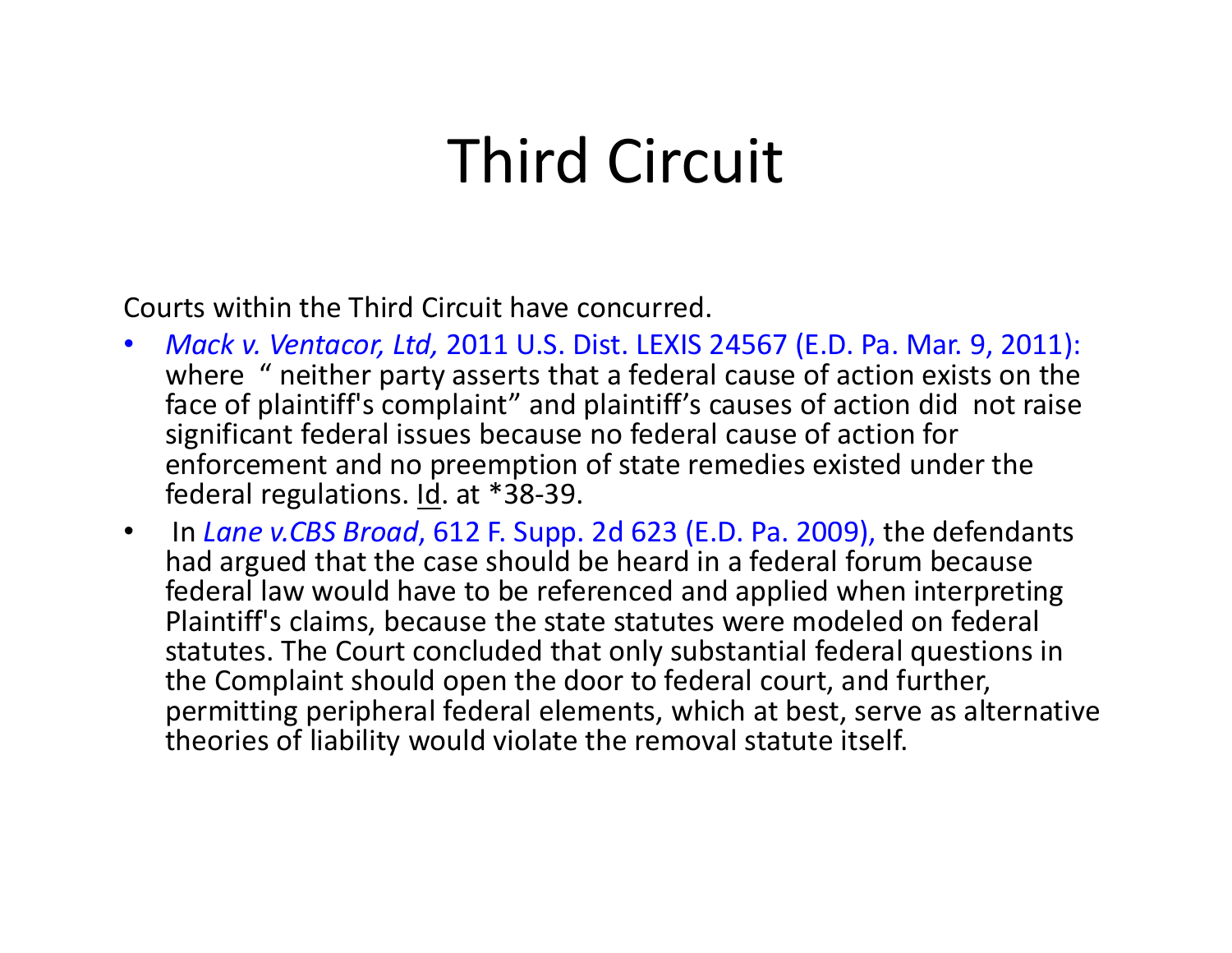# Complete v. Ordinary Preemption

- Complete preemption must be distinguished from "ordinary preemption."
- *Caterpillar v. Williams*, 482 U.S. 386 (1987), states that there is an "independent corollary" to the well pleaded complaint rule, known as the "complete pre‐ emption doctrine." On occasion, the Court has concluded that the pre‐emptive force of a statute is so "extraordinary" that it "converts an ordinary state common law complaint into one stating a federal claim for purposes of the well‐pleaded complaint rule." *Id*. at 393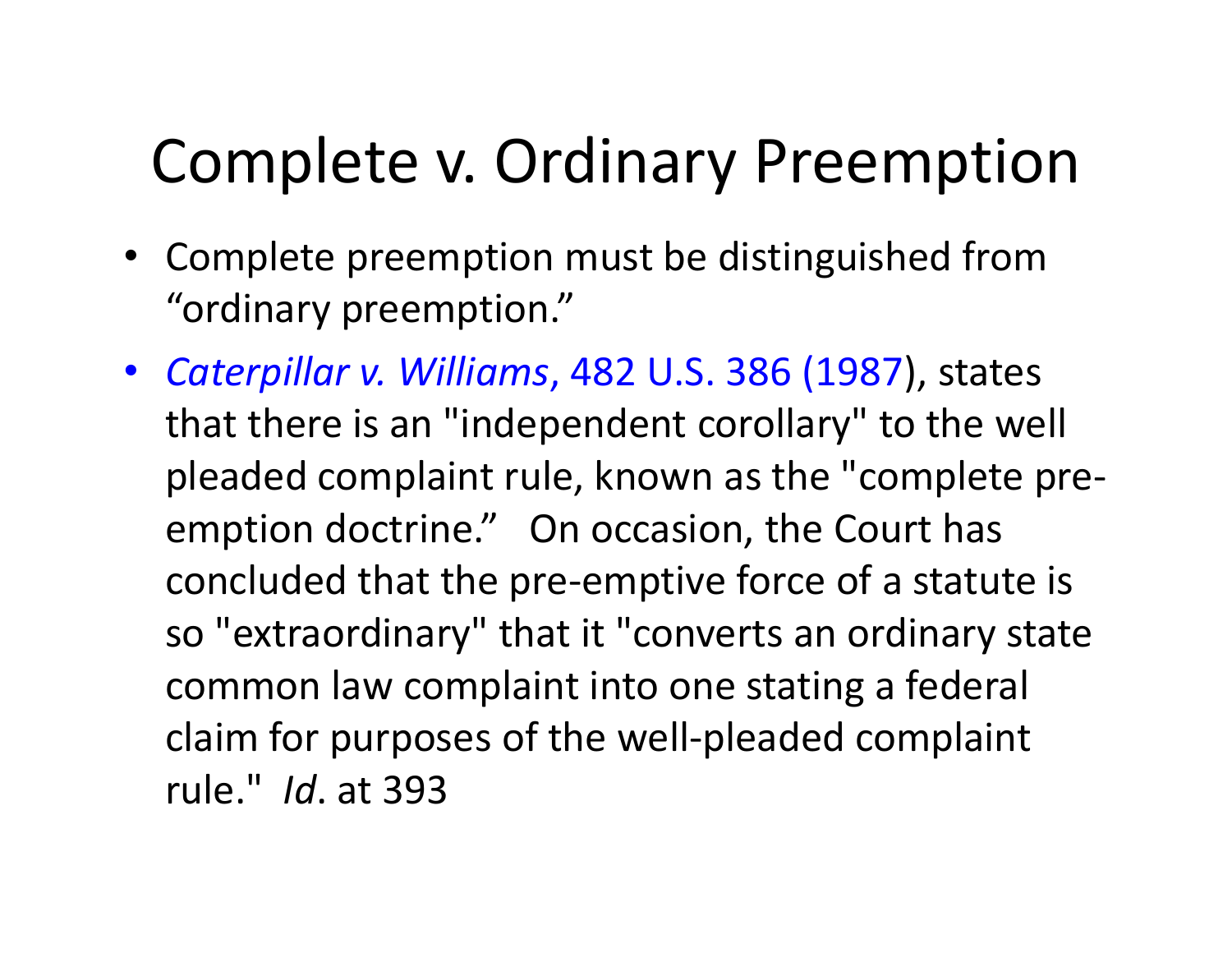Complete Statutory Preemption Creates Federal Jurisdiction

- The Supreme Court has found complete preemption in only four statutory areas, sufficient to permit federal jurisdiction:
- the Labor Management Relations Act
- the Employment Retirement Income Security Act,
- some areas involving the affairs of American Indians, and
- the National Bank Act.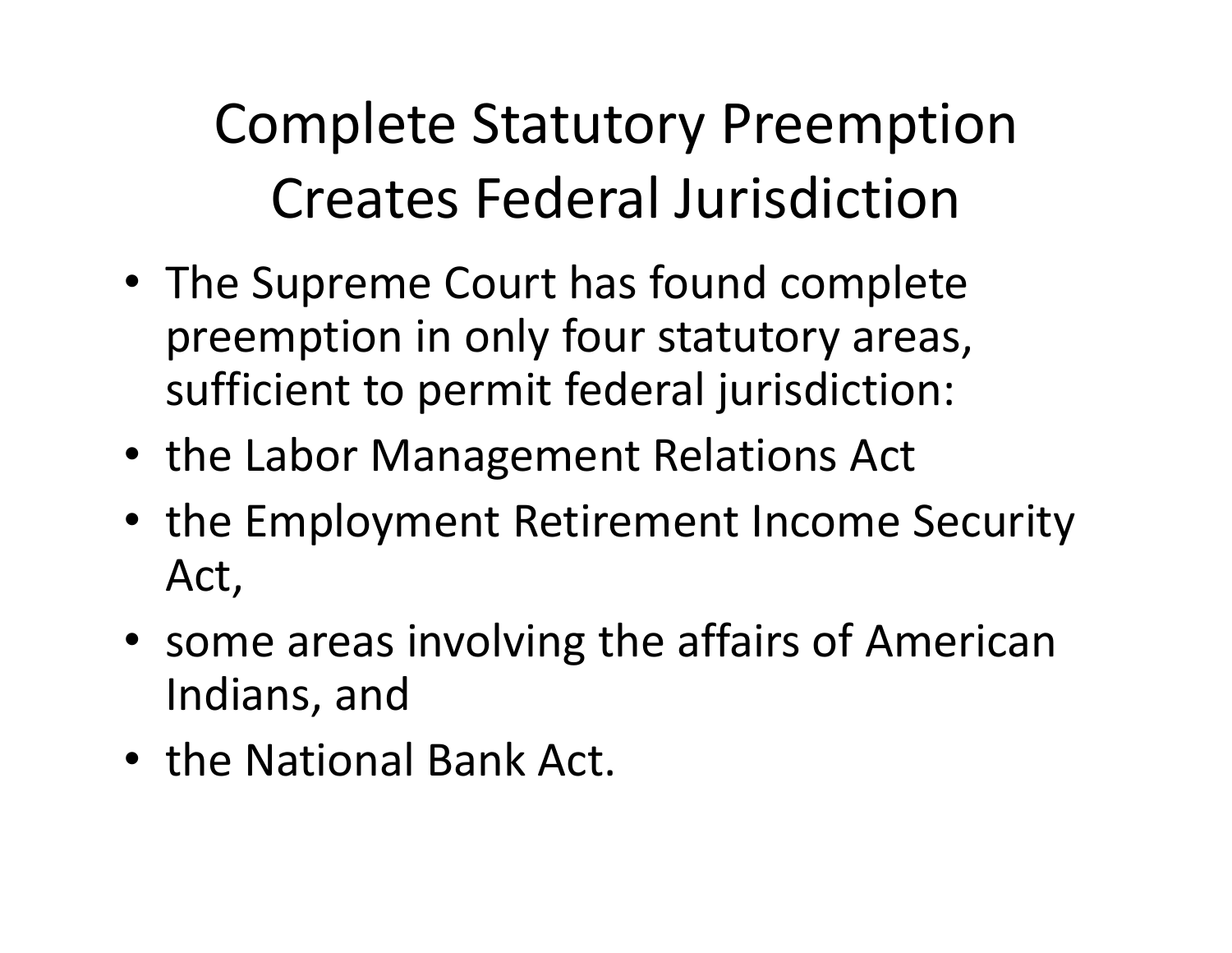# Substantial Federal Question?

- Case law is in flux
- Under what has been termed the substantial‐federal‐question doctrine, the *Grable* Court said that "the question is, does a state‐law claim [1*] necessarily raise a stated federal issue*, [2] actually disputed and [3] *substantial,* [4] which a federal forum may entertain without disturbing any congressionally approved balance of federal and state judicial responsibilities." (emphasis added). *Grable v. & Sons Metal Products, Inc. v Darue Engineering & Manufacturing*, 545 U.S. 308 (2005).
- Cases under the *Grable* paradigm are a "special and narrow category." *Empire Healthchoice Assur., Inc. v. McVeigh,* 547 U.S. 677, 699 (2006).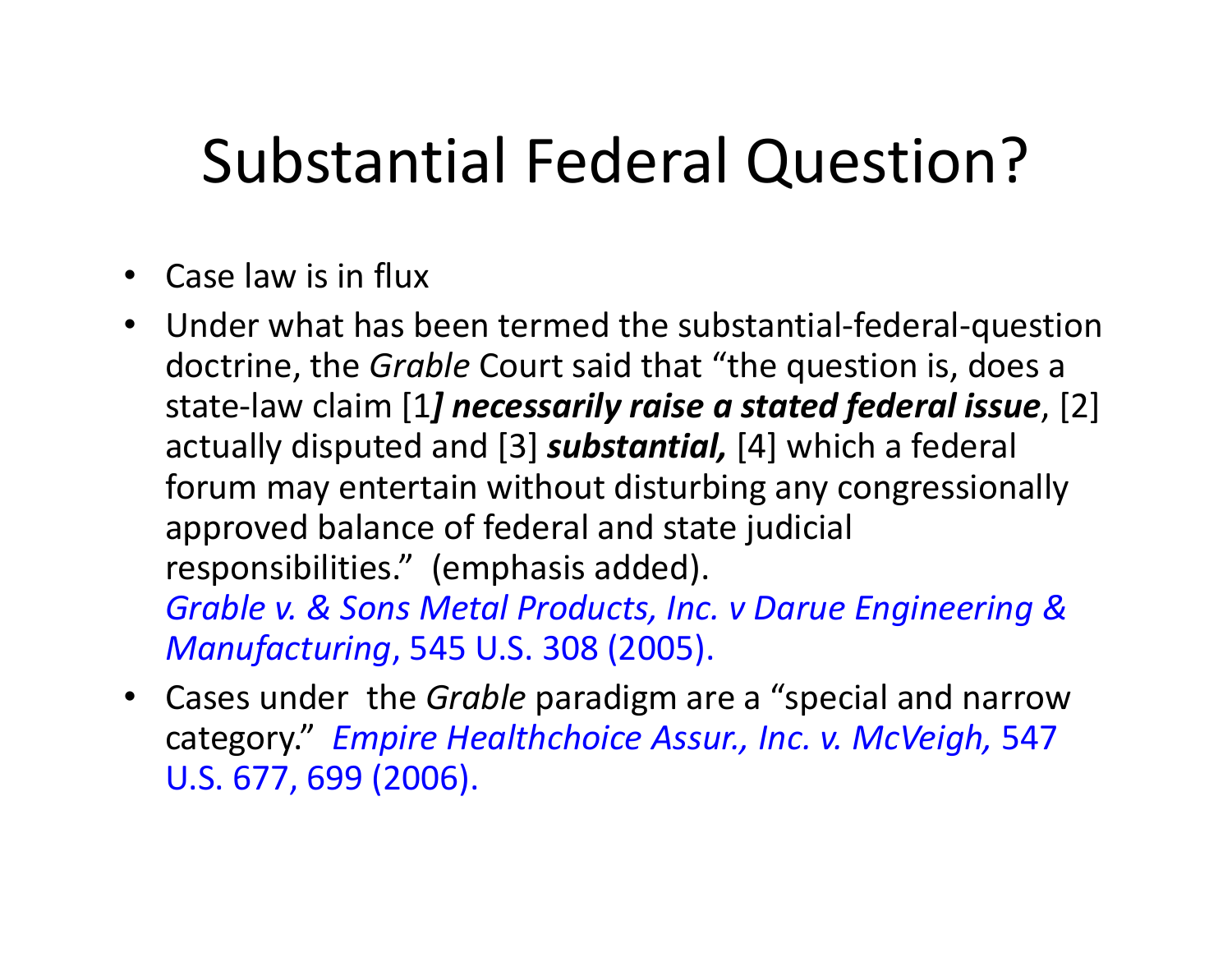#### Substantial Federal Question

- *Gunn v. Minton,* 133 S. Ct. 1059, 185 L.Ed. 2d 72 (2013), clarified that the requirement of a "substantial" issue under *Grable* is not measured against the case at hand and its significance to the particular parties, but "looks instead to the *importance of the issue to the federal system as a whole*." Id. at 1066. The issues involved in *Grable* directly implicated the validity of actions of a federal agency where the plaintiff alleged that the Internal Revenue Service failed to comply with federal notice requirements.
- Federal courts' greater expertise with federal issues is not enough. *Gunn,* 133 S. Ct at 1068. "[T]he possibility that a state court will incorrectly resolve a state claim is not, by itself enough to trigger the federal courts' [ jurisdiction]…" *Id.*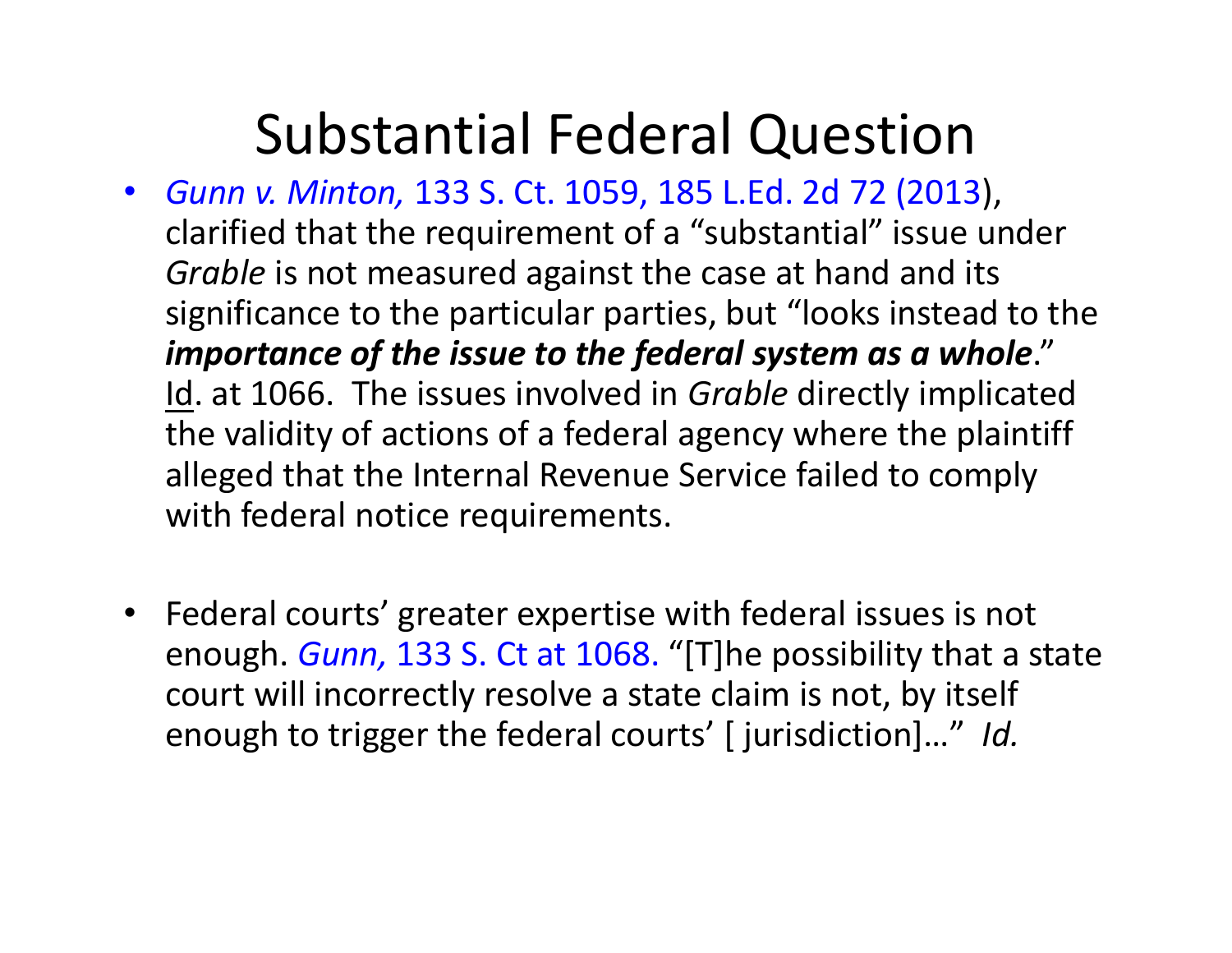#### Removal based on Diversity Jurisdiction

- Under 28 U.S.C. Section 1332, federal courts have original jurisdiction in diversity cases where the amount in conflict is greater than \$75,000.
- Diversity is when parties to a lawsuit are from different states or between a U.S. citizen and a citizen of a different country.
- In cases involving multiple parties, removal is only permitted where none of the defendants are citizens of the forum state. 28 U.S. C. §1441(b)(2)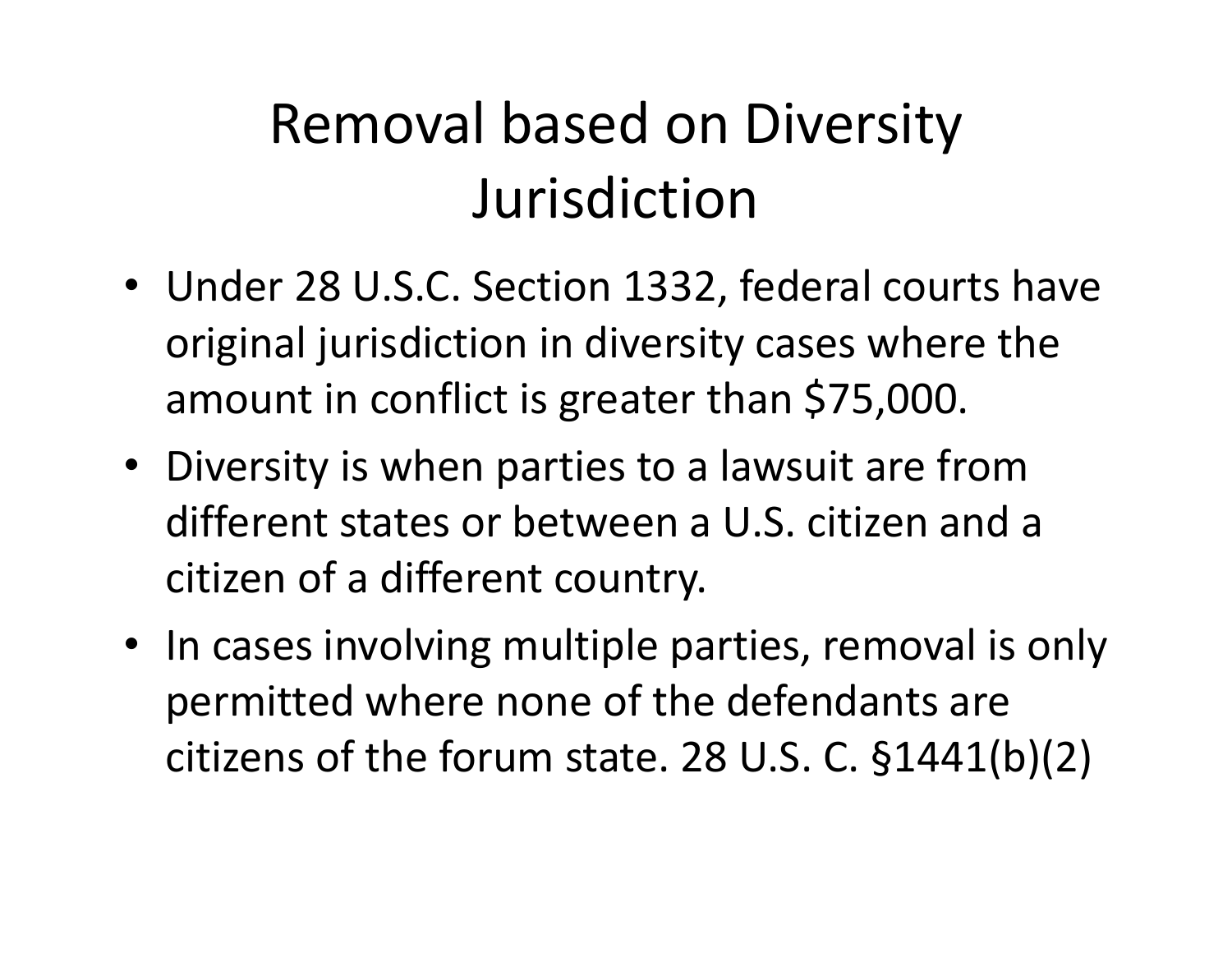# Removal Jurisdiction Based Upon Diversity Jurisdiction

A civil action otherwise removable solely on the basis of the jurisdiction under section 1332(a) of this title [28 USCS § 1332(a)] may not be removed if any of the parties in interest properly joined and served as defendants is a citizen of the State in which such action is brought.

```
28 U.S. C. §1441(b)( 2)
```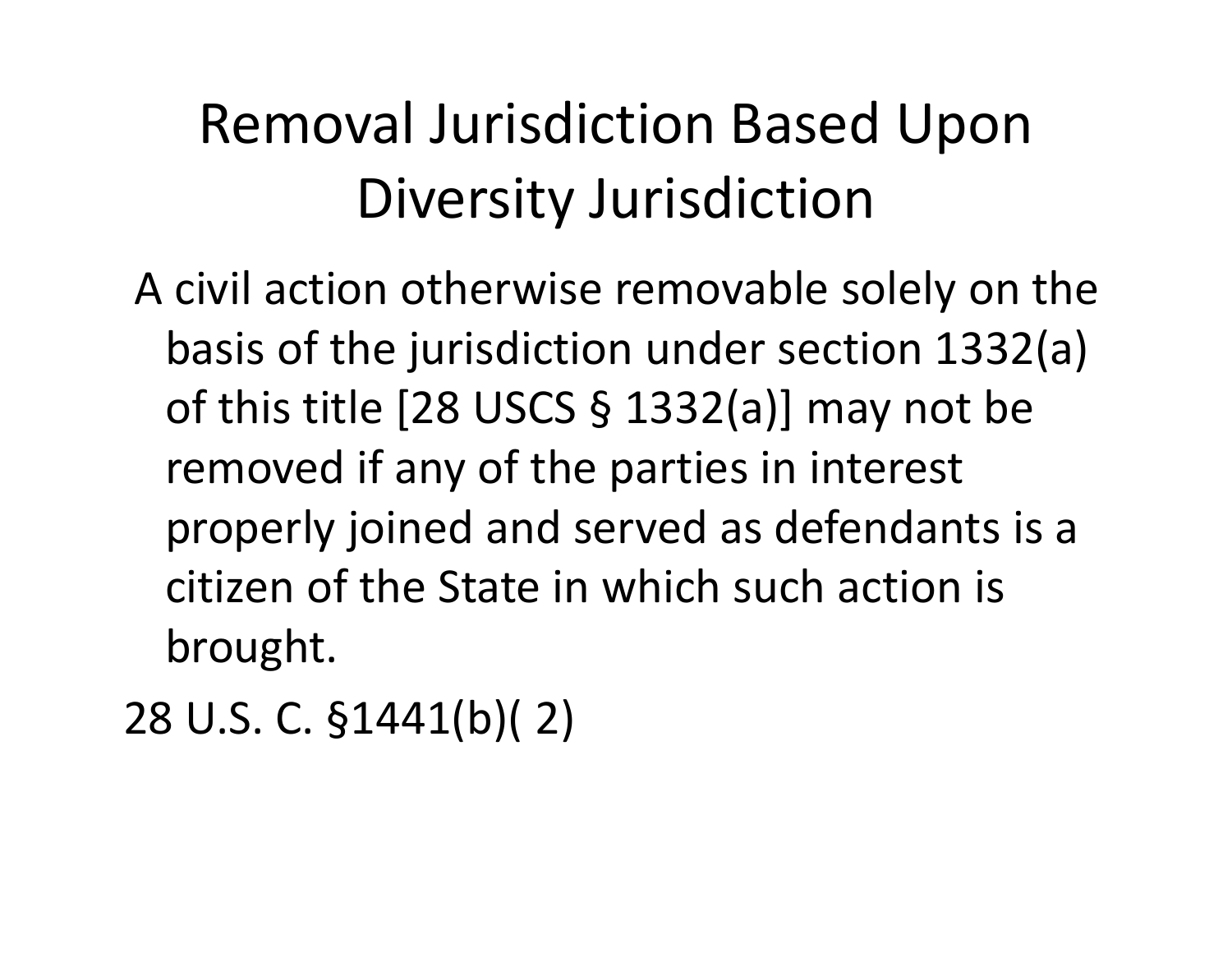#### Forum State Rule Example *Blackburn v. UPS, Inc*., 179 F.3d 81 (3d Cir.1999)

- Blackburn [Plaintiff] was a citizen of Connecticut at the time suit was filed. UPS is a citizen of New York. Knowles is a citizen of New Jersey. The case was removed to the Federal District Court of New Jersey. Therefore, complete diversity existed and subject‐ matter jurisdiction is proper.
- "However …this case was technically not removable …as a civil action in which jurisdiction is based on diversity of citizenship may be removed "only if none of the parties in interest properly joined and served as defendants is a citizen of the State in which such action is brought." *Id.,* at 90 n. 3.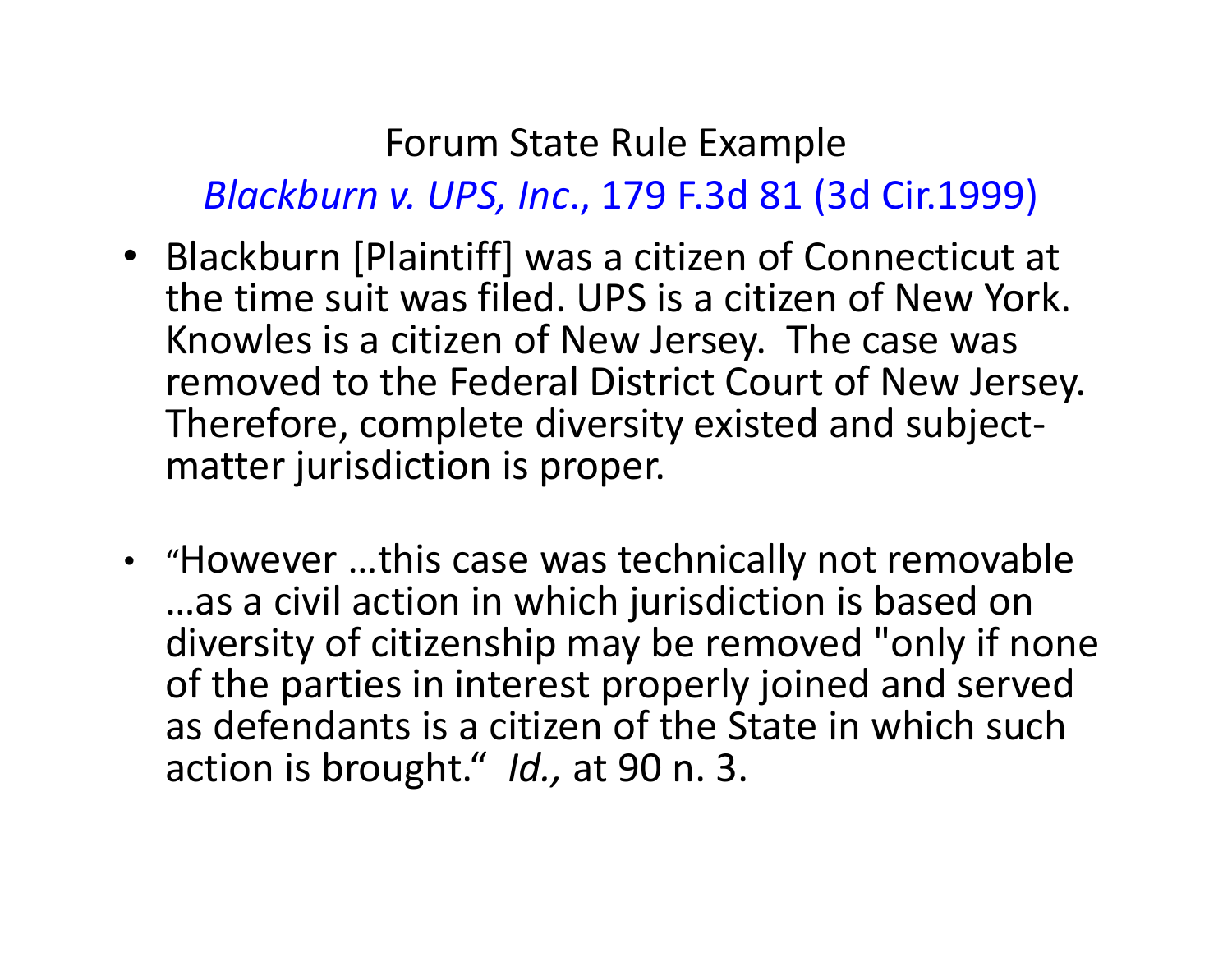#### Majority: Forum Defendant Rule Is Not Jurisdictional

"Nonetheless, under 28 U.S.C. § 1447(c) (Supp. II 1996), this defect is waived if not raised within 30 days after the notice of removal is filed. No motion to remand having been filed within this period, jurisdiction in the District Court was properly exercised."

*Blackburn v. UPS, Inc.,* 179 F.3d 81, 90 n. 3(3d Cir. 1999)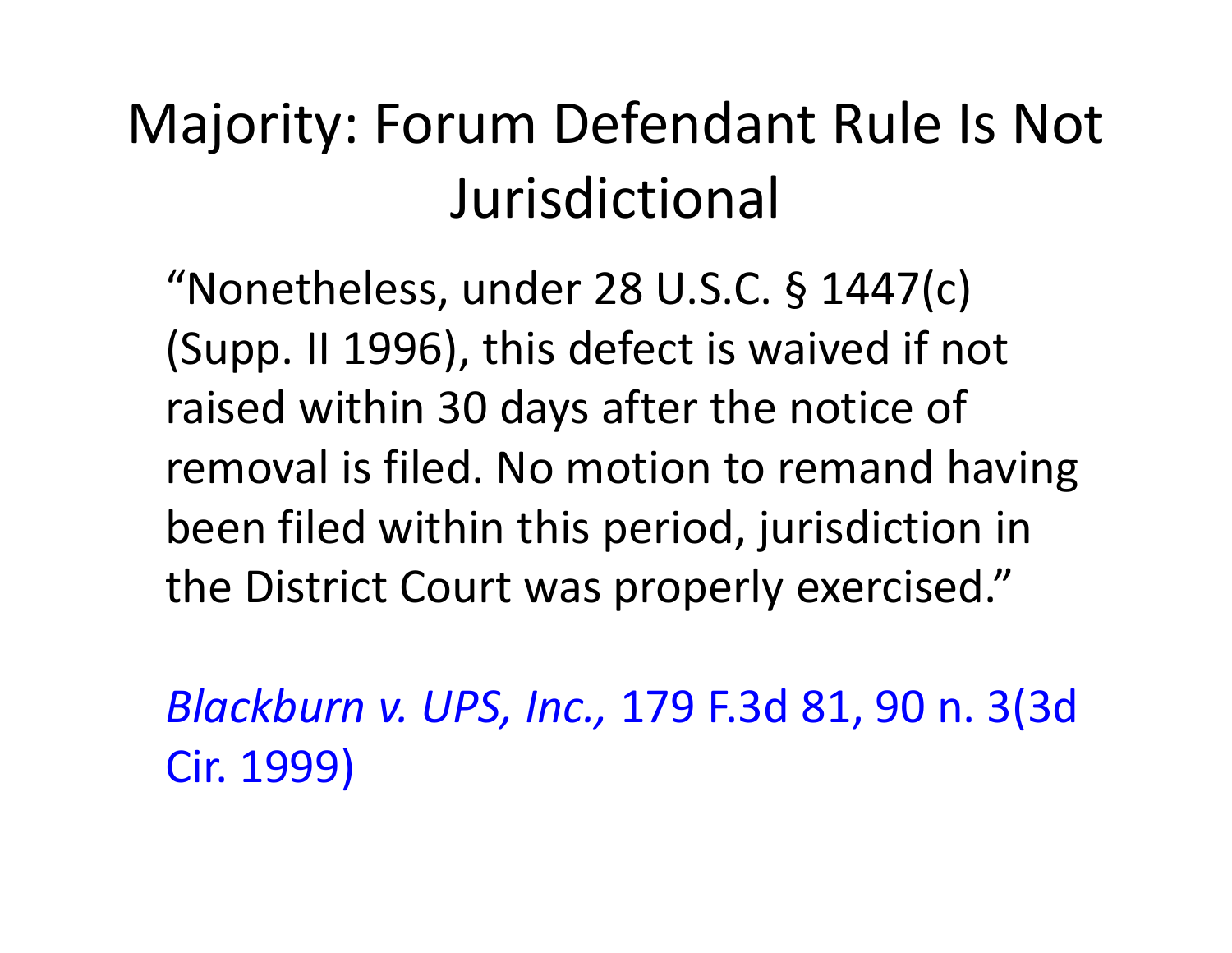# Time limit in diversity cases

- In cases founded upon diversity jurisdiction, *removal is not permitted more than one year after commencement of the action*, unless the court finds that the plaintiff has "acted in bad faith in order to prevent a defendant from removing the action."
- 28 U.S.C. § 1446 (c)(emphasis added).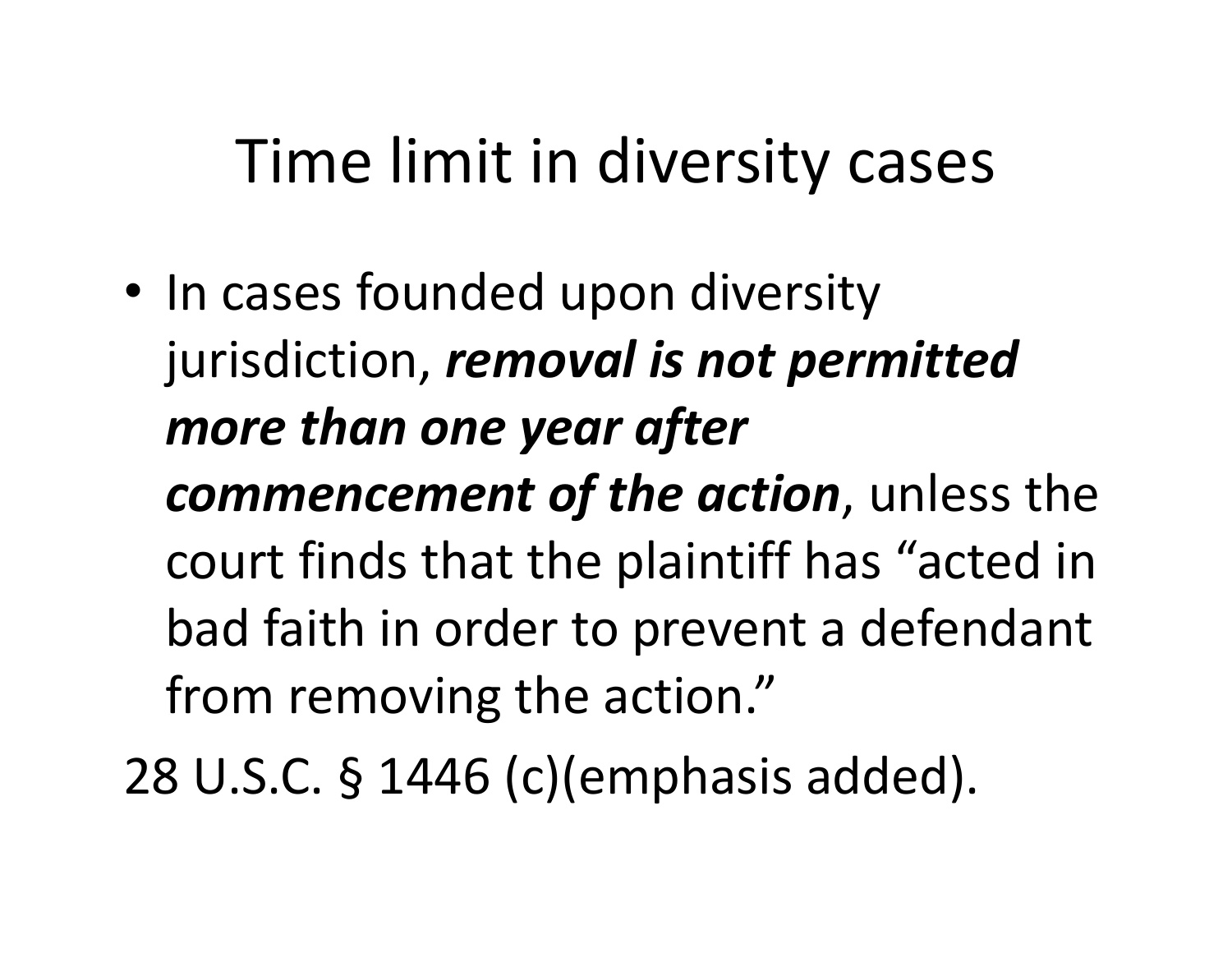# Attorney's Fees Following Remand

- Where a case is remanded to the state court, 28 U.S.C. § 1447(c) provides for an award of "just costs and any actual expenses, including attorneys fees, incurred as a result of the removal."
- This is included within remand petition.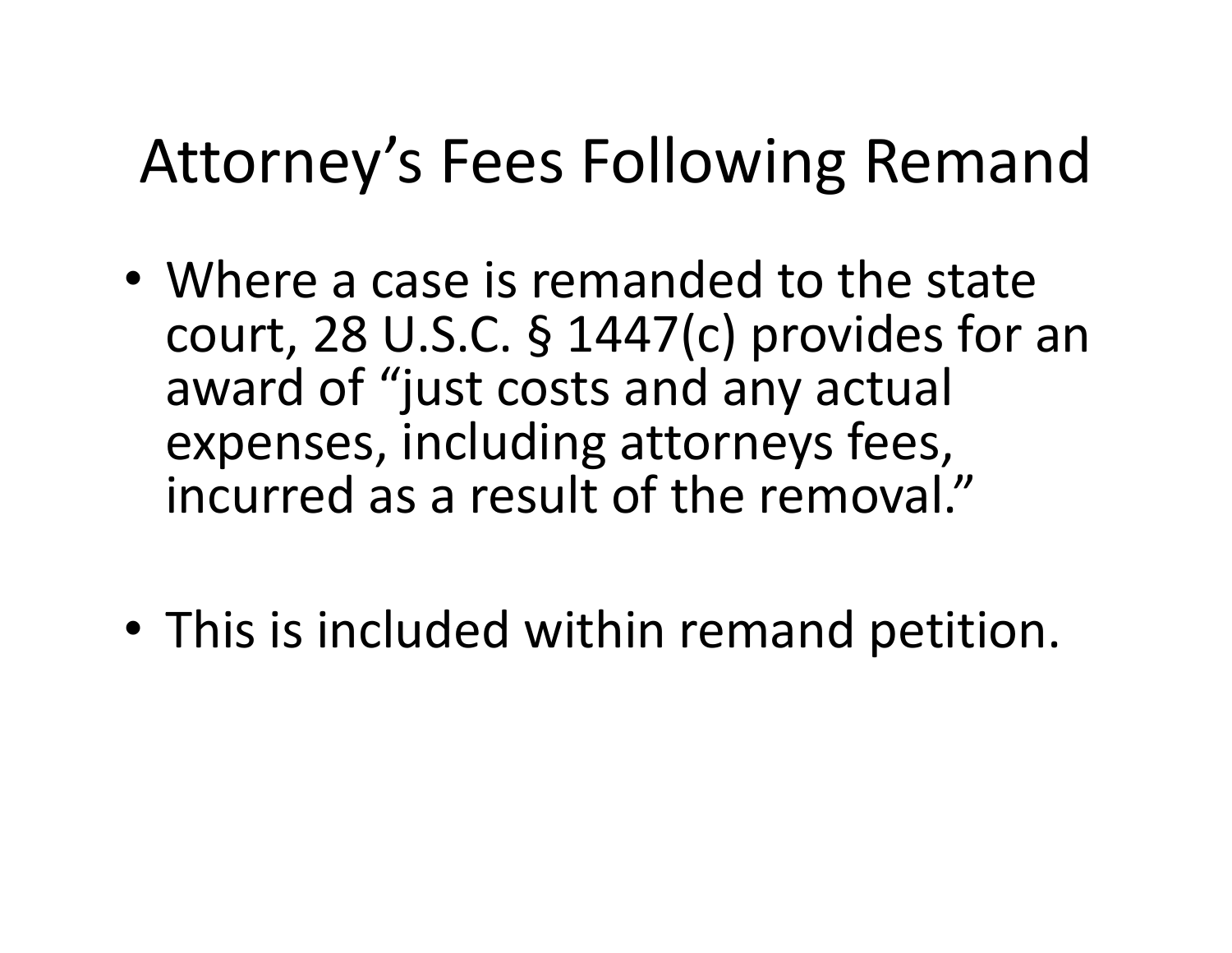#### Case Example

- We did not include the factual basis for attorneys' fees in the Motion to Remand, only in the "Wherefore" clause. Order granting Remand did not address fees and costs. Could we file a motion after the order of remand?
- Circuits are split whether it can be requested following grant of remand.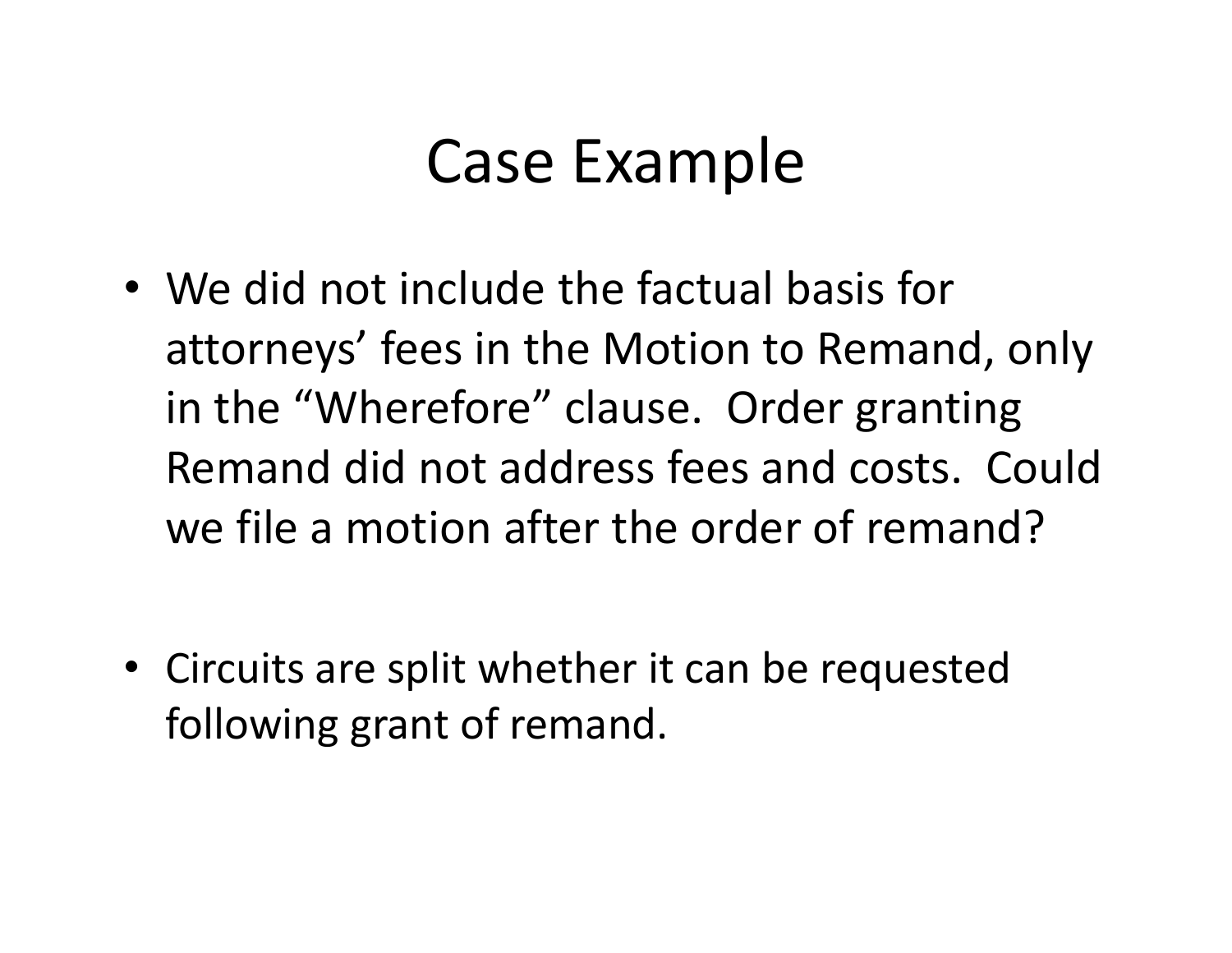# Attorneys Fees in the Third Circuit

- In the Third Circuit: The district court does not lose jurisdiction to award fees and costs when the clerk of the district court mails a certified copy of the order of remand to the clerk of the state court, but may entertain an application post‐remand, so long as it is filed within the time provided under Fed. R. Civ. P. 54(d)(2)(B). *Mints v. Education Testing Serv.,* 99 F. 3d. 1253 (3d Cir. 1996).
- $\bullet$  Rationale: post‐remand award of costs is a collateral decision that will not interfere with the state court proceedings.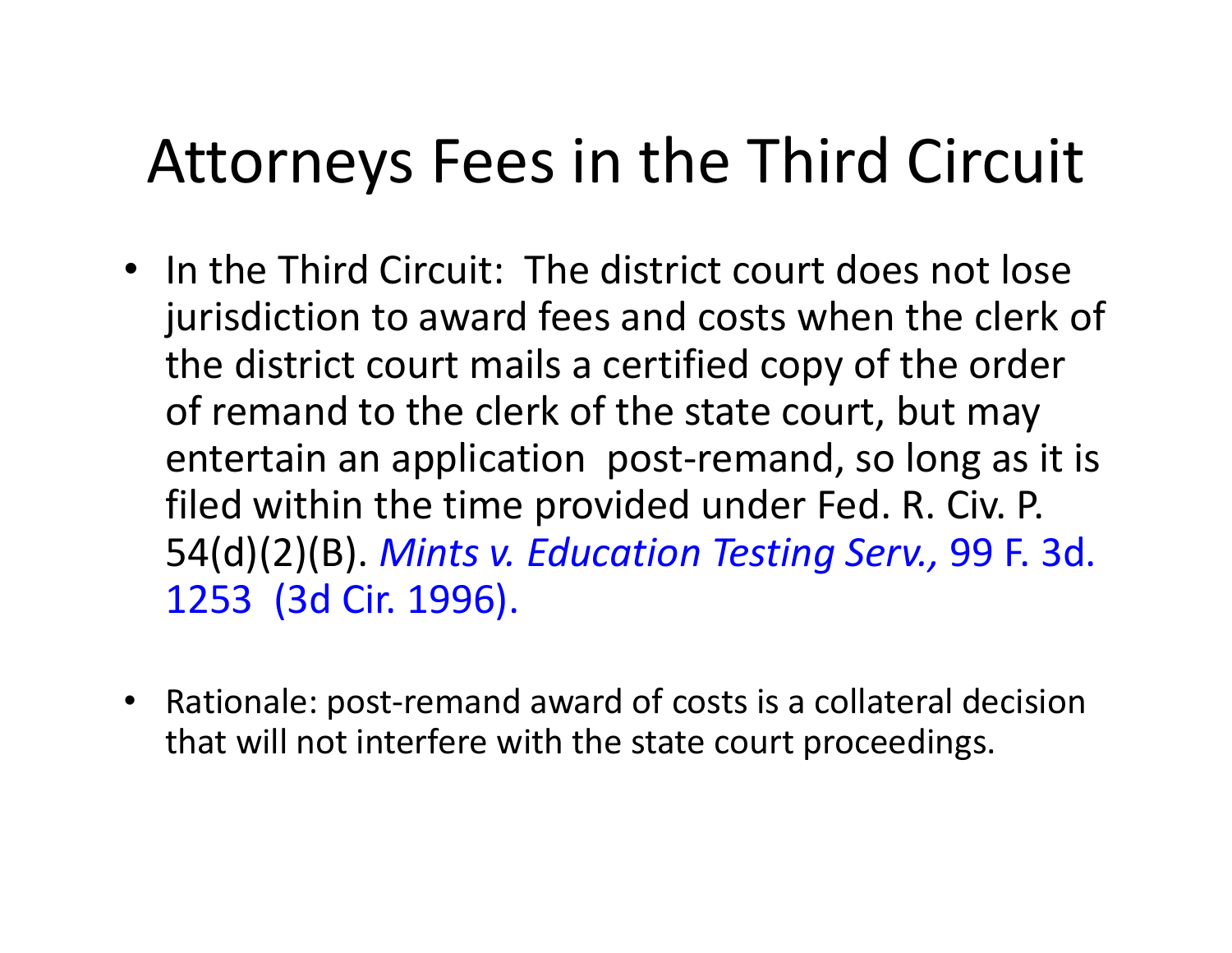• BUT SEE: "This court is of the opinion that the plain language of the statute controls and clearly provides that if the court is going to award costs and expenses, including attorneys' fees pursuant to 28 U.S.C. § 1447(c), it must be taken care of in the order of remand."

*United Broadcasting Corp. v. Miami Tele‐ Communications*, 140 F.R.D. 12, 14 (S.D. Fla. 1991)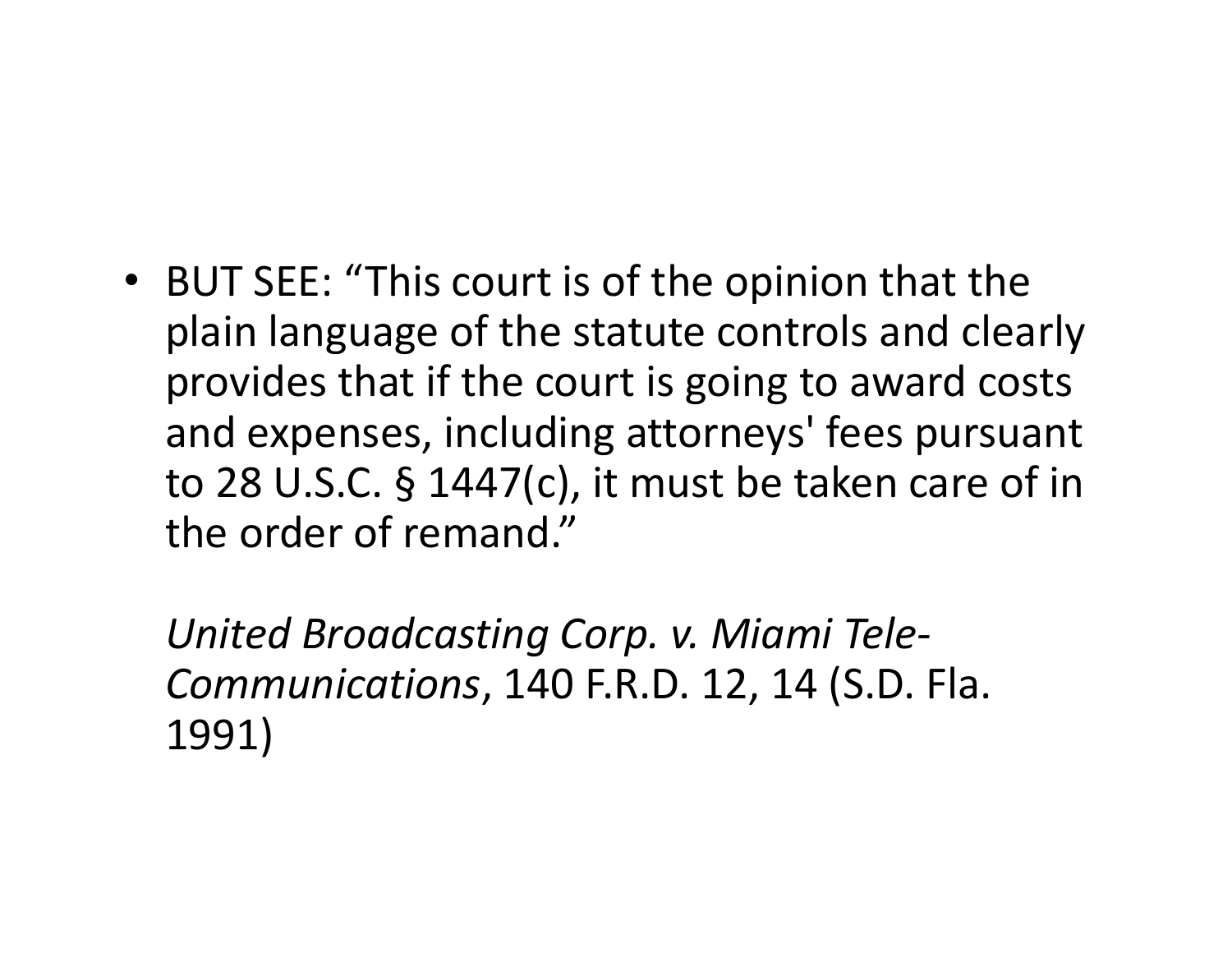# Attorneys' Fees Standard

- The Supreme Court has held that fees under § 1447(c) may be awarded when the removing party lacks "an objectively reasonable basis for seeking removal." *Martin v. Franklin Capital Corp.,* 546 U.S. 132, 141, 126 S.Ct. 704, 163 L.Ed.2d 547 (2005).
- This standard does *not* require " a showing that the unsuccessful party's position was 'frivolous, unreasonable, or without foundation.'" *Id*. at 139.
- Neither does it require a showing of bad faith. *Mints v. Educ. Testing Serv.*, 99 F.3d 1253, 1260 (3d Cir. 1996).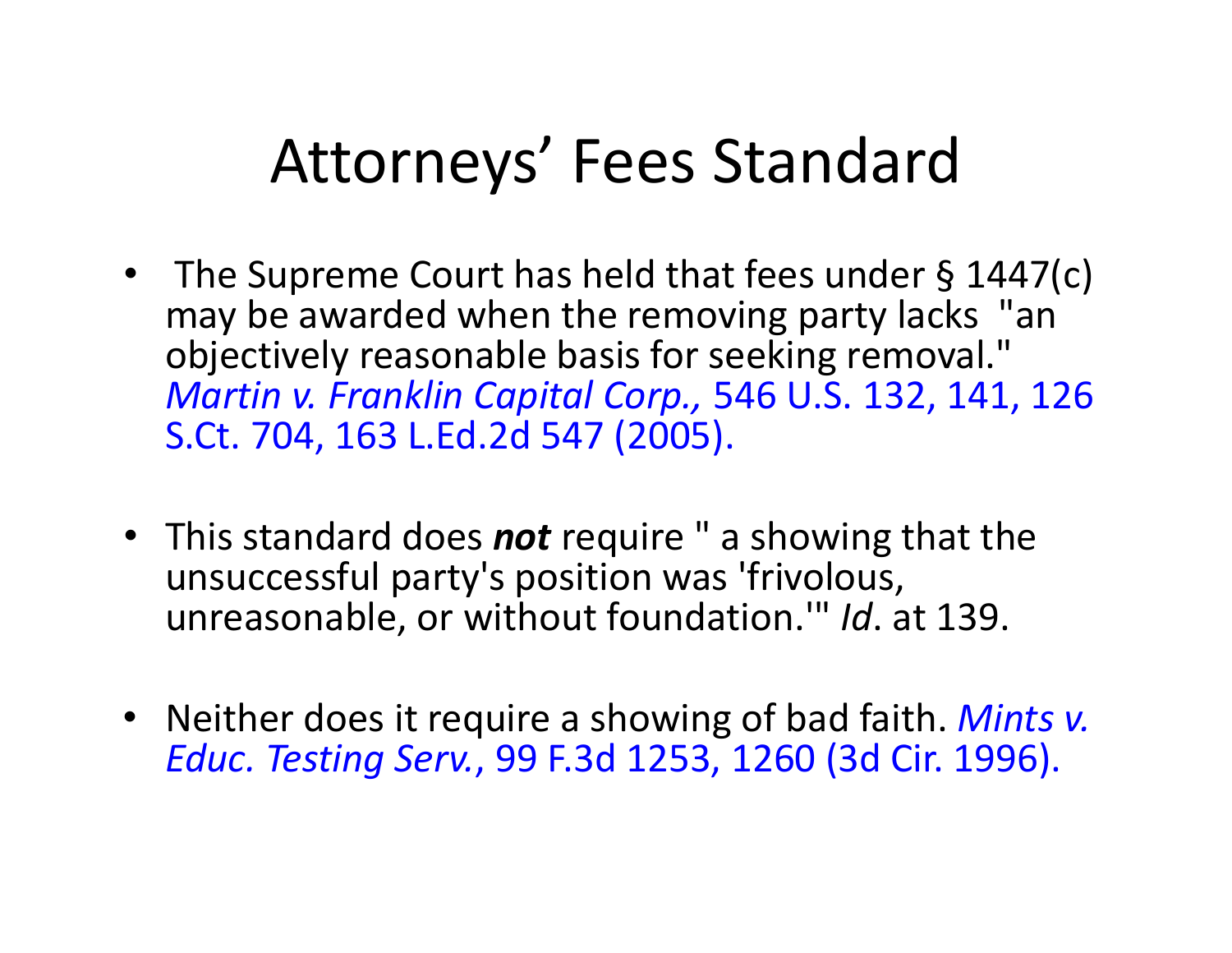# "Insubstantial" basis for removal

- All that is required for the exercise of the District Court's discretion in favor of the award of fees is that " the assertion in the removal petition that the district court had jurisdiction was . . . at best insubstantial." *Mints, supra*, at 1261.
- *See, e.g., S. Annville Twp. v. Kovarik,* 651 Fed. Appx. 127 (3d Cir. Pa. 2016) (asserted grounds for removal were insubstantial where the underlying action involved a municipal lien, defendants claimed that there was a federal question because the Authority's purported purpose in pursuing the lien was to repay a loan to the United States Treasury under the American Recovery and Reinvestment Act of 2009, and court found "attempt to raise questions pertaining to its interpretations does not connect to [the Authority's] original lien.)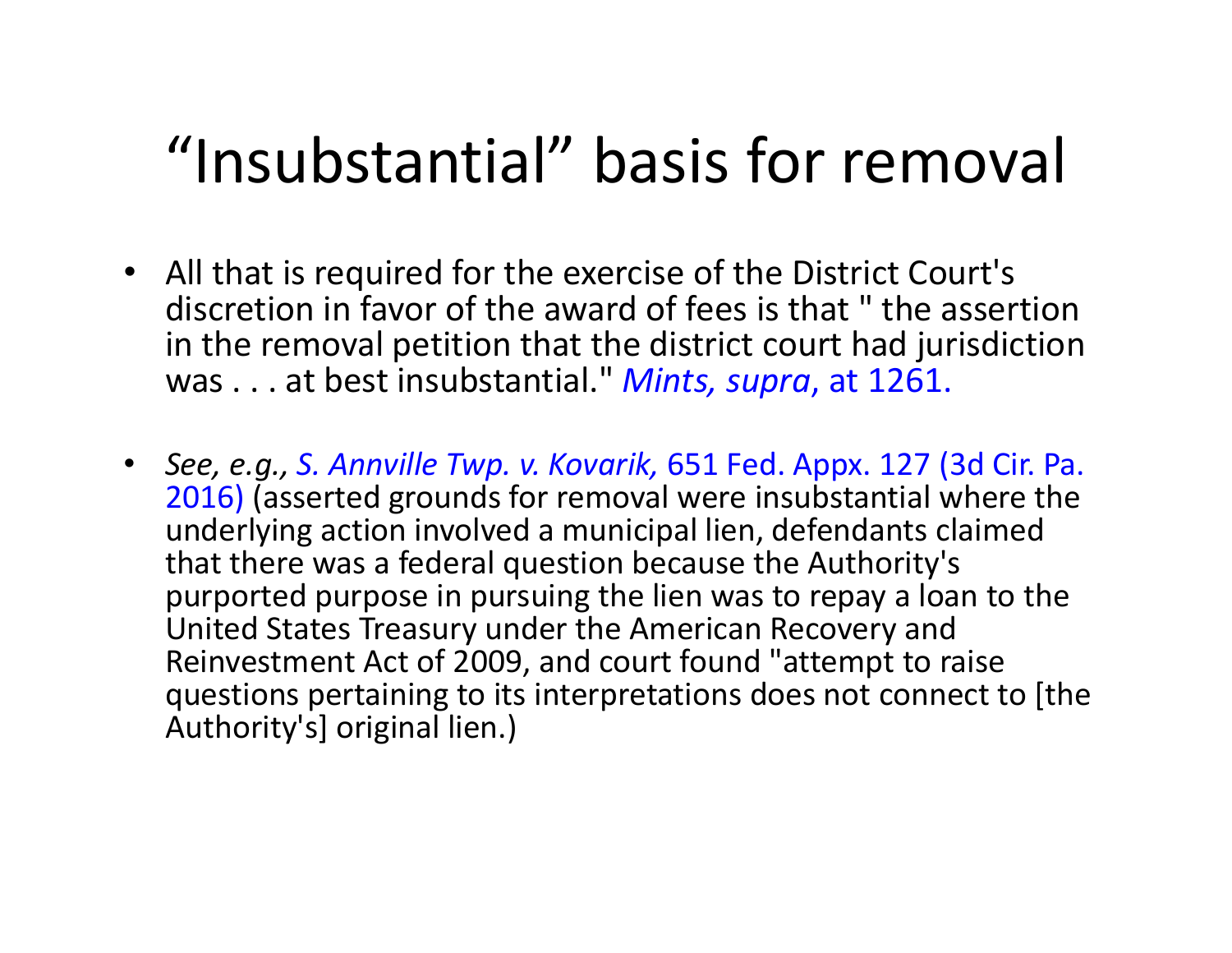#### Return to State Court

• ……A certified copy of the order of remand shall be mailed by the clerk to the clerk of the State court. The State court may thereupon proceed with such case. 28 USCS § 1447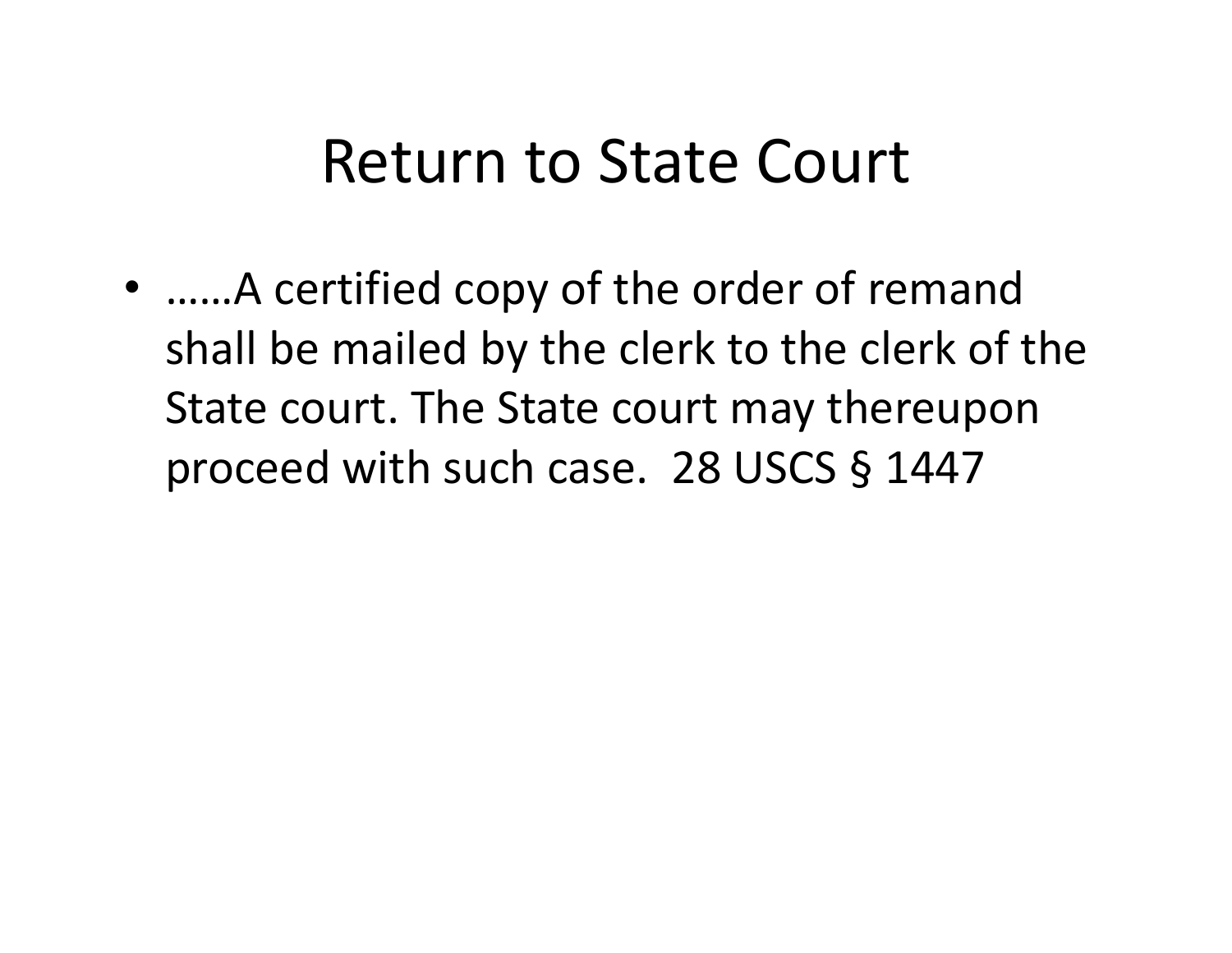# Appeal

- 28 U.S.C. Section 1447(d) prohibits appellate review of a remand order:
- $\bullet$  "An order remanding a case to the State court from which it was removed is not reviewable on appeal or otherwise, except that an order remanding a case to the State court from which it was removed pursuant to section 1442 [federal officers case]or 1443 [civil rights cases] of this title shall be reviewable by appeal or otherwise."
- $\bullet$  Prohibition applies only to remands under Section 1447(c), that is based on lack of subject matter jurisdiction or procedural defect.
- $\bullet$  HOWEVER, the U.S. Supreme Court held that while a defendant cannot appeal the district court's remand order, because the dismissal of its cross‐action preceded, and was separate from, the remand, the Court could review the dismissal as a collateral order. *Waco v. U.S. Fidelity & Guaranty,* 293 U.S. 140 (1934).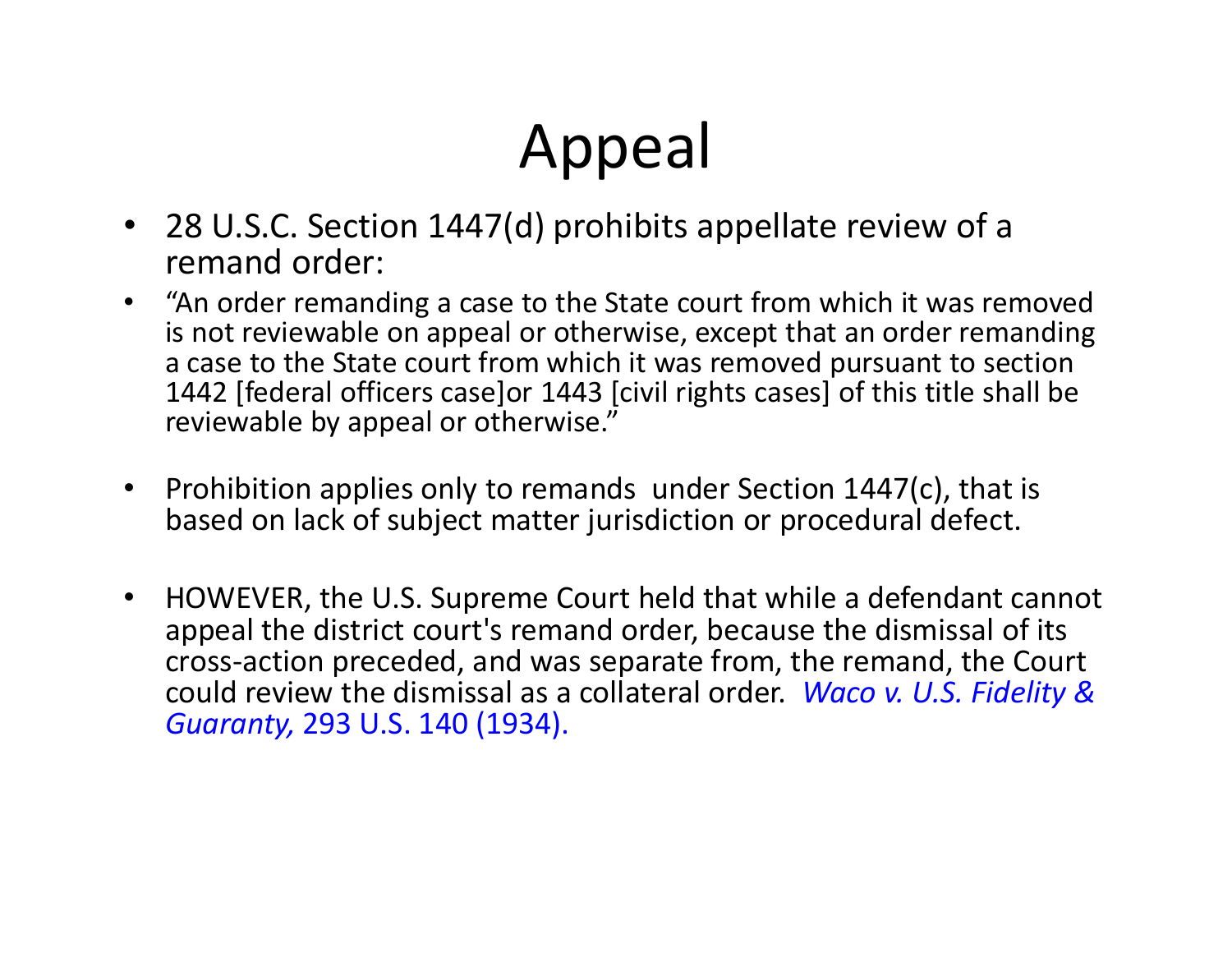### Agostini v. Piper Aircraft

- $\bullet$  The Third Circuit recently held, on first impression, that an order to reconsider remand is not appealable. *Agostini v. Piper Aircraft*, 729 F.3d 350 (3d Cir. 2013) . One of the defendants sought reconsideration of the remand order, which the district court denied. The defendant then appealed that denial, arguing that while the remand order itself is not appealable, the motion for reconsideration of the remand order was a collateral decision, akin to orders pertaining to attorney fees or costs, and jurisdiction was not stripped by the non‐reviewability rule in 28 U.S.C. §1447(d). The defendant pointed to the Supreme Court's decision in *Waco* as authority for an exception to the general rule of non‐reviewability. The Third Circuit rejected this argument, finding that it was not possible to separate the motion for reconsideration of the remand order from the remand order itself.
- The Third Circuit in *Agostini* held that allowing appeal would defeat the statutory purpose of the prohibition of review on an order to remand.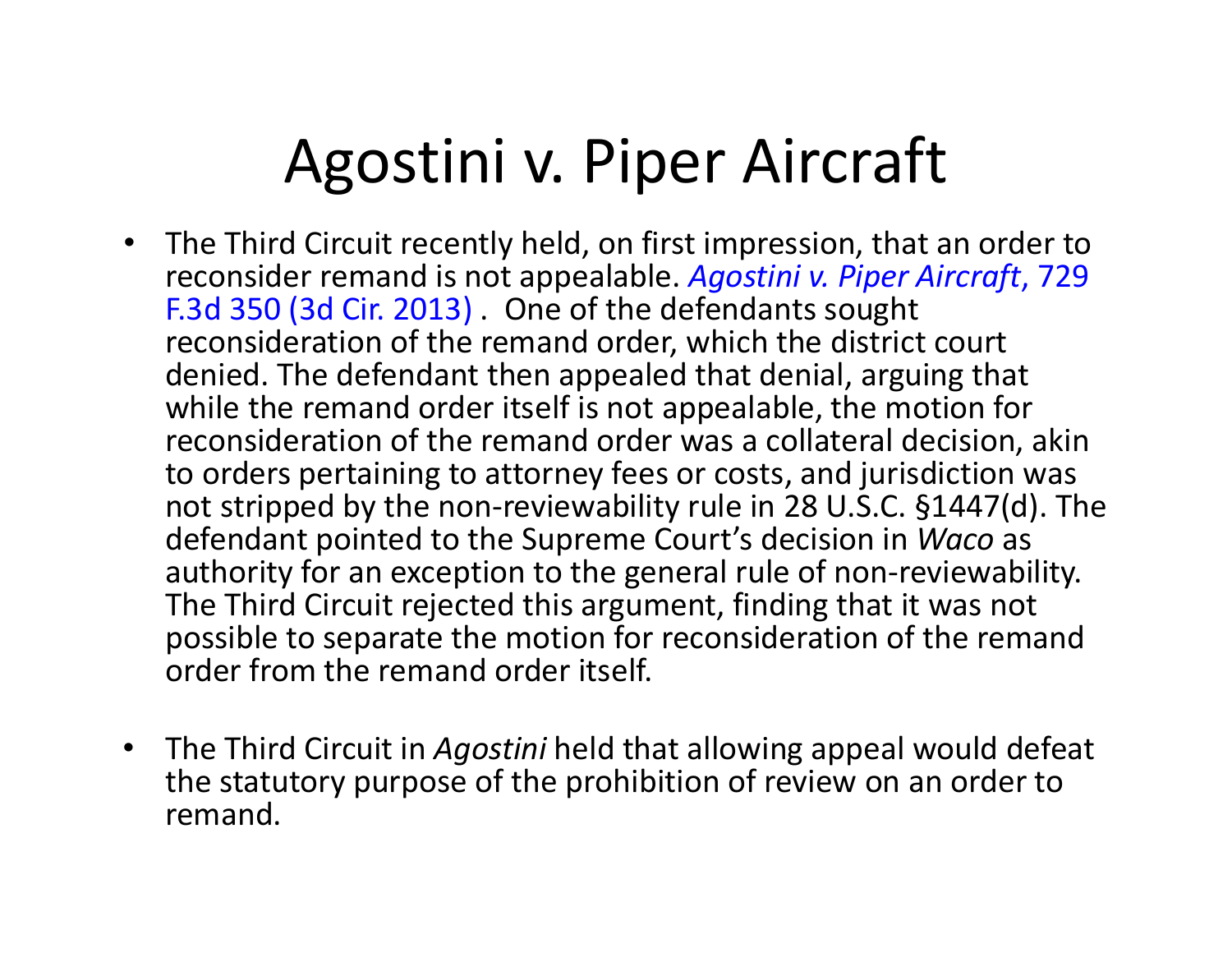• Although the Court of Appeals held that it had no jurisdiction to hear the appeal of the motion for reconsideration of the remand order, it found that the district court did have jurisdiction to reconsider the remand order in the first instance. According to the Third Circuit, the "jurisdiction‐ transferring" event at the district court is the "the mailing of a certified copy of the remand order to state court." Until that occurs, the district court retains jurisdiction.